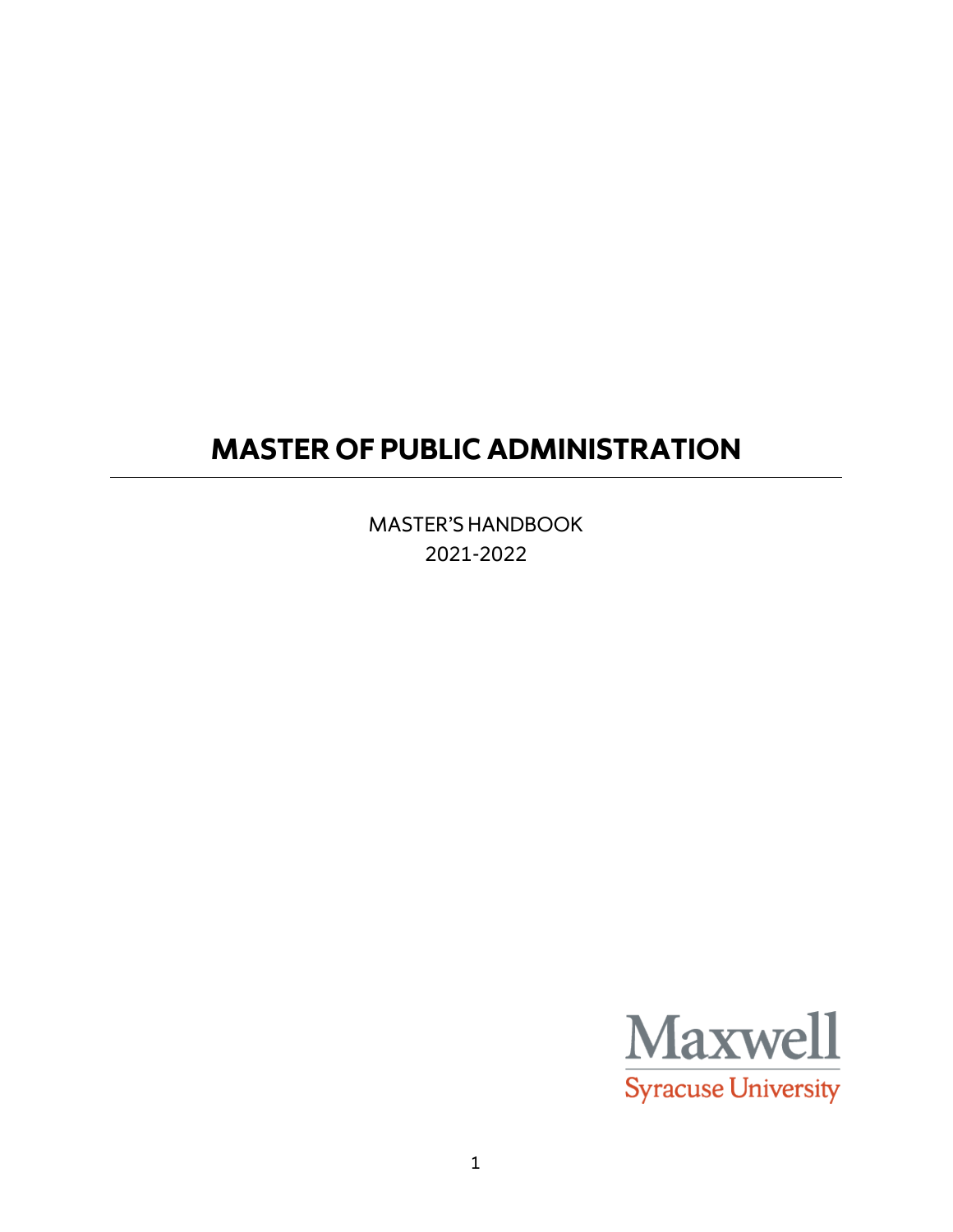# <span id="page-1-0"></span>**TABLE OF CONTENTS**

| <b>TABLE OF CONTENTS</b>                                   | $\overline{2}$          |
|------------------------------------------------------------|-------------------------|
| <b>MISSION STATEMENT</b>                                   | 4                       |
| <b>PUBLIC ADMINISTRATION CALENDAR</b>                      | 5                       |
| <b>MASTER OF PUBLIC ADMINISTRATION (MPA)</b>               | $\overline{\mathbf{z}}$ |
| <b>AREAS OF STUDY</b>                                      | 11                      |
| <b>DATA ANALYTICS FOR PUBLIC POLICY</b>                    | 12                      |
| <b>ENVIRONMENTAL POLICY &amp; ADMINISTRATION</b>           | 14                      |
| <b>INTERNATIONAL DEVELOPMENT &amp; ADMINISTRATION</b>      | 16                      |
| <b>NATIONAL &amp; INTERNATIONAL SECURITY POLICY</b>        | 18                      |
| <b>PUBLIC &amp; NONPROFIT MANAGEMENT</b>                   | 20                      |
| <b>SOCIAL POLICY</b>                                       | 22                      |
| STATE & LOCAL GOVERNMENT FINANCIAL ANALYSIS & MANAGEMENT   | 24                      |
| <b>EXPERIENTIAL LEARNING AT THE MAXWELL SCHOOL</b>         | 26                      |
| <b>ACADEMIC ADVISING</b>                                   | 28                      |
| <b>JOINT &amp; CONCURRENT DEGREE PROGRAMS</b>              | 29                      |
| <b>JD/MPA JOINT DEGREE PROGRAM</b>                         | 30                      |
| MPA/MA-INTERNATIONAL RELATIONS (MAIR) JOINT DEGREE PROGRAM | 32                      |
| <b>JOINT MAIR/MPA COURSE PLANNING SHEET</b>                | 34                      |
| <b>MPA/ESF STUDENTS</b>                                    | 35                      |
| <b>CERTIFICATES OF ADVANCED STUDY OPTIONS</b>              | 37                      |
| <b>ACADEMIC OFFERINGS FOR 2021 - 2022</b>                  | 40                      |
| PUBLIC ADMINISTRATION AND INTERNATIONAL AFFAIRS FACULTY    | 43                      |
| <b>ACADEMIC &amp; PERSONAL STANDARDS</b>                   | 47                      |
| <b>SERVICES, FACILITIES, &amp; STUDENT ACTIVITIES</b>      | 48                      |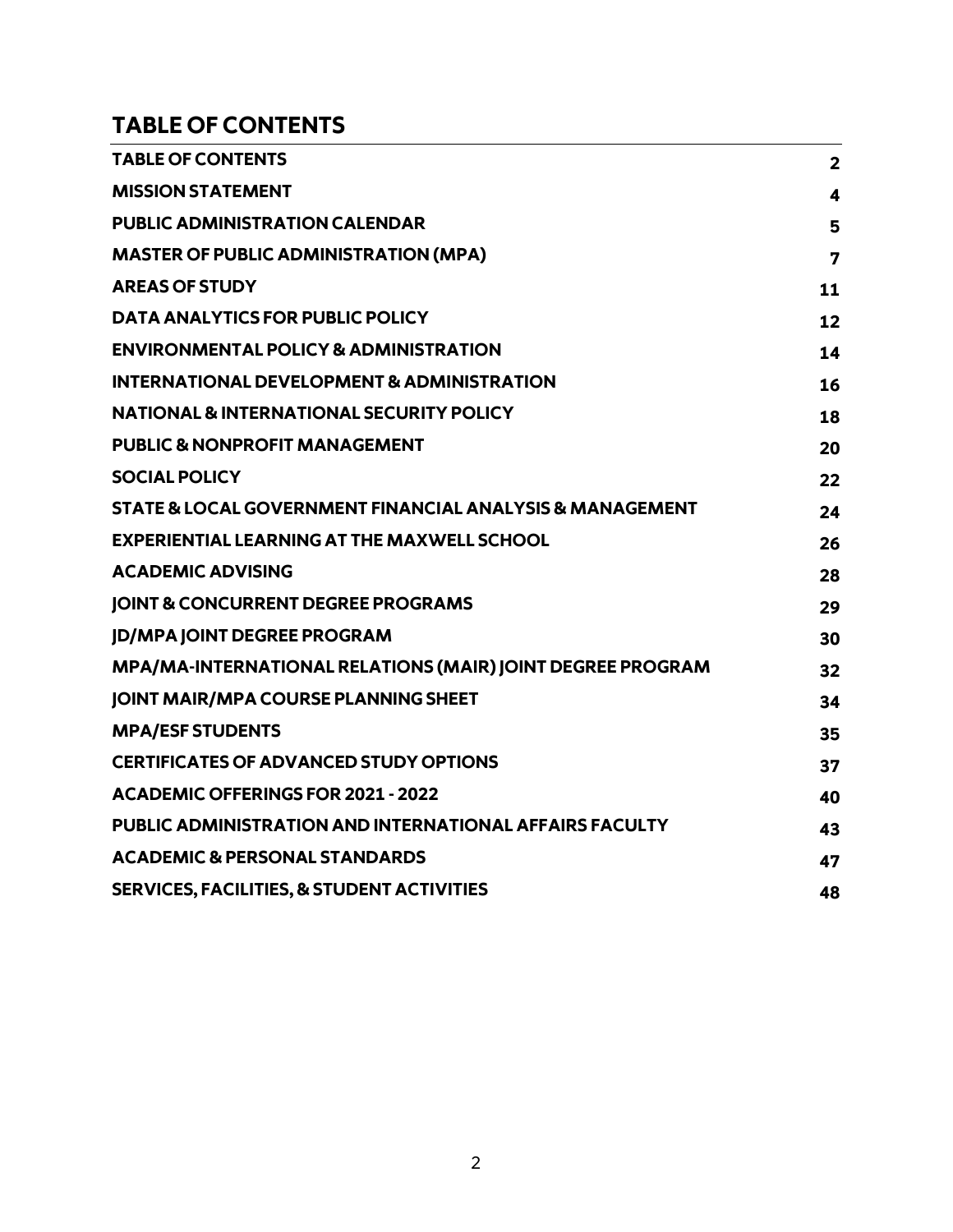## July 6, 2021

On behalf of the faculty and staff, I welcome you to the Maxwell School of Citizenship and Public Affairs at Syracuse University.

The Maxwell School was the first school to provide graduate education in public administration in the United States. We are very excited to welcome you as our 97th class. Graduates of our programs serve in a wide range of leadership, management, finance, and policy positions at all levels of government and in private and nonprofit sectors in the United States and around the world.

The school, with its multidisciplinary faculty, diverse student body, extensive alumni network, and excellent facilities, offers the perfect environment for graduate education in public affairs. At Maxwell, you will work with the highest quality faculty and staff and learn in a supportive environment that prepares you for the opportunities and challenges that lie ahead.

This handbook describes the MPA program requirements, specialized programs-of-study, and public administration course offerings.

You can also consult our website, which has the most up-to-date information available. Our faculty and staff are happy to answer any additional questions and to enthusiastically support your educational goals. Please feel free to talk with us as you plan your academic schedule and begin your studies.

Again, welcome to the Maxwell School and the Department of Public Administration and International Affairs.

Best wishes for success in your graduate studies!

Roat Bifulos

Robert Bifulco Associate Dean and Chair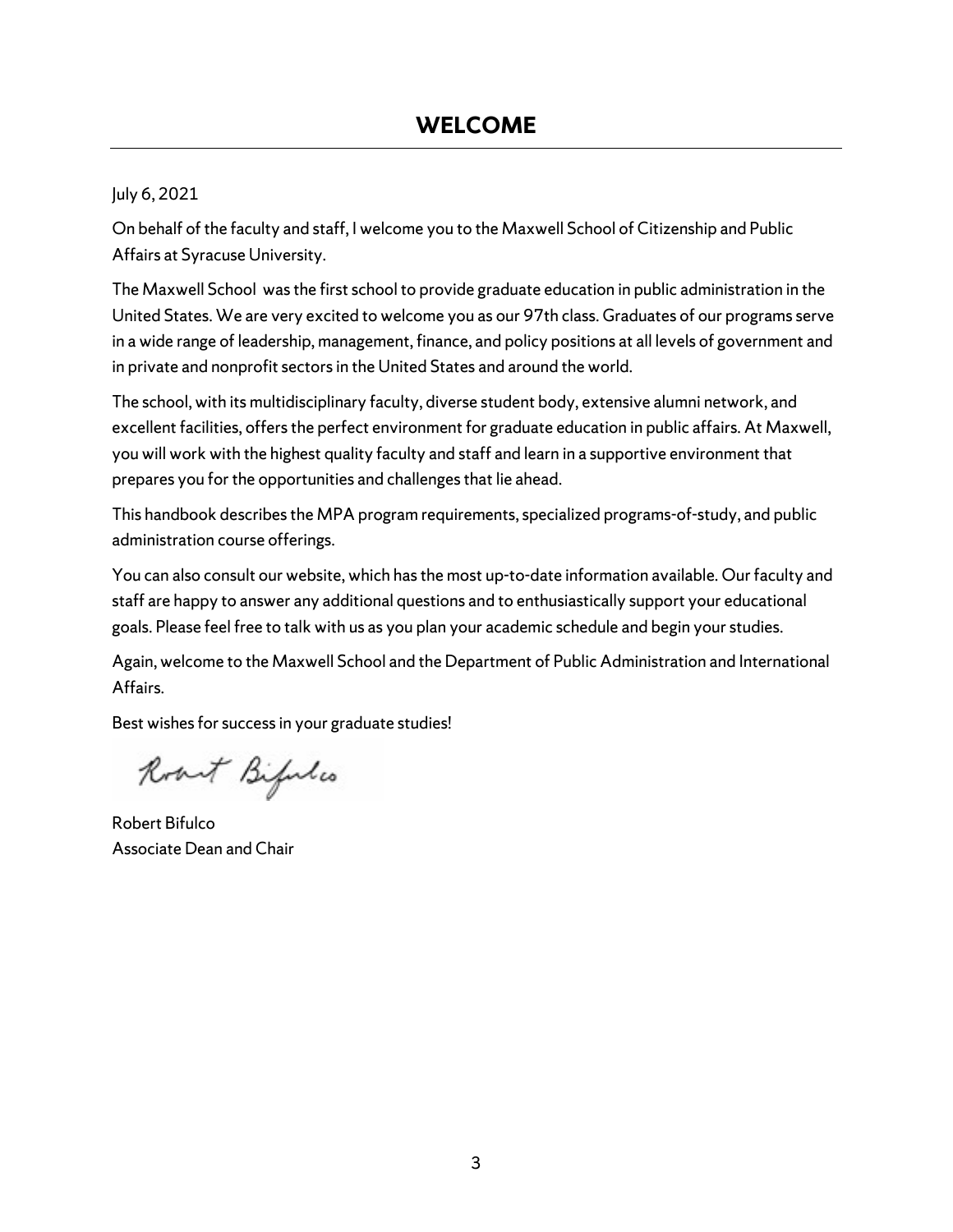# <span id="page-3-0"></span>**MISSION STATEMENT**

The Masters of Public Administration (MPA) program at the Maxwell School of Citizenship and Public Affairs seeks to enhance knowledge and develop skills essential to careers in public service. We believe public service means using one's abilities and opportunities to contribute to the broad public good, across levels of government and with nonprofit and for-profit organizations, nationally and internationally.

The MPA program is grounded in a comprehensive view of public service education that appreciates the need for three areas of mastery: formulating, implementing and evaluating policy; leading and managing organizations with diverse stakeholders; and applying rigorous and evidence-based analysis to inform decision making.

To accomplish this mission, the Maxwell School's MPA program is designed with several distinctive features, including a twelve-month intensive cohort experience, a broad cross-section of domestic and international students, productive and accessible faculty who are engaged in applied interdisciplinary research, and a focus on citizenship in teaching, scholarship, and service.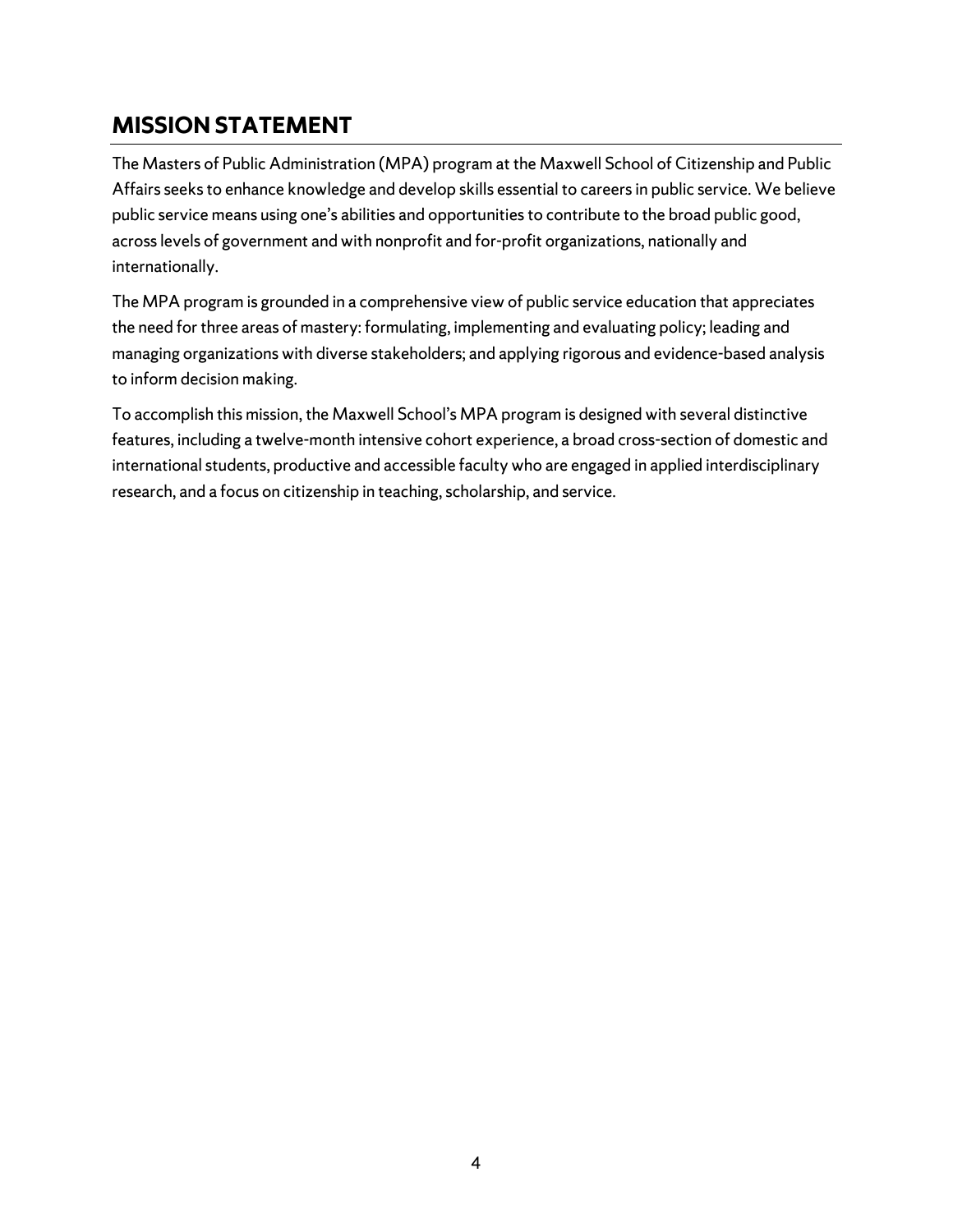# <span id="page-4-0"></span>**PUBLIC ADMINISTRATION CALENDAR**

#### **Summer 2021**

| <b>MPA Colloquium</b>                                 | July 6-9                                |
|-------------------------------------------------------|-----------------------------------------|
| <b>Public Budgeting</b>                               | July 12-30                              |
| <b>Public Administration and Democracy</b>            | August 2-19                             |
| <b>Fall 2021</b>                                      |                                         |
| <b>Statistics and Economics Waiver Exams</b>          | August 25 & 26                          |
| First Day of Classes                                  | August 30                               |
| Labor Day (University Closed)                         | September 6                             |
| <b>Add Deadline</b>                                   | September 7                             |
| Academic & Financial Drop and Grading Option Deadline | September 20                            |
| <b>Spring Semester Registration</b>                   | November 3                              |
| Thanksgiving Break (No Classes)                       | November 21-28                          |
| Last Day of Classes                                   | December 10                             |
| <b>Reading Days</b>                                   | December 11, 12, 14 (am), & 16 (am)     |
| <b>Final Exams</b>                                    | December 13, 14 (pm), 15, 16 (pm), & 17 |
| Last Day of the Semester                              | December 17                             |
| Spring 2022                                           |                                         |
| Winter Intersession Classes (Dates May Vary)          | January 3-14                            |
|                                                       |                                         |

| Willer intersession Classes (Dates May Vary)          |                              |
|-------------------------------------------------------|------------------------------|
| Martin Luther King Jr. Day (University Closed)        | January 17                   |
| <b>First Day of Classes</b>                           | January 18                   |
| <b>Add Deadline</b>                                   | January 25                   |
| <b>Grading Option Deadline</b>                        | February 1                   |
| Academic & Financial Drop and Grading Option Deadline | February 8                   |
| Spring Break (No Classes)                             | March 13-20                  |
| <b>Registration for Summer Classes</b>                | March 23                     |
| <b>Registration for Fall Classes</b>                  | April 6                      |
| Last Day of Classes                                   | April 27                     |
| <b>Reading Days</b>                                   | April 28 and 30, May 1 and 3 |
| <b>Final Exams</b>                                    | April 29, May 2,4 and 5      |
| Last Day of the Semester                              | May 5                        |
| University Commencement Weekend                       | May 7-8                      |
|                                                       |                              |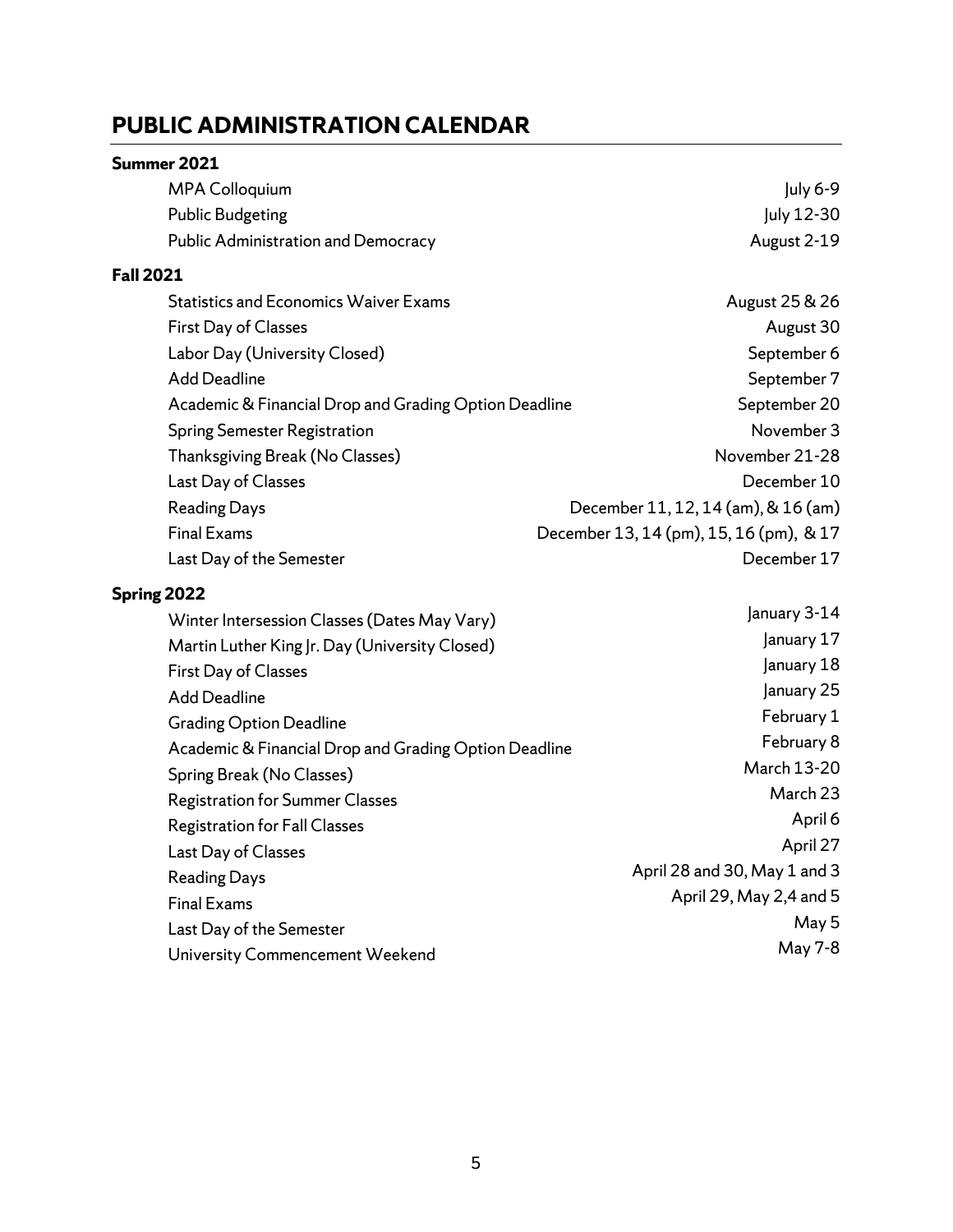# **Summer 2022 (tentative)**

Leadership and Public Policy Week One May 9-13 MPA Workshop May 16-June 10<br>Leadership and Public Policy Weeks Two & Three May 10 June 13-22 Leadership and Public Policy Weeks Two & Three MPA Convocation June 24

# **Fall 2022**

| First Day of Classes            | August 29                                 |
|---------------------------------|-------------------------------------------|
| Labor Day (University Closed)   | September 5                               |
| Thanksgiving Break (No Classes) | November 20-29                            |
| Last Day of Classes             | December 9                                |
| <b>Reading Days</b>             | December 10, 11, 13 (am), and 15 (am)     |
| <b>Final Exams</b>              | December 12, 13 (pm), 14, 15 (pm), and 16 |
| Last Day of the Semester        | December 16                               |
|                                 |                                           |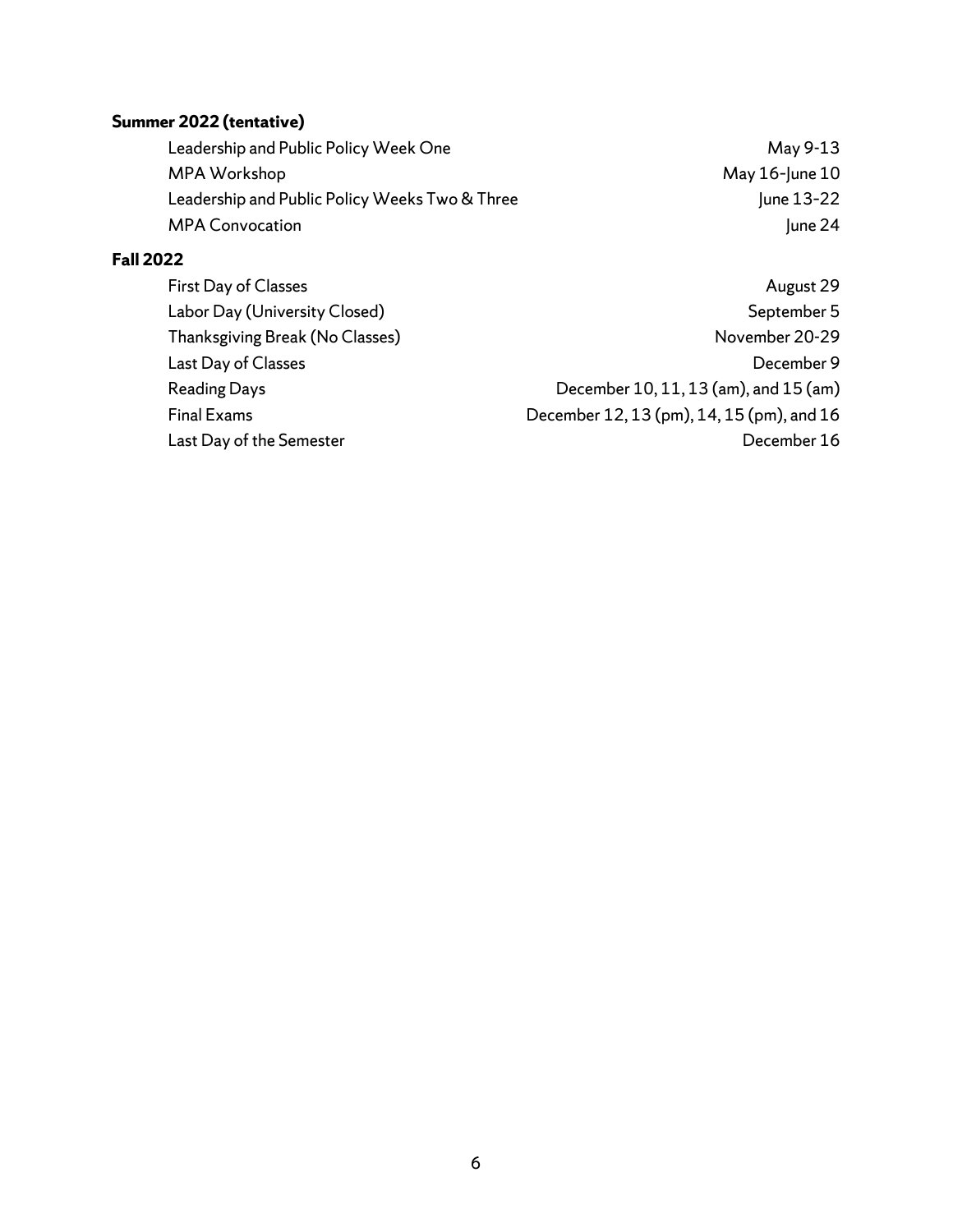# <span id="page-6-0"></span>**MASTER OF PUBLIC ADMINISTRATION (MPA)**

In a society facing complex problems, there is a great need for skilled public managers and policy analysts. The Master of Public Administration (MPA) educatesleadersto fulfill these public service careers.

Since its inception in 1924, the Maxwell School and its faculty have greatly influenced public administration's growth and development. The MPA is designed principally, but not exclusively, for those who plan to pursue careers in the public and not-for-profit sectors. The degree prepares individuals for careers as managers and policy analysts in government agencies and closely associated organizations.

More than 8,500 Maxwell School alumni work in federal, state, and local governments, nonprofit agencies and foundations, private firms, and university faculties worldwide.

The MPA degree provides students with mastery in skills and knowledge essential to public service careers. This includes: (1) formulating, implementing and evaluating policy; (2) leading and managing organizations with diverse stakeholders; and (3) applying rigorous, evidence-based analysis to decision making.

This ensuresthat all graduates:(1) can apply qualitative and quantitative methods of research and analysisto public policy issues;(2) achieve substantial competency in organization design and analysis, and in management and administration techniques; and (3) understand the political, economic and social context of public administration.

## **MPA Degree Requirements**

The MPA degree requires 40 credits of graduate coursework, including 25 credits of required coursework and 15 credits of elective courses. Students must maintain a cumulative grade point average of 3.0.

# **MPA Core Requirements**

All MPA candidates must fulfill ALL core course requirements. The core curriculum confers mastery in the following areas of Public Administration:

Applied Public Management Principles Applied Decision-Making Citizenship & Public Affairs Leadership Policy Formulation Programmatic Design Public & Nonprofit Organizations Quantitative Policy Analysis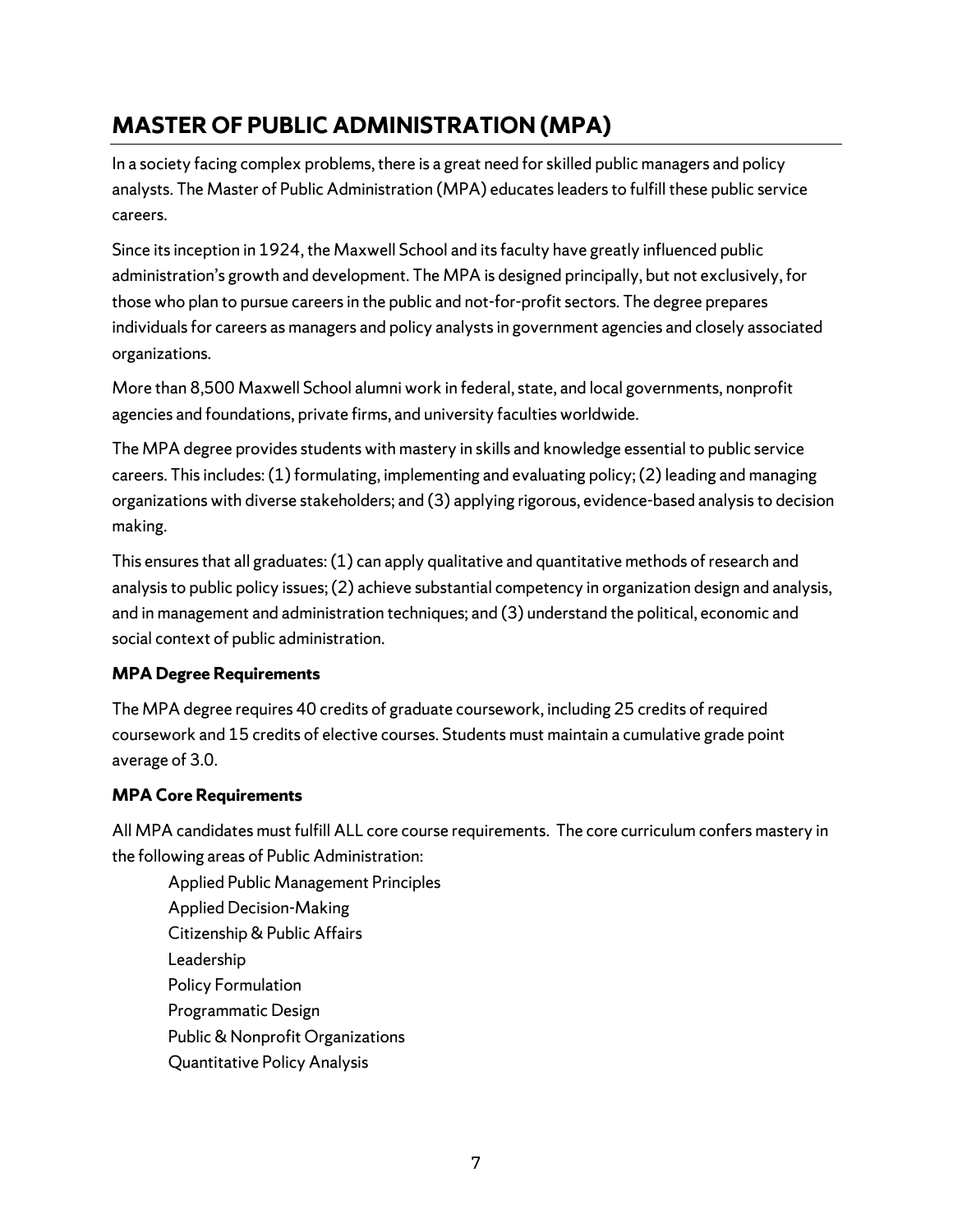#### **MPA Core Coursework (25 Credits)**

| PAI 600        | <b>Public Affairs Colloquium</b>                                    |
|----------------|---------------------------------------------------------------------|
| <b>PAI 712</b> | Public Organizations & Management, OR PAI 748 Non-Profit Management |
|                | OR PAI 762 Challenges of International Management and Leadership    |
| <b>PAI 721</b> | Introduction to Statistics                                          |
| <b>PAI 722</b> | <b>Quantitative Analysis</b>                                        |
| <b>PAI 723</b> | <b>Economics for Public Decisions</b>                               |
| <b>PAI 734</b> | <b>Public Budgeting</b>                                             |
| <b>PAI 752</b> | MPA Workshop                                                        |
| PAI 753        | Leadership and Public Policy                                        |
| PAI 755        | <b>Public Administration &amp; Democracy</b>                        |
|                |                                                                     |

#### **Waiver Exam for Economics or Statistics Core Courses**

Students with knowledge comparable to that covered in *PAI 721 Introduction to Statistics* and *PAI 723 Economics for Public Decisions* are encouraged to sit for the relevant waiver examinations. Students who pass these exams waive the core requirement.

Waiver exams take place immediately prior to the fall and spring semesters. Students may only attempt the non-credit bearing exam once. The department has course syllabi and preparation materials on hand to provide context for the exams.

#### **Specialized Coursework (15 Credits)**

Students can take 15 credits of coursework designed to develop specialization areas in policy subfields. These selections are made in consultation with an academic advisor and draw on the interdisciplinary strengths of the department of public administration and international affairs (PAIA) and the Maxwell School. At least nine of these credits must be in PAIA. Specialization areas include:

Data Analytics for Public Policy Environmental Policy & Administration International & Development Administration National & International Security Policy Public & Nonprofit Management State & Local Government Financial Analysis & Management Social Policy

#### **Expected Course Load**

Full-time graduate students at Syracuse University register for at least nine credits in the fall and spring semesters and at least six credits during the summer semester. Registering for fewer credits may affect financial aid, visa status, or graduate award eligibility.

#### **Time Required to Complete the MPA Program**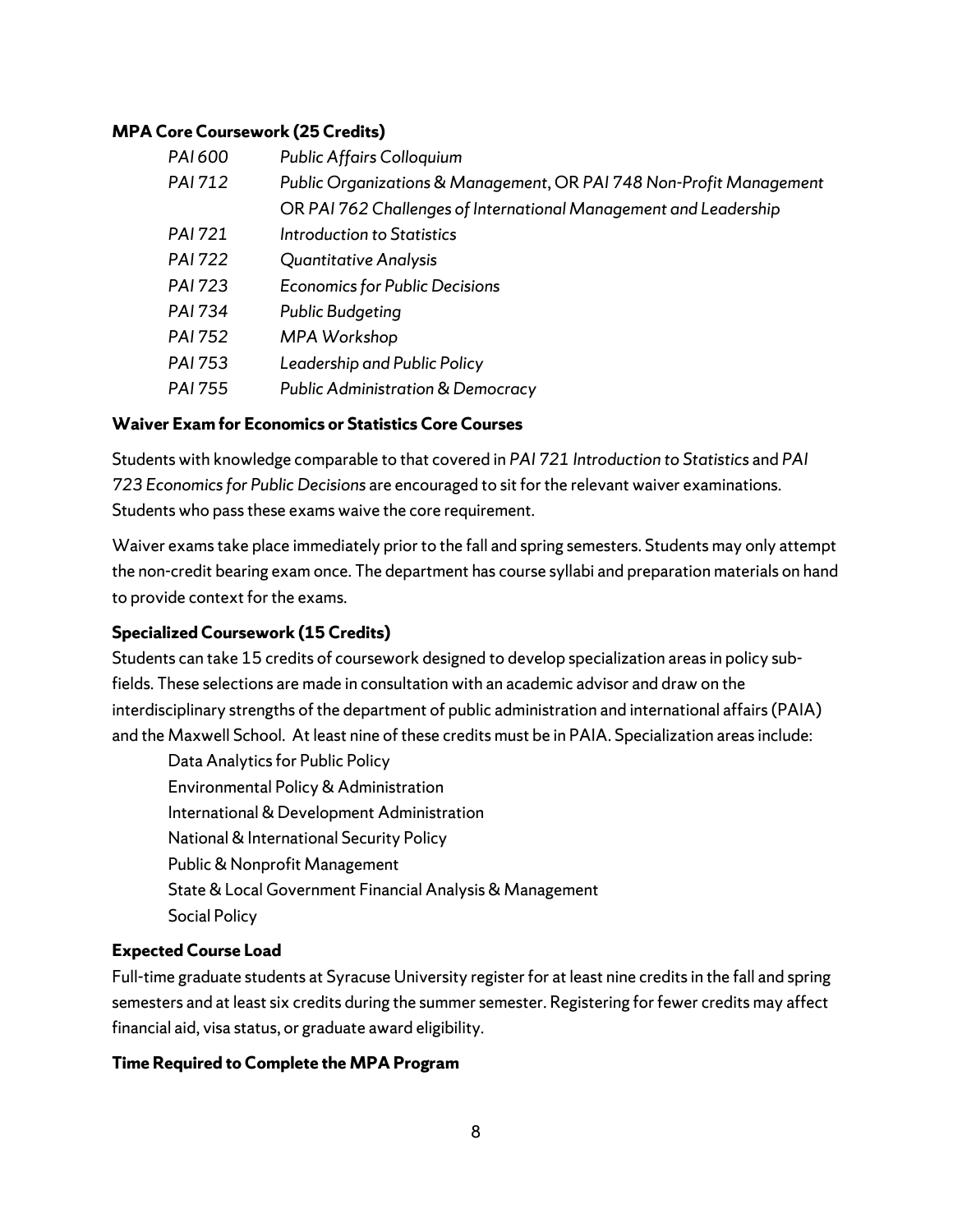The MPA program can be completed in 12 months of full time study, with coursework in both summer terms. Most students complete the program on this schedule. For students who wish to extend their studies to better balance work responsibilities and incorporate more formalized experiential learning into their studies, it is possible to extend your residency further.

MPA students can pursue the degree on an eighteen-month schedule, incorporating a full-time internship during their second summer (summer 2022) and complete their MPA Workshop and Leadership and Public Policy coursework during their second fall (fall 2022).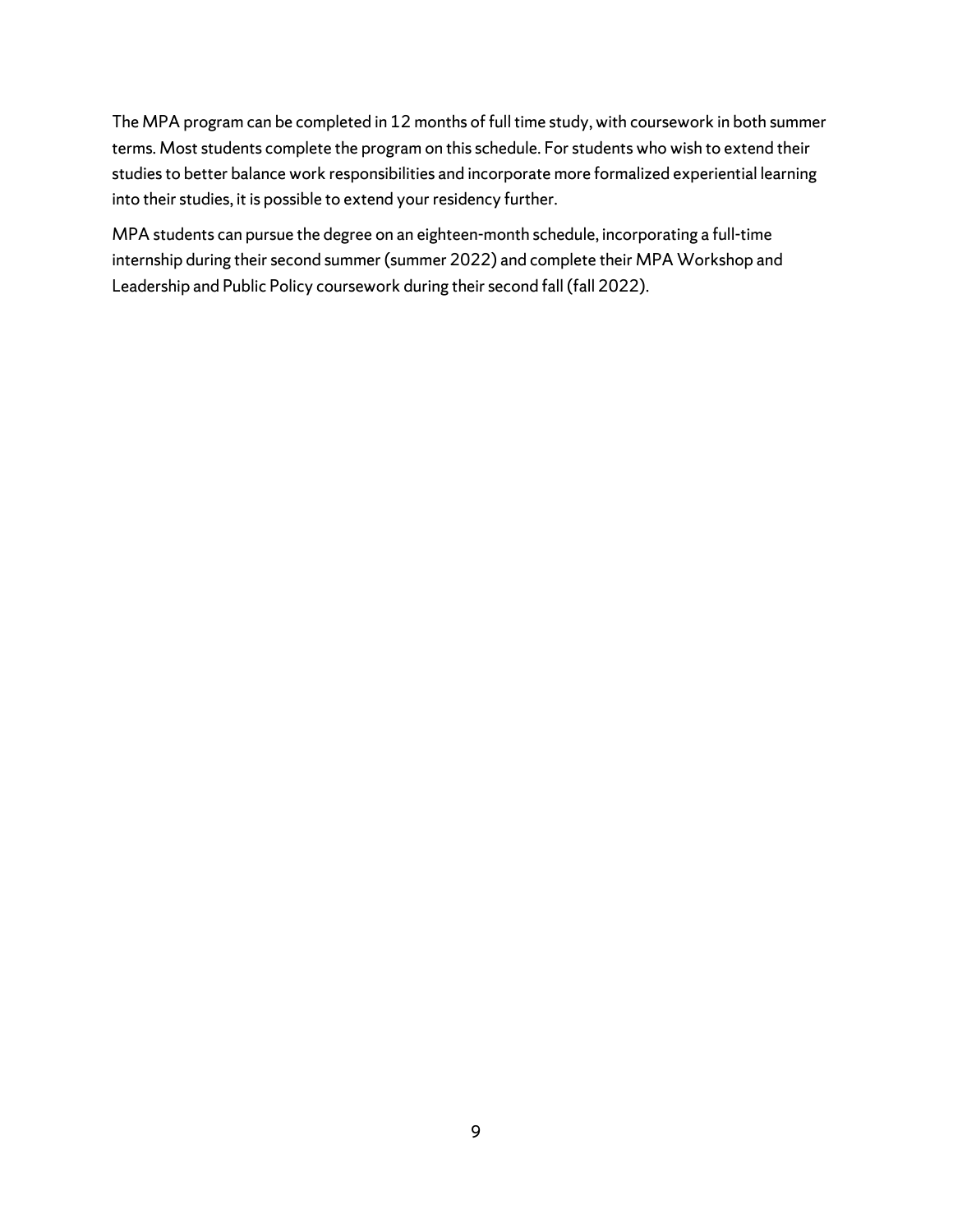| <b>Semester</b>  | <b>Courses Taken</b>                                           | <b>Courses Taken</b>                                         |
|------------------|----------------------------------------------------------------|--------------------------------------------------------------|
|                  | 12-Month MPA                                                   | 18 Month MPA                                                 |
| Summer<br>2021   | PAI 600: MPA Colloquium                                        | PAI 600: MPA Colloquium                                      |
|                  | PAI 734: Public Budgeting                                      | PAI 734: Public Budgeting                                    |
|                  | PAI 755: Public Admin. & Democracy                             | <b>PAI 755: PA&amp;D</b>                                     |
|                  | PAI Management Course                                          | <b>PAI Management Course</b>                                 |
|                  | PAI 721: Intro to Statistics                                   | PAI 721: Intro to Statistics                                 |
| <b>Fall 2021</b> | <b>PAI 723: Economics for Public</b><br>Decisions              | <b>PAI 723: Economics for Public</b><br>Decisions            |
|                  | One MPA Elective                                               | One MPA Elective                                             |
| Spring<br>2022   | PAI 722: Quantitative Analysis<br><b>Four MPA Electives</b>    | PAI 722: Quantitative Analysis<br><b>Three MPA Electives</b> |
| Summer<br>2022   | PAI 752: MPA Workshop<br>PAI 753: Leadership and Public Policy | Full-time internship                                         |
|                  |                                                                | PAI 752: MPA Workshop                                        |
| <b>Fall 2022</b> |                                                                | PAI 753: Leadership and Public Policy                        |
|                  |                                                                | One MPA Elective                                             |
|                  |                                                                |                                                              |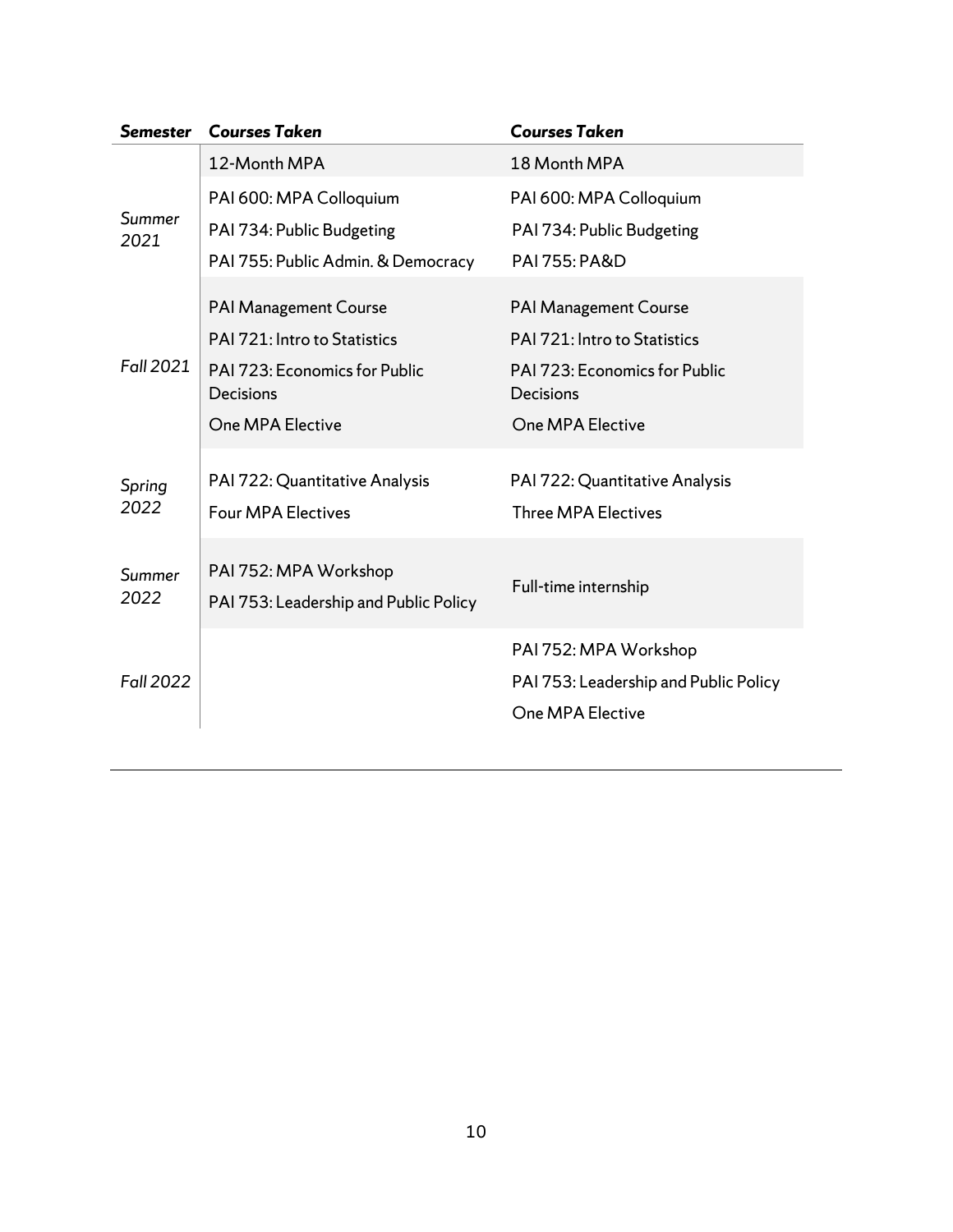# <span id="page-10-0"></span>**AREAS OF STUDY**

The following areas of study guide the selection of elective courses. Pursuing coursework in each of these areas of study develops competencies in a specific management or policy focus area within the MPA program structure.

PAIA has identified the following programs of study as falling under the overall MPA program:

Data Analytics for Public Policy Environmental Policy & Administration International Development & Administration National & International Security Policy Public & Nonprofit Management Social Policy State & Local Government Financial Analysis & Management

# **THE BENEFITS OF A BLENDED PROGRAM**

Most MPA students select specialized coursework from multiple program areas. By completing a *minimum of three courses (nine credits)* in a particular area of study, a student can build the specialization in one area and still use other electives to broaden one's skills and knowledge.

The additional six credits of elective coursework may be selected from other PAIA departmental courses or from other departments within the Maxwell School or the broader Syracuse University community.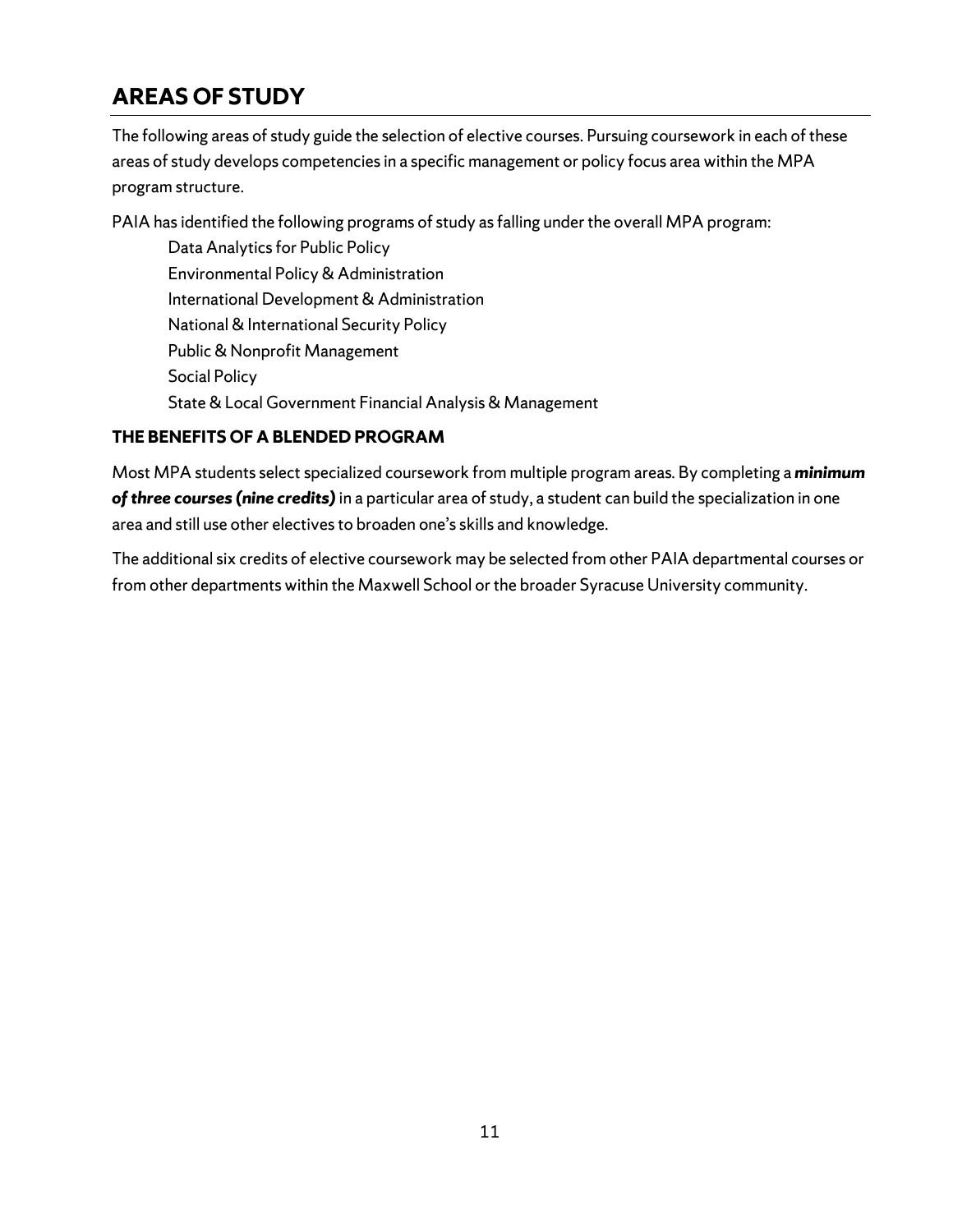# <span id="page-11-0"></span>**DATA ANALYTICS FOR PUBLIC POLICY**

Contemporary technologies are generating tremendous amounts of real-time data, and computer algorithms and sophisticated metrics help convert these data into actionable information that can help inform policy and improve delivery of government services. The availability and sensitivity of these data, as well as the increasing reliance on algorithms to drive decisions, also raises a host of public policy issues.

Students in this program will learn advanced skills in managing and analyzing large amounts of data and gain familiarity with the policy and governance issues raised by the use of emerging technologies and resulting data. Through rigorous coursework, they will assess how data can inform decision-making, master analytical frameworks to address public sector challenges, as well as understand the public policy issue raised by expanding the use of big data and algorithmically driven decision-making and ways to address those issues.

This new area of specialization recognizes the increasing employer demand for expertise in extracting, storing, and managing data, as well as an understanding of ways in which data can inform government decision making.

## **AREA OF STUDY FACULTY**

| Robert Bifulco, Advisor |                      |
|-------------------------|----------------------|
| Colleen Heflin          | Johannes Himmelreich |
| Leonard Lopoo           | Peter Wilcoxen       |

## **DATA ANALYTICS FOR PUBLIC POLICY COURSE OFFERINGS**

The following courses are drawn from acrossthe Maxwell School and the broader Syracuse University Community. As you consider courses outside of the PAIA, remember that you are limited to six credits from outside of PAIA.

People interested in the Data Analysis for Public Policy area of study are advised to take PAI 724 Data Driven Management during their first fall semester.

## **PAIA Courses**

| PAI 700        | <b>Ethics of Emerging Technology</b> |
|----------------|--------------------------------------|
| <b>PAI 724</b> | Data Driven Management               |
| PAI 730        | <b>Ethics of Data Science</b>        |
| PAI 730        | Data Science and Machine Learning    |
| <b>PAI 774</b> | Public Policy & Program Evaluation   |
| PAI 789        | <b>Advanced Policy Analysis</b>      |
| <b>PAI 793</b> | <b>Predictive Analytics</b>          |
|                |                                      |

## **Non-PAIA Courses**

*GEO 683 Geographic Information Systems IST 664 Natural Language Processing IST 718 Big Data Analytics IST 719 Information Visualization*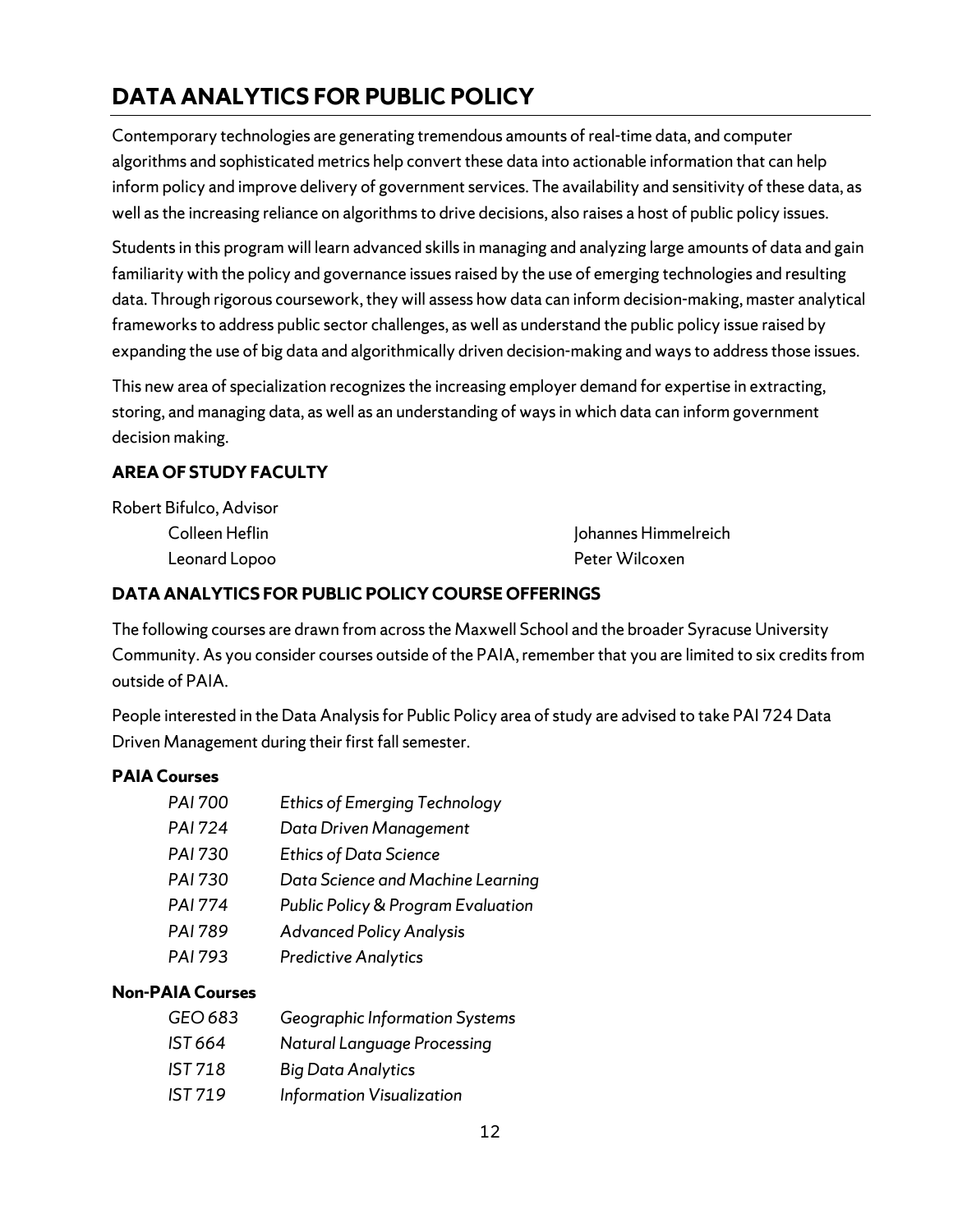## **GRADUATE CERTIFICATES AND JOINT DEGREES**

In addition to data analytics for public policy coursework, students can pursue coursework towards a Certificate of Advanced Study in Data Analytics for Public Policy. This option is described in the Certificate of Advanced Study section beginning on page 38.

### **EMPLOYMENT**

The skills and knowledge that students will develop in the Data Analytics for Public Policy coursework are applicable to varied careers in local, state, and federal government, think tanks, consulting, and nongovernmental organizations (NGOs). Past students who have completed coursework in Data Analytics for Public Policy hold positions at:

#### **International Organizations**

The World Bank, Data Scientist UN Women, Policy Specialist, Research and Data

#### **Government Service**

NYC Department of Education, Director of Data Analysis US Government Accountability Office, Senior Data Analyst US Office of Management and Budget, Senior Policy Analyst

#### **Not-for Profit**

The Behavioral Insights Team, Associate Advisor Maxwell X-Lab, Co-Founder and Managing Director Development Initiatives, Analyst University of Chicago Poverty Lab, Senior Data Associate Consultant, Science Applications International Corporation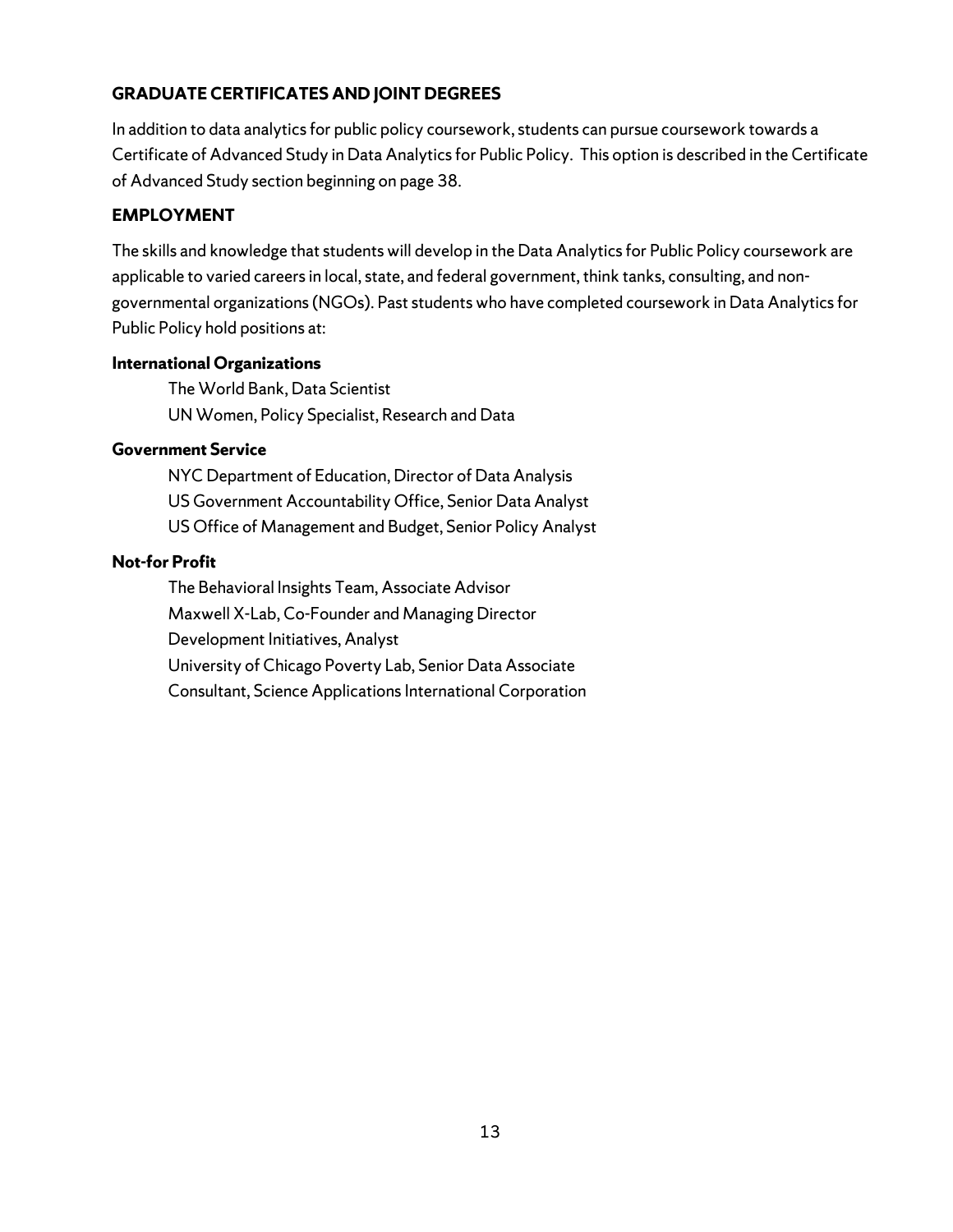# <span id="page-13-0"></span>**ENVIRONMENTAL POLICY & ADMINISTRATION**

The environmental policy & administration area of study develops an understanding of the economic, administrative, political, and legal challenges confronting public managers who address contemporary environmental policy challenges. Environmental policy and administration coursework provides knowledge of environmental policy and institutions involved at all levels of government, current trends, needs, and administrative problems.

Among the areas of recent and current research of Maxwell School faculty in environmental policy are issues involving: global climate change, energy, water, biodiversity, trans-boundary environmental management, public lands policy, public participation, role of media, environmental risk, technology, and environmental policy.

## **AREA OF STUDY FACULTY**

Peter Wilcoxen, Advisor

| W. Henry Lambright | John McPeak  |
|--------------------|--------------|
| David Popp         | Saba Siddiki |

## **ENVIRONMENTAL POLICY &ADMINISTRATION COURSE OFFERINGS**

PAIA recommends that students pursuing this area of study complete at least one environmental law course.

The following courses are drawn from across the Maxwell School, the broader Syracuse University Community, and SUNY-ESF. As you consider courses outside of the PAIA, remember that you are limited to six credits from outside of PAIA.<sup>[1](#page-13-1)</sup>

#### **PAIA Courses**

| <b>PAI 730</b> | <b>Smart Grid: Security, Privacy, Economics</b> |
|----------------|-------------------------------------------------|
| <b>PAI 770</b> | Climate Change: Security, Policy, and Economics |
| <b>PAI 772</b> | Science, Technology and Public Policy           |
| <b>PAI 775</b> | <b>Energy, Environment and Resources Policy</b> |
| <b>PAI 777</b> | <b>Economics of Environmental Policy</b>        |

## **Non-PAIA Courses**

| EST 600        | <b>Foundations of Environmental Studies</b>                     |
|----------------|-----------------------------------------------------------------|
| EST 608        | <b>Environmental Advocacy Campaigns and Conflict Resolution</b> |
| EST 640        | <b>Environmental Thought and Ethics</b>                         |
| <b>EST 705</b> | <b>Environmental Policy Analysis</b>                            |
| <b>FOR 665</b> | <b>Natural Resources Policy</b>                                 |
| <b>FOR 670</b> | <b>Resource and Environmental Economics</b>                     |

<span id="page-13-1"></span><sup>&</sup>lt;sup>1</sup> Please note that is you are pursuing a concurrent degree with SUNY-ESF, you will still have to complete 34 credits of PAI-prefixed coursework.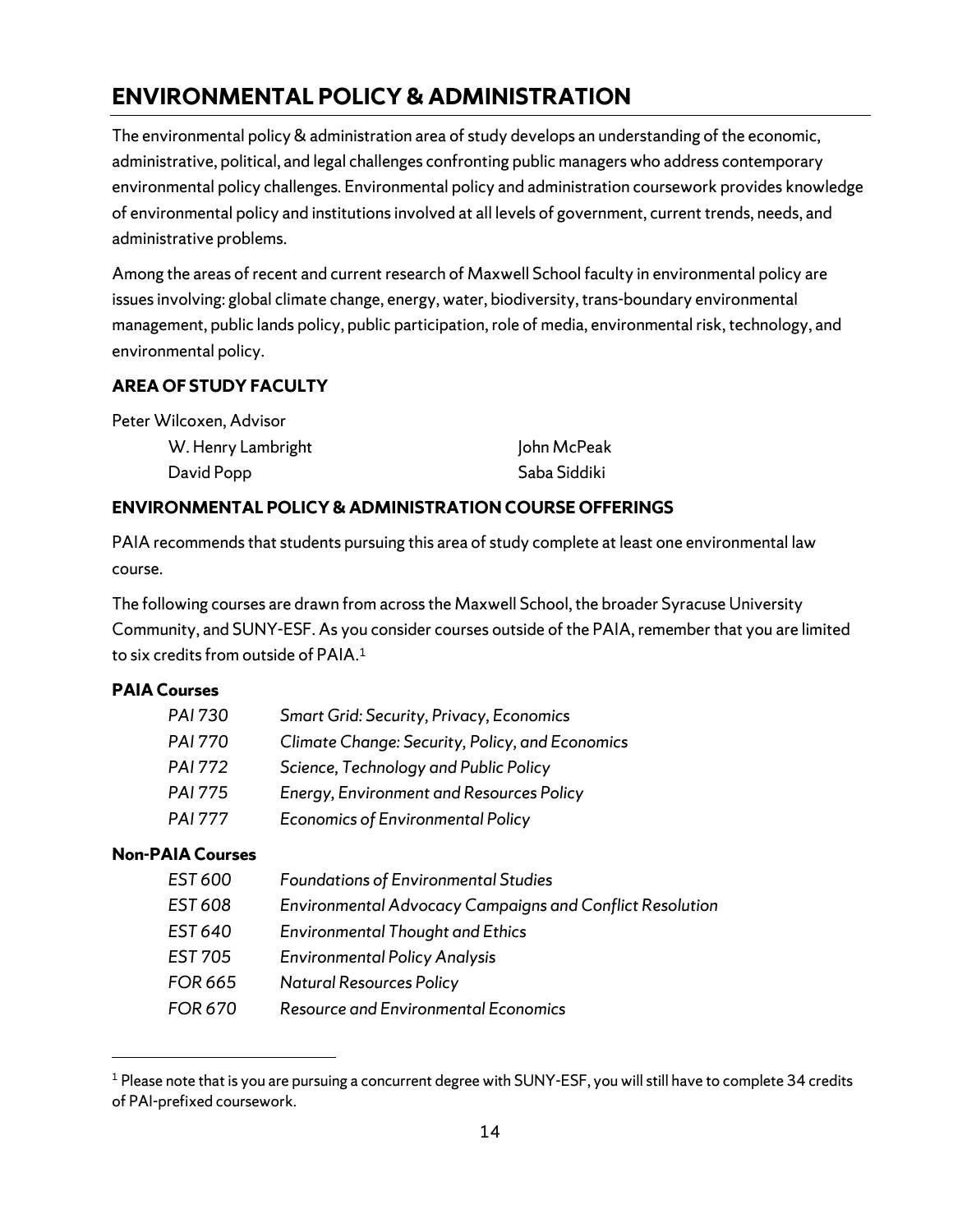| <b>FOR 676</b> | <b>Ecotourism and Nature Tourism</b> |
|----------------|--------------------------------------|
| LAW 716        | <b>Environmental Law and Policy</b>  |
| LAW 643        | Land Use Planning & Zoning Law       |

Electives with a strong natural science (such as water resources and waste management) or economic (such as environmental or land use economics) components may also be available to meet the needs of students whose career interests merit such foci.

#### **GRADUATE CERTIFICATES AND JOINT DEGREES**

In addition to environmental policy & administration coursework, students can pursue coursework toward certificate programs and joint degrees with the Syracuse University College of Law or SUNY-ESF. These latter options are described in the *Joint and Concurrent Degree Programs* section, beginning on page 38.

## **EMPLOYMENT**

There is a growing need for individuals with both managerial and environmental expertise. Students completing this area of study are well prepared for a variety of positions, including those similar to the following, currently held by Maxwell alumni. These include:

#### **Not-for-Profit**

International Research & Relations Specialist, U.S. Green Building council Project Manager, World Resources Institute Policy Analyst, Society of American Foresters

#### **Government Service**

Executive Director, Chesapeake Bay Critical Areas Commission, State of Maryland Congressional and Legislative Office, Attorney Advisor, U.S. Department of Interior Wildlife Biologist, Sequoia National Park Analyst, U.S. Government Accountability Office Director of Recycling, Onondaga County, New York Analyst, New York State Department of Environmental Conservation Assistant Attorney General, District Office of the Environment, District of Columbia

#### **Public-Sector Consulting**

Research Assistant, Cascade Holistic Economic Consultants Consultant, Booz Allen Hamilton Consultant, Science Applications International Corporation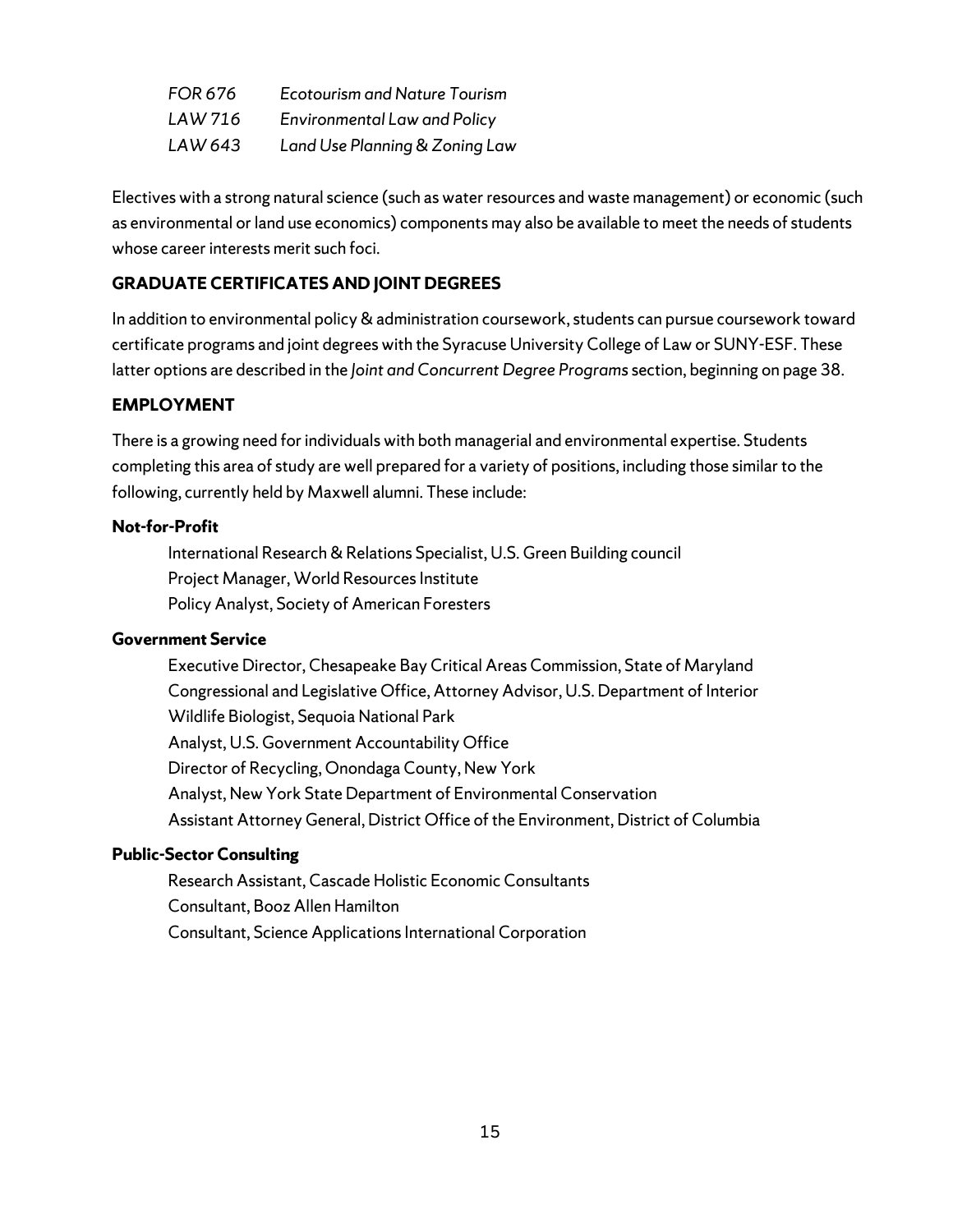# <span id="page-15-0"></span>**INTERNATIONAL DEVELOPMENT & ADMINISTRATION**

The international development & administration area of study exposes students to administrative and policy issues in developing countries and is of interest to students seeking positions with agencies that require a global perspective to address international challenges.

International development & administration coursework exposes students to administrative systems of developed and developing countries, how these factors influence policy, and how these policies promote international trade and development.

Faculty associated with this program focus on a wide range of international development issues, including health policy, humanitarian aid, agricultural development, and improving social welfare in lesser-developed countries.

## **AREA OF STUDY FACULTY**

| John McPeak, Advisor |                   |
|----------------------|-------------------|
| Jeb Beagles          | Catherine Herrold |
| Steve Lux            | Sabina Schnell    |

## **INTERNATIONAL DEVELOPMENT & ADMINISTRATION COURSE OFFERINGS**

In addition to courses offered in PAIA, students should also consider electives offered through the Anthropology, Geography, and Political Science departments.

### **PAIA Courses**

| PAI 719        | <b>Fundamentals of Post-Conflict Reconstruction</b>   |
|----------------|-------------------------------------------------------|
| PAI 756        | International Development Policy & Administration     |
| <b>PAI 757</b> | <b>Economics of Development</b>                       |
| PAI 763        | NGO Management in Developing & Transitional Countries |
| PAI 764        | UN Organizations: Structure and Function              |
| PAI 765        | Humanitarian Action: Challenges, Responses & Results  |

## **Non-PAIA Courses**

| ANT 663 | Global Health                         |
|---------|---------------------------------------|
| GEO 622 | Water: Environment, Society, Politics |
| LAW 728 | International Law                     |
| LAW 778 | International Human Rights            |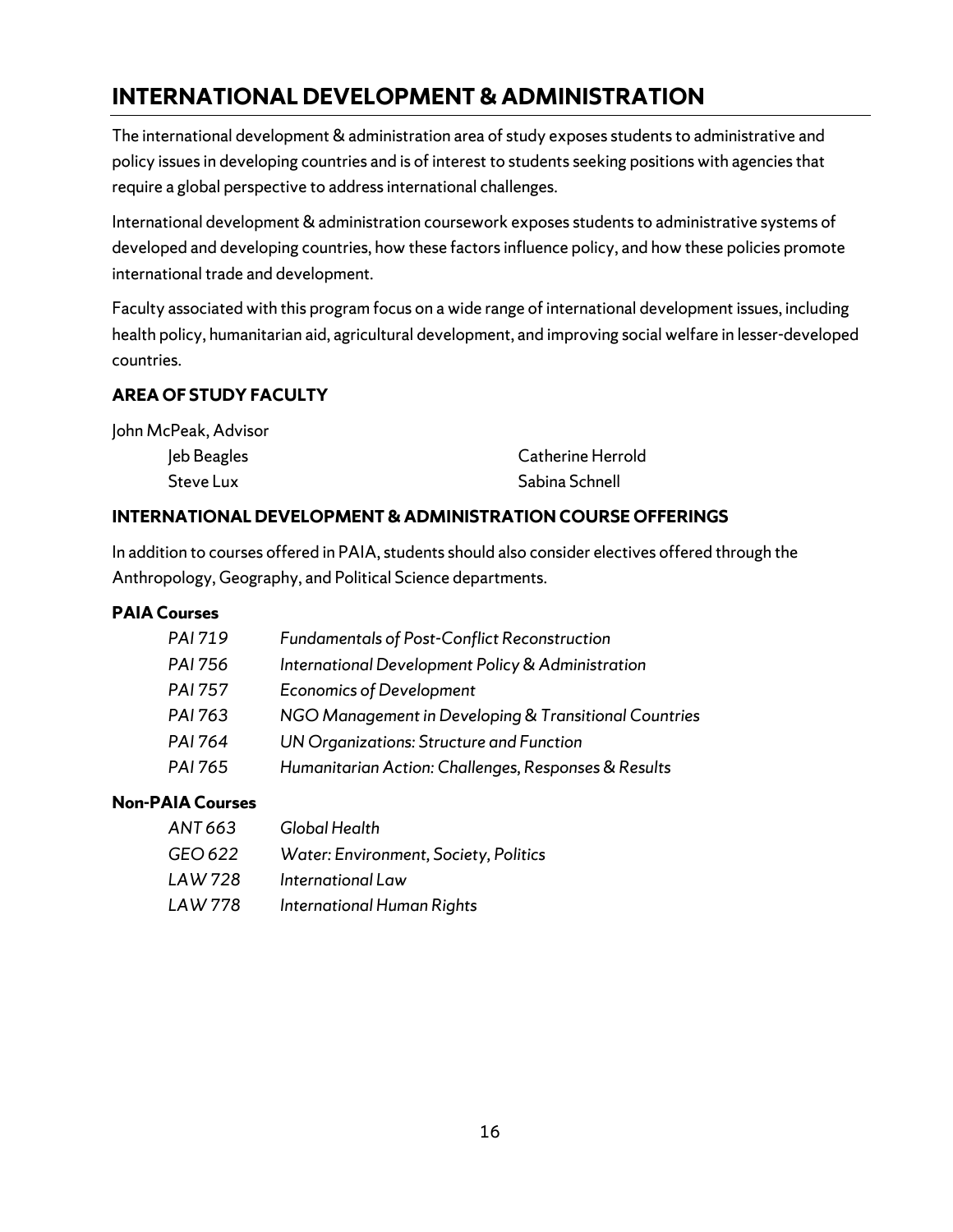# **GRADUATE CERTIFICATES AND JOINT DEGREES**

The Maxwell School's Master of Public Administration/Master of Arts in International Relations (MPA/MAIR) degree allows students interested in global public sector management to integrate two paths of study. For more information on this degree, please consult the Master of Arts in International Relations handbook, published in August 2021 and found online at the PAIA website.

## **EMPLOYMENT**

There is always a need for official development assistance staff. In addition to the skills developed at Maxwell, international experience and foreign language skills are key assets.

Students completing this area of study are well prepared for a variety of positions, including those similar to the following positions currently held by Maxwell alumni. These include:

### **International Non-Governmental Organizations**

Project Manager, Humanitarian Capacity Building, Save the Children Program Assistant, International Foundation of Elections Program Officer, International Women's Project at Alliance for Social Dialogue.

### **International Public Sector**

Education Specialist, World Bank Program Manager, USAID, Office of Transition Initiatives Research Fellow, Inter-American Development Bank Research Associate, Center for Strategic and International Studies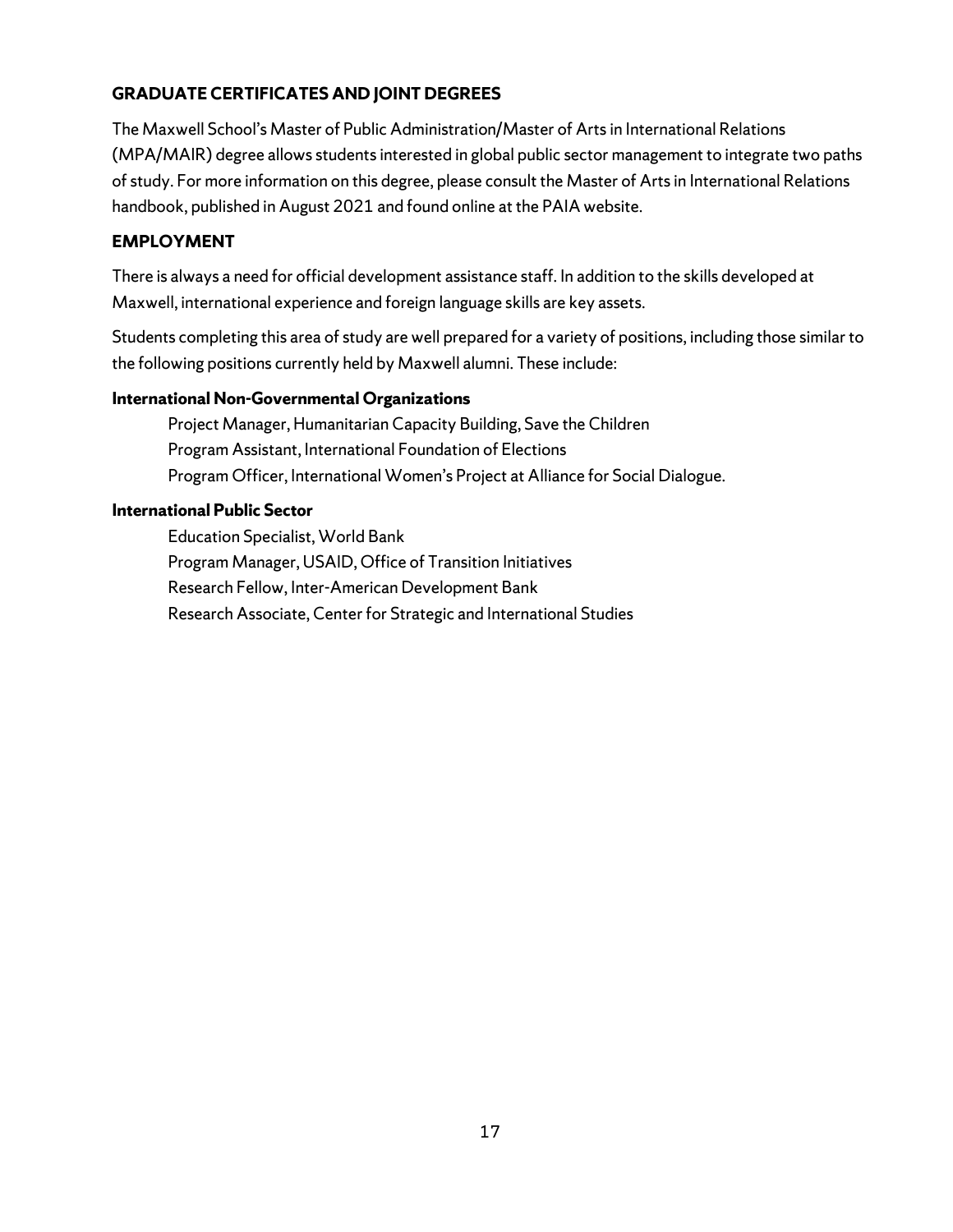# <span id="page-17-0"></span>**NATIONAL & INTERNATIONAL SECURITY POLICY**

Contemporary international and national security policy challenges remain as salient as ever. These include securing borders, transportation, and communications systems, gathering intelligence, implementing counterterrorism strategies, protecting privacy and civil rights, and event structuring government.

This area of study offers an entry point to gain insight into and contribute to the development of innovative approaches to international and national security within national governments, international institutions, and the private sector. The core of the curriculum provides a foundation in national security law, policy and strategic practice, foreign policy and international security challenges, and civil-military relations.

Students can augment their coursework by engaging in simulation exercises and exploring case studies; participating in discussions with faculty members, practitioners, and experts in the field; and conducting research projects. All of these approaches develop leadership and management skills, capabilities, and insights relevant to confronting pressing security demands.

## **AREA OF STUDY FACULTY**

| Robert Murrett, Advisor |                  |
|-------------------------|------------------|
| James Baker             | Renée de Nevers  |
| Sean O'Keefe            | Gladys McCormick |
| Michael Williams        |                  |

## **NATIONAL& INTERNATIONAL SECURITY POLICY COURSE OFFERINGS**

#### **PAIA Courses**

| PAI 683<br>Central Challenges in National Security Law & Policy   |
|-------------------------------------------------------------------|
|                                                                   |
| <b>PAI 700</b><br>Follow the Money: Key Issues in Illicit Finance |
| PAI 718<br>U.S. National Security and Foreign Policy              |
| PAI 719<br><b>Fundamentals of Post-Conflict Reconstruction</b>    |
| PAI 738<br>U.S. Intelligence Community: Governance & Practice     |
| PAI 739<br>U.S. Defense Strategy                                  |

## **Non-PAIA Courses**

- *LAW 700 National Security Law*
- *LAW 728 International Law*
- *LAW 778 International Human Rights*
- *LAW 790 Counterterrorism & the Law*
- *LAW 822 National Security Research Center*
- *LAW 832 Cyber Security Law and Policy*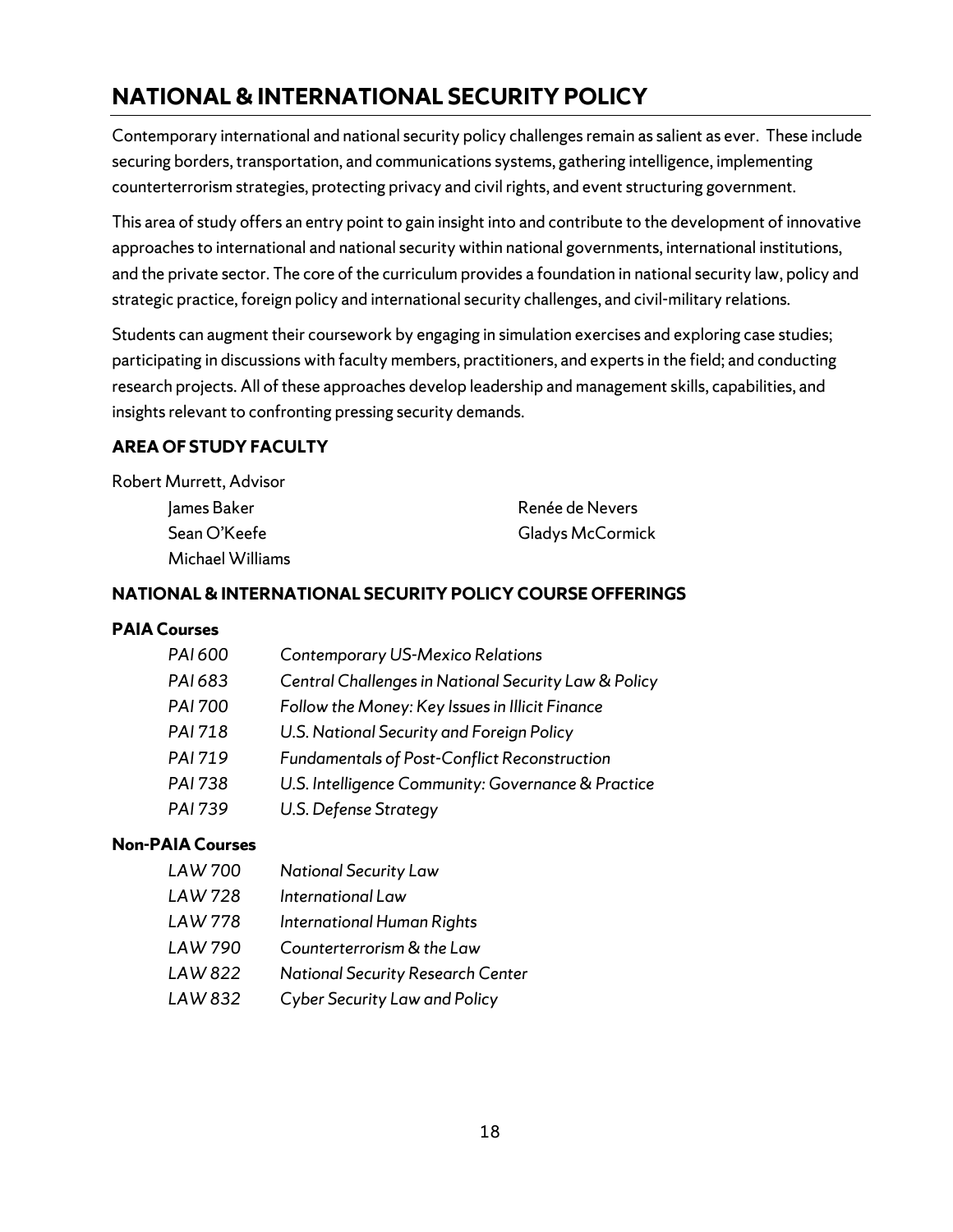## **GRADUATE CERTIFICATE OPTION**

Students seeking to obtain further credentials in this area may pursue a Certificate of Advanced Study in Security Studies or Certificate of Advanced Study in Post-Conflict Reconstruction. Both are administered by the Institute for Security Policy and Law. See page 38 for more information on certificates.

## **EMPLOYMENT**

National and international security policy staff are in constant demand. The following positions represent a selected list of positions held by Maxwell School alumni:

### **U.S. Federal Government**

Director of Operations, Defense Policy Analysis Office, U.S. Department of Defense Counterintelligence Investigator, U.S. National Security Agency Analyst, U.S. Defense Intelligence Agency Special Agent, Naval Criminal Investigative Service Legal Advisor, ICE, U.S. Department of Homeland Security

## **State &Local Government**

Analyst, Onondaga County Department of Emergency Management

### **Public-Sector Consulting**

Consultant, CSC International Analyst, Global Security Division, Booz Allen Hamilton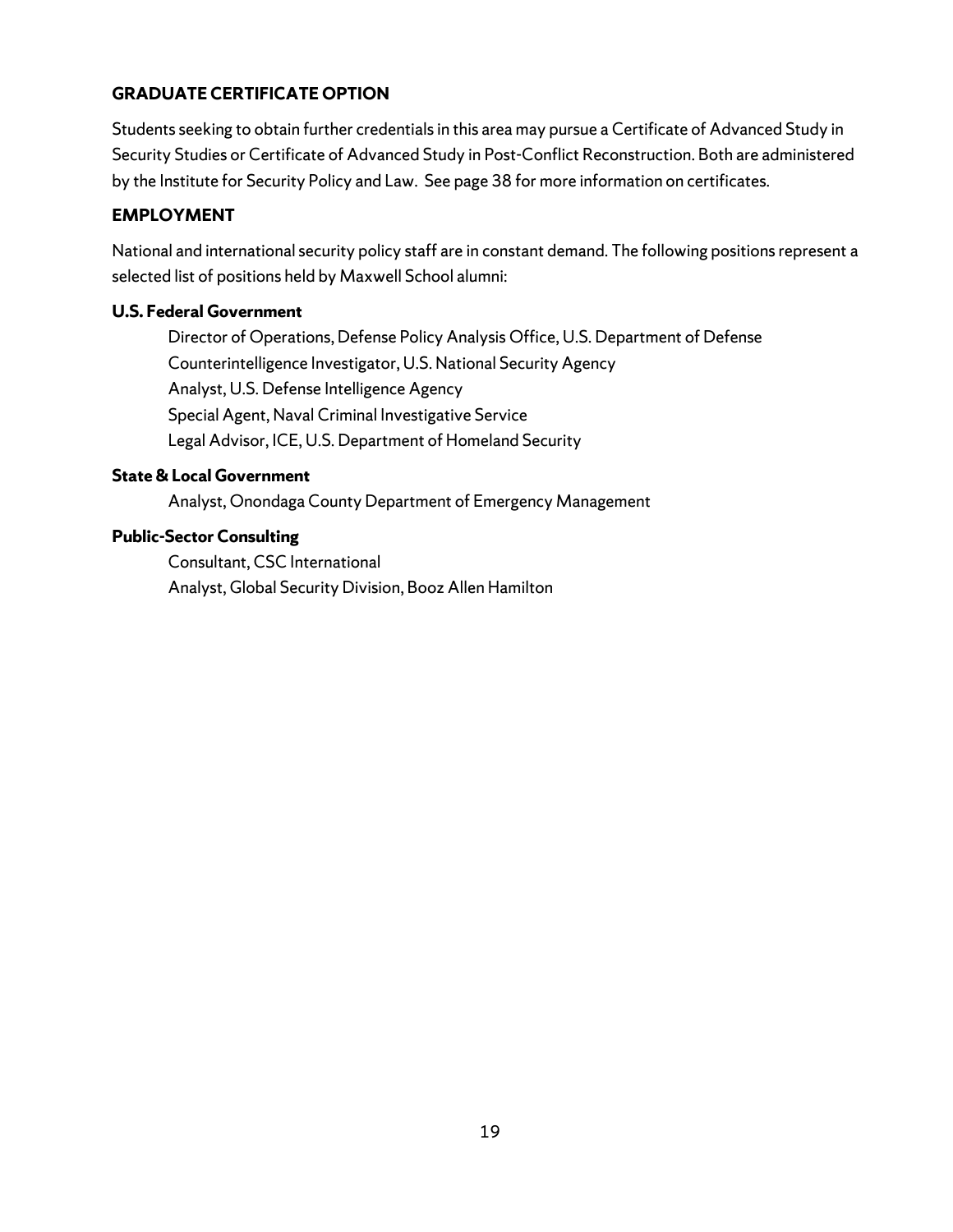# <span id="page-19-0"></span>**PUBLIC & NONPROFIT MANAGEMENT**

The Maxwell School has focused on public management training since its inception. This area of study provides graduates with a wide range of managerial and administrative concepts and skills.

By emphasizing broad-based analytical and managerial skills, the Public & Nonprofit Management program provides training that prepares students for careers at all levels of government, in nonprofit organizations, and with private firms that principally work with the public and social sector.

Students will obtain knowledge of the tools of governance, organizational management theories and practices, institutions and policies surrounding personnel administration, strategic public and nonprofit management; policy implementation, managing groups and teams, oversight and accountability, the role of technology and information in public and nonprofit management; and collaborative public management, negotiation, and conflict resolution, among other topics

Faculty teaching the Public & Nonprofit Management area represent a wide range of interests, reflecting the breadth of this area of study. These faculty focus on organization structure and design, policy tools and implementation, service delivery networks, partnerships and contracts, managerial leadership, politics of civil service, social entrepreneurship, philanthropy in nonprofit organizations, managerial leadership, public administration and law, collaborative public management, nonprofit leadership, and citizen participation in the policy process.

## **AREA OF STUDY FACULTY**

Tina Nabatchi, Advisor

Jeb Beagles Todd Dickey Catherine Herrold Steve Lux Sabina Schnell David Van Slyke

Julia Carboni Catherine Gerard Sean O'Keefe Saba Siddiki

## **PUBLIC & NONPROFIT MANAGEMENT COURSE OFFERINGS**

#### **PAIA Courses**

| PAI 724 | Data Driven Management                                  |
|---------|---------------------------------------------------------|
| PAI 731 | Financial Management in State & Local Governments       |
| PAI 744 | Metropolitan Government & Politics                      |
| PAI 746 | Ethics & Public Policy                                  |
| PAI 747 | Human Resources Management                              |
| PAI 749 | <b>Financial Management of Nonprofit Organizations</b>  |
| PAI 750 | Managing Individual, Group, & Systemic Conflict         |
| PAI 763 | NGO Management in Developing and Transitional Countries |
|         |                                                         |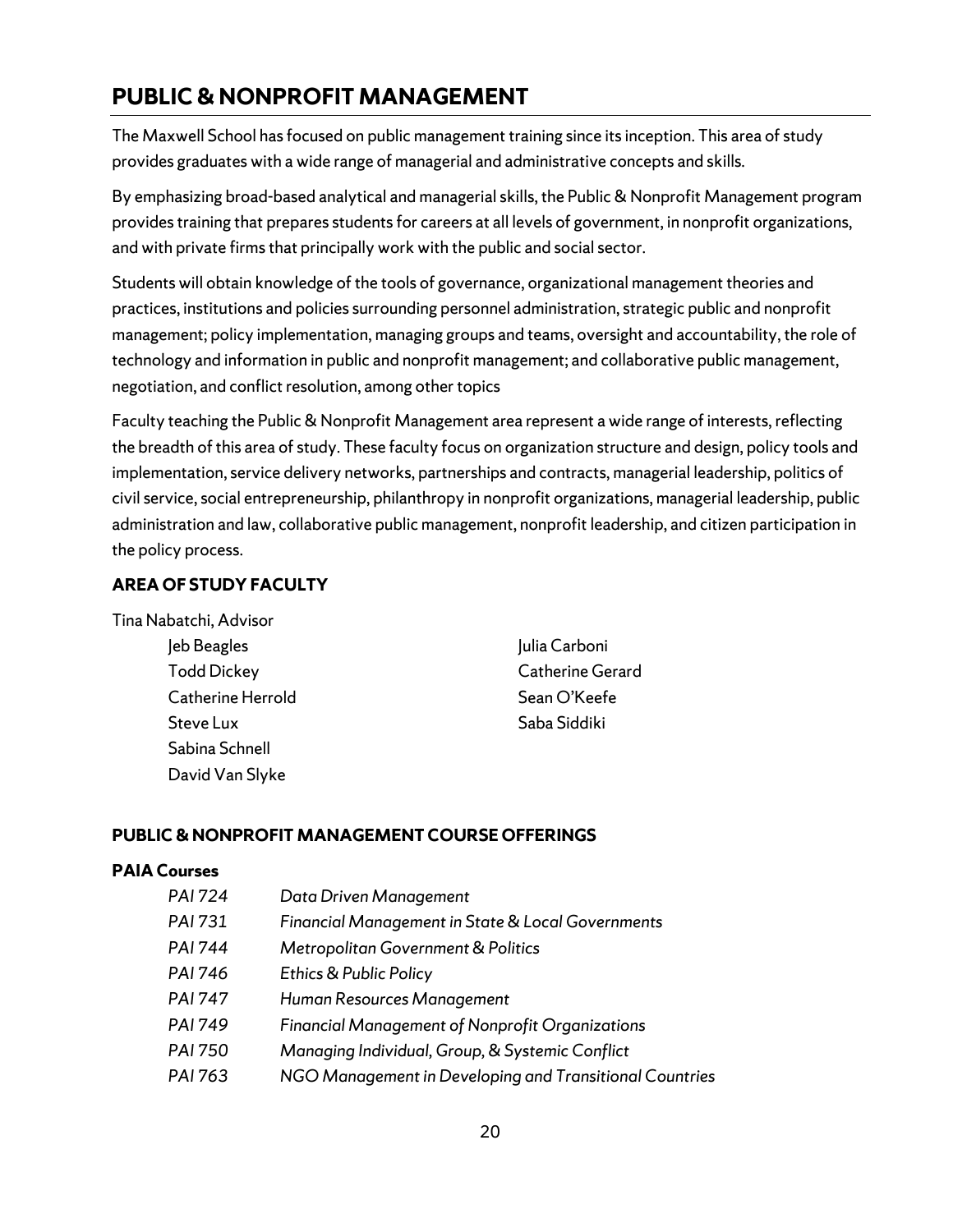| PAI 771        | Public Management of Technological Development |
|----------------|------------------------------------------------|
| <b>PAI 785</b> | Policy Design and Implementation               |

#### **Non-PAIA Courses**

| ANT 624 | <b>Negotiation: Theory and Practice</b> |
|---------|-----------------------------------------|
| LAW 702 | Administrative Law                      |
| LAW 730 | Labor and Employment Law                |

#### **EMPLOYMENT**

There is an ongoing need for effective managers in the public and non-profit sectors. Maxwell alumni currently hold the positions below:

#### **Local Government Leadership and Management**

Economic Development Specialist, City of Phoenix, Arizona Assistant City Manager, Atascadero, California Budget Analyst, New York City Office of Management and Budget Legislative Lobbyist, Montgomery County, Maryland Juvenile Court Manager, Minneapolis, Minnesota

#### **State Leadership and Management**

Public Management Intern, New York State Civil Service Commission Office of Regulatory Reform, State of Colorado

#### **Federal Administration**

Personnel Management Specialist, United States Department of Labor Analyst, United States Government Accountability Office, Community and Economic Development Division

#### **Nonprofit Management and Administration**

Public Policy Coordinator, Vermont Alliance of Nonprofit Organizations Assistant Director, Women's City Club of New York Vice President for Financial Development, Boys and Girls Club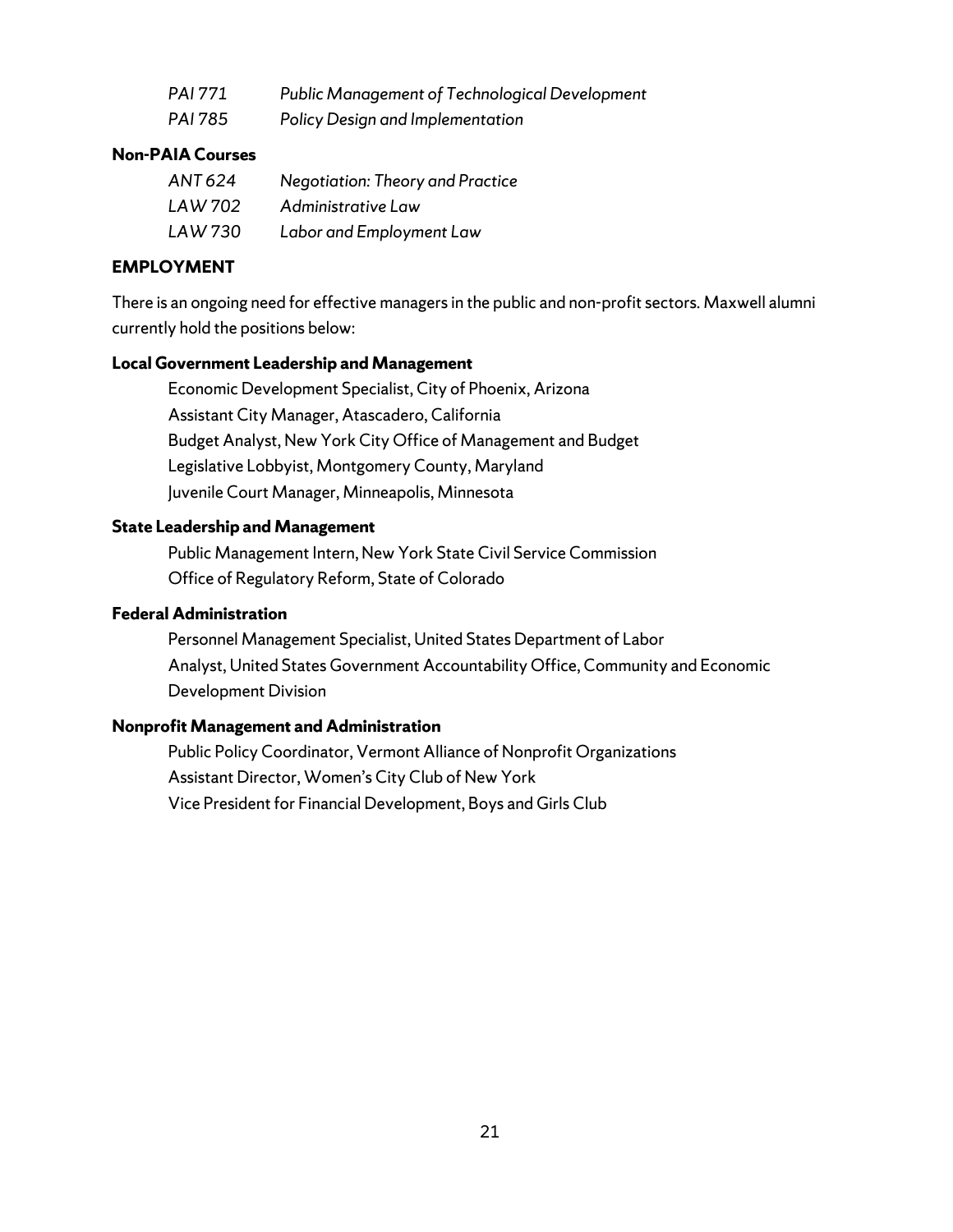# <span id="page-21-0"></span>**SOCIAL POLICY**

Social policy includes aging, education, health and social welfare policy, as well as health service management. Each area represents a major and enduring public policy concern, in which leadership in public management and policy analysis is critical.

The area of study concerns itself with the roles and responsibilities of the public sector in designing, managing, and evaluating health, education, and welfare programs for at-risk populations. Social policy involves elements of policy analysis, policy design, program evaluation, public management, and program implementation in the public and private non-profit sectors. It addresses issues related to distributional equity and equality of opportunity and access, particularly for those least able to help themselves in a market society, such as the elderly, children, the disabled, sick and unemployed.

*Aging policy* involves social, economic, and health problems within the older population, including income security, access to health care, and public policy needs of an aging society.

*Families and children policy* includes lone parents, welfare, work, and child health and well-being.

*Social welfare policy* particularly involves evaluation and alleviation of poverty, material deprivation and discrimination in American society.

*Education policy* involves the finance and delivery of education services in the American education system (particularly elementary and secondary education). Education policy at Maxwell emphasizes education reforms such as school choice, accountability, teacher recruitment and retention, and the design of equitable school finance systems.

*Health services management and policy (HSMP)*is aimed at a multi-professional approach to managing the health care industry and developing appropriate public policies to meet the needs of a rapidly changing health care marketplace. Students focusing on this area should also consider the Certificate of Advanced Study in Health Services Management and Policy. This sub-field unites public administration with business, law, medicine, and social work to address contemporary issues such as legal and illegal drugs, child health, and health care finance.

## **AREA OF STUDY FACULTY**

#### Colleen Heflin

| Robert Bifulco | John Yinger          |
|----------------|----------------------|
| Sarah Hamersma | Leonard Lopoo        |
| lun Li         | Amy Schwartz         |
| Ying Shi       | <b>Emily Wiemers</b> |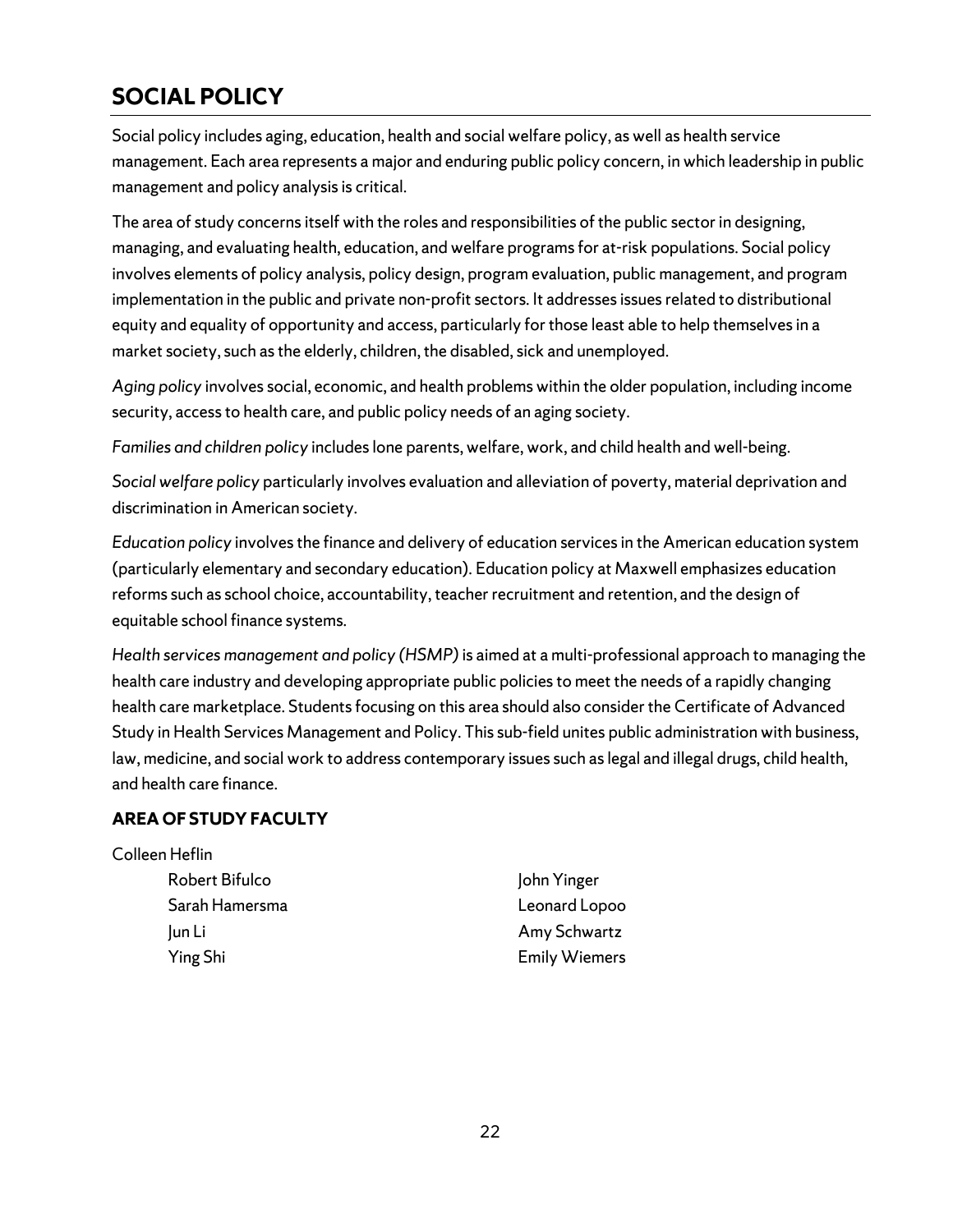#### **SOCIAL POLICY COURSE OFFERINGS**

#### **PAIA Courses**

| <b>PAI 735</b> | <b>State and Local Government Public Finance</b> |
|----------------|--------------------------------------------------|
| PAI 736        | <b>Health Economics and Policy</b>               |
| <b>PAI 774</b> | Public Policy & Program Evaluation               |
| <b>PAI 781</b> | Social Welfare Policy                            |
| PAI 783        | <b>Changing American Healthcare System</b>       |
| <b>PAI 784</b> | <b>Education Policy</b>                          |
| PAI 785        | Policy Design and Implementation                 |
| <b>PAI 794</b> | Demography, Aging and Policy                     |

## **Non-PAIA Courses**

| LAW 720 | <b>Family Law</b>      |
|---------|------------------------|
| LAW 763 | Disability Law         |
| LAW 831 | Refugee and Asylum Law |

#### **EMPLOYMENT**

Students are prepared for positions in policy, planning, and regulatory agencies within government, nonprofit, and proprietary organizations, such as the following positions held by Maxwell alumni.

#### **Federal Government**

United StatesDepartment of Health Human Services United States Office of Management and Budget United States Government Accountability Office United States Department of Labor

#### **State& Local Government**

Onondaga County Department of Social Services New York State Department of Mental Health Ohio Department of Mental Health Minnesota State Health Agency

### **Not-For-Profits & Private Organizations**

Mathematica Policy Research Urban Institute Lutheran Social Services of Illinois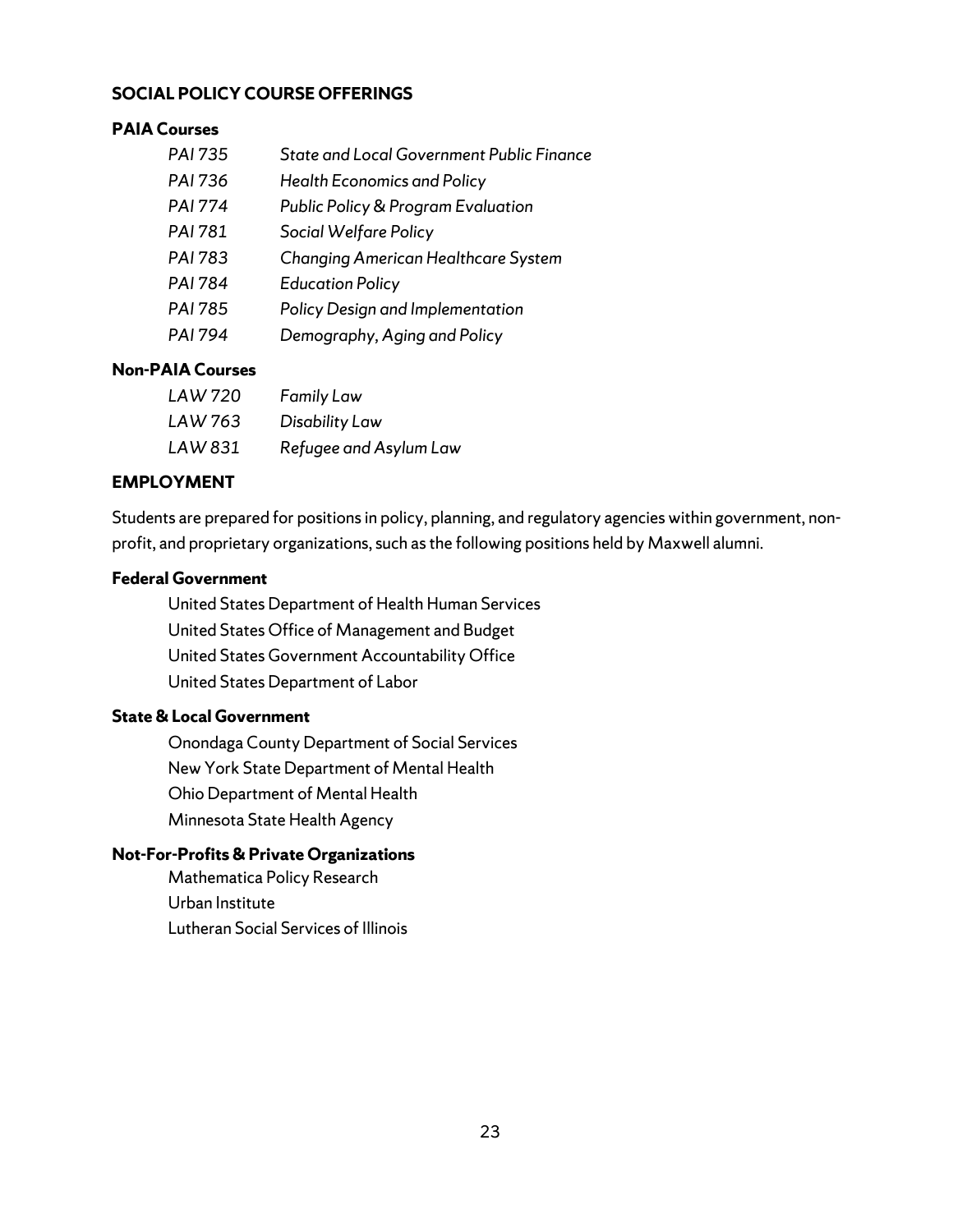# <span id="page-23-0"></span>**STATE &LOCAL GOVERNMENT FINANCIAL ANALYSIS & MANAGEMENT**

State & local government financial analysis & management provides students with an understanding of the fundamental fiscal issues confronting administrators and policy-makers. It also provides basic technical knowledge and skills required of entry-level professionals in budget and finance offices, legislative agencies, and other organizations associated with state and local finance functions.

This area of study introduces students to key institutions involved in state and local finance, critical fiscal policy issues facing state and local governments, application of analytical techniques to fiscal issues, and fiscal data sources.

Current research and consulting activities of core faculty include; the development of government revenue and expenditure forecasting methods; evaluation of the effects of state and local tax and expenditure limitations; assessing governments' credit-worthiness and ability to finance capital expenditures; state and local financing of environmental infrastructure; trends in the fiscal condition of central cities; evaluation of the impact of mandates and court orders on local finance; managing local fiscal decisions during the transition to democracy in Eastern Europe; school finance adequacy, equity and efficiency; resource allocation in public school districts; and factors affecting the cost of public services.

## **AREA OF STUDY FACULTY**

Yilin Hou, Advisor Robert Bifulco John Yinger

Michah Rothbart

# **STATE &LOCAL GOVERNMENT FINANCIAL ANALYSIS & MANAGEMENT COURSE OFFERINGS**

#### **PAIA Courses**

| PAI 731 | Financial Management in State & Local Governments |
|---------|---------------------------------------------------|
| PAI 735 | <b>State and Local Government Public Finance</b>  |
| PAI 744 | Metropolitan Government & Politics                |
| PAI 790 | Public Finance: An International Perspective      |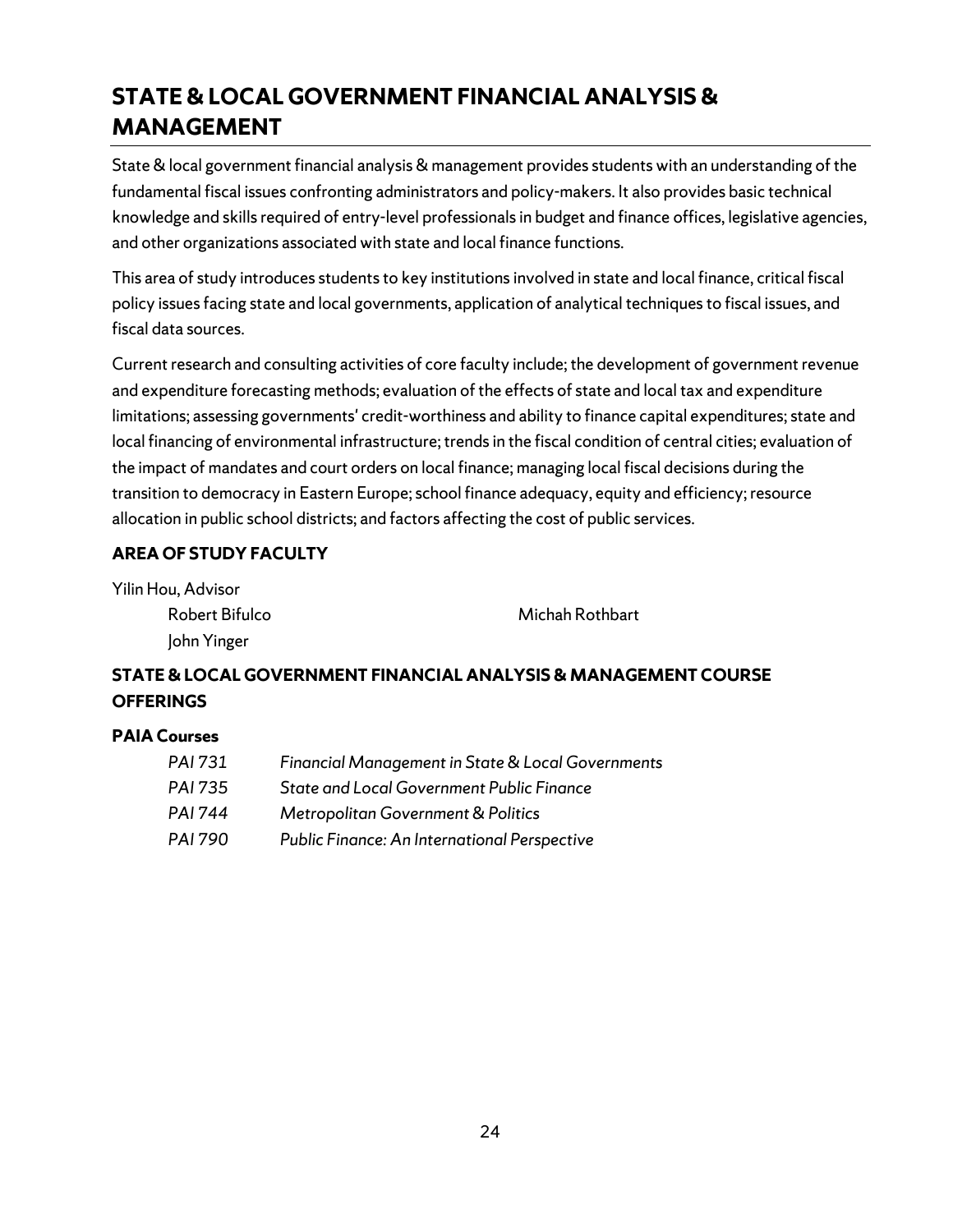#### **EMPLOYMENT**

Students completing this area of study staff budgeting and finance positions. Others are drawn to federal agencies responsible for public finance, public interest groups and professional organizations, and private sector organizations, including the following positions.

#### **Federal Government**

Congressional Budget Office Department of the Navy United States Government Accountability Office United States Social Security Administration

#### **State &Local Government**

Arizona State Budget Office City of Bellevue, Washington City of Beverly Hills, California City of Hampton, Virginia City of Long Beach, California City of Phoenix, Arizona City of San Antonio City of Santa Fe, New Mexico Commonwealth of Massachusetts County of San Diego Fairfax County Office of Management and Budget Illinois Bureau of the Budget New York State Division of Budget

#### **Private sector**

Booz Allen Hamilton Standard and Poors Deloitte Consulting Grant Thornton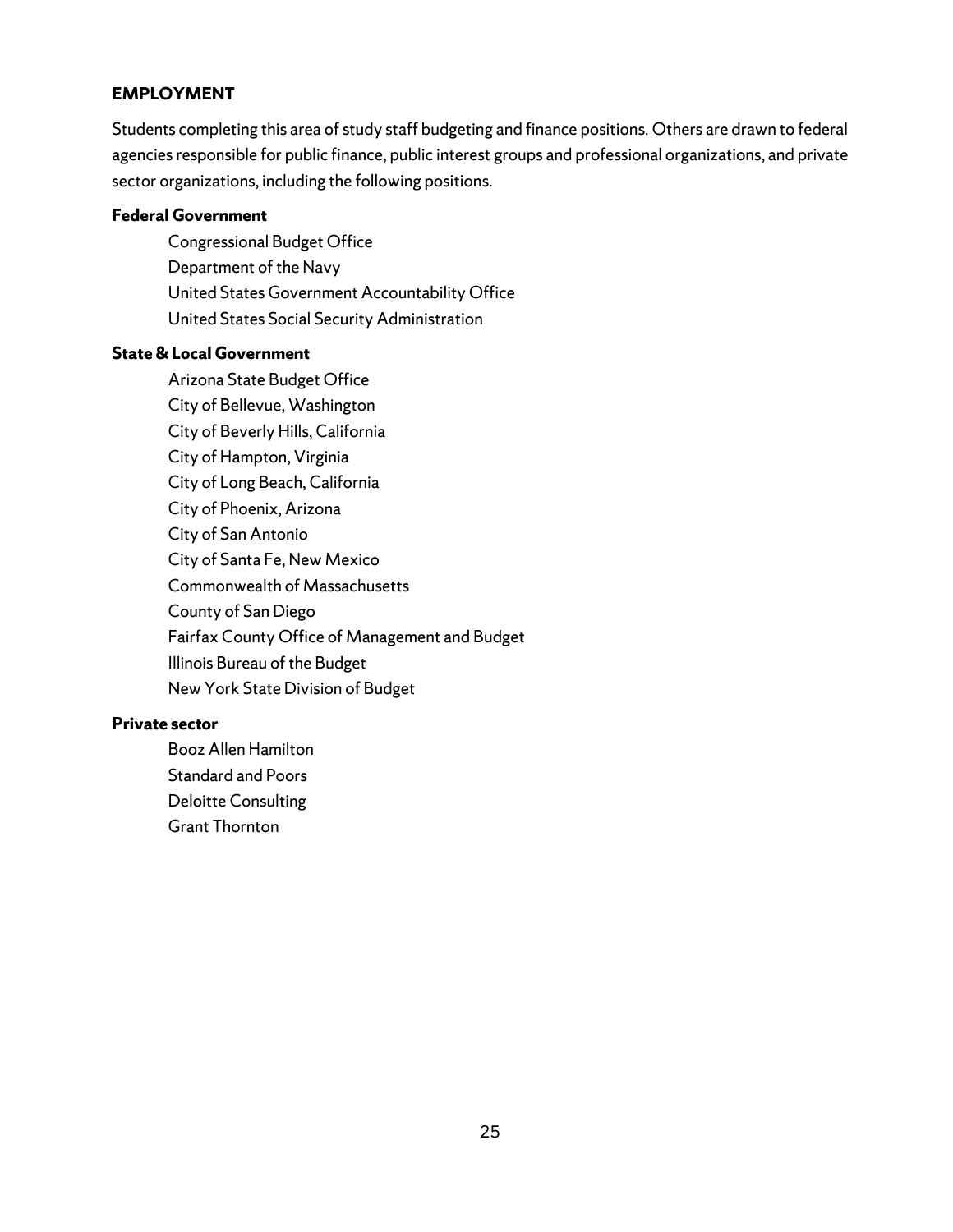# <span id="page-25-0"></span>**EXPERIENTIAL LEARNING AT THE MAXWELL SCHOOL**

Master of Public Administration students develop professional competencies throughout their studies at the Maxwell School, but there are several additional options to develop further skills.

## **EXPERIENCE CREDIT OPTION - PAI 670**

Internships and other professional development opportunities enable students to gain valuable experience in governmental and nonprofit agencies, while providing these agencies the services of graduate students with high potential for future achievement. These experiences also allow for greater application of classroom learning and service in a contemporary context, integrating academics with professional skills.

Internships are strongly recommended for students lacking experience or moving in new professional directions. Anyone interested in internships should consult the Palmer Career Center for more information.

Students may earn up to three credits for internships and apply these credits toward their degree requirements. This experiential learning appears on a transcript as *PAI 670 - Experience Credit*. Students may also engage in internships simply to build their resume, without earning credit. Please note that JD/MPA students cannot count internships towards the MPA degree.

The following parameters must be met to count an internship for credit. Additionally, all internships require a supervisor's evaluation and a written summary report by the student.

### **Internship Academic Requirements**

Internship credit is not earned for work conducted before a student matriculates or after a student has completed all degree requirements.

In order to obtain the internship credit, students will work with Professor Masood Hyder to link their public administration coursework with the internship experience. Students are required to write a paper detailing their experience and the relationship between their job tasks and work environment, to the core areas of public administration.

This paper will be graded and serve as the main basis for the grade, along with the internship supervisor's evaluation and the completion of the requisite number of internship hours. Students are strongly encouraged to meet to discuss the paper early on in the internship experience.

## **Service Time Requirements**

Internships to be counted towards the MPA degree must be for a minimum of 135 hours over either a sixweek (summer) or ten-week period (fall and spring). These should be considered as minimum requirements. Longer internships over the summer are encouraged for students pursuing the 18-month program plan.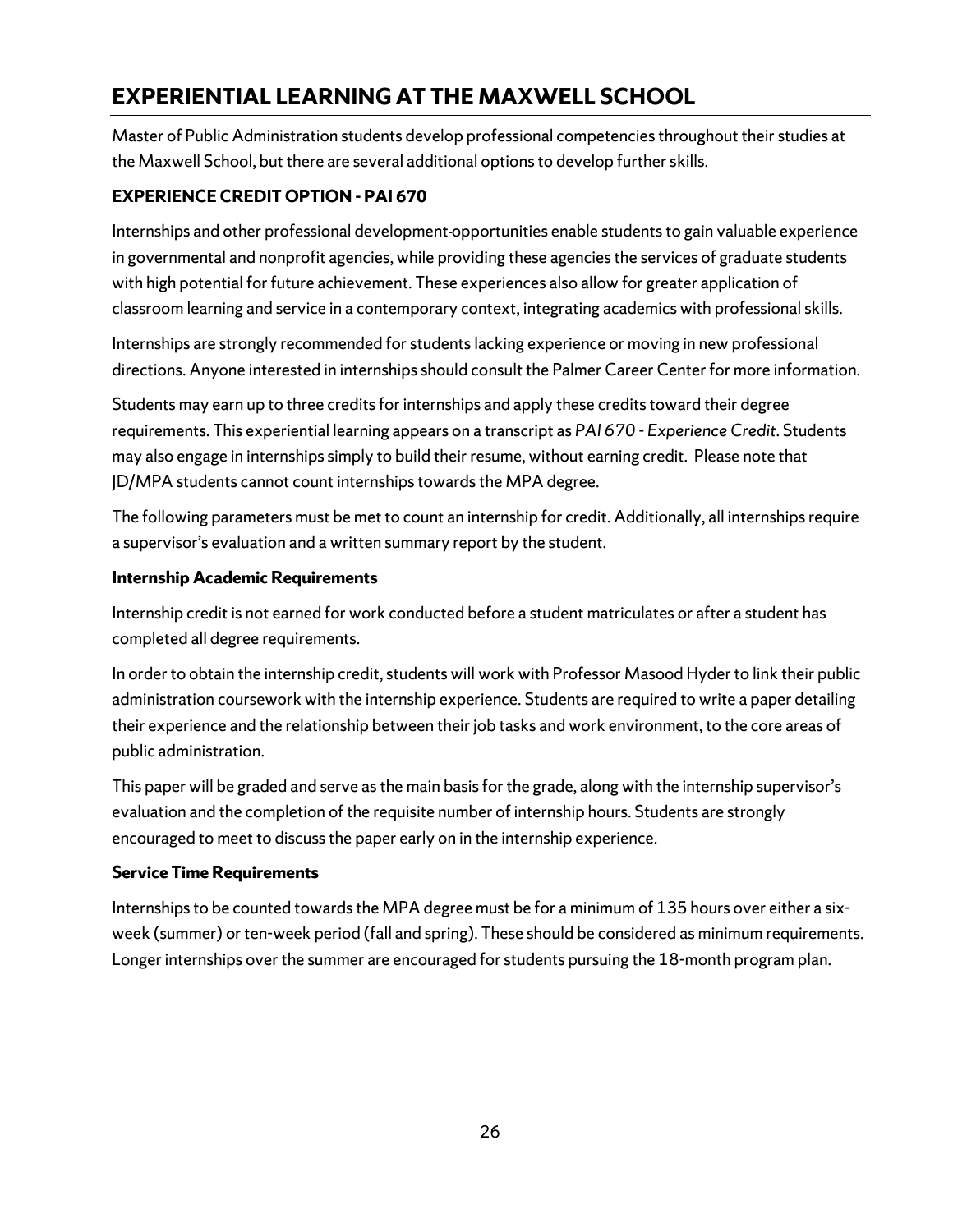### **Internship Registration**

Internships for credit are registered under the course *PAI 670 - Experience Credit*. Registration for *PAI 670* requires the registration form "Internship Proposal-Agreement" (available on the Registrar's Office website).

This form specifies the agreed upon duties of the intern, and the procedure and criteria by which the intern's performance will be evaluated. Both the student and the faculty sponsor who will supervise the intern must sign the form prior to registration. The form must also be signed by the department's associate director. Registration for an internship **must be completed no laterthan the academic drop deadline for the semester it is registered in.** 

### **INDEPENDENT STUDY COURSE OPTION - PAI 690**

A student may earn course credit by enrolling in *PAI 690 Independent Study*. Enrollment in an independent study is reserved for students who want to do work in an area where no formal course is available, or in an area where they have already completed one or more formal courses and wish to continue work.

Students enrolling in *PAI 690 Independent Study* are required to describe their study plan on the appropriate registration form and obtain signatures of the faculty member who agrees to supervise the work and the department chair.

Approval by the supervising faculty member and the department chair must be obtained prior to registration for the semester in which the independent study will be carried out.

### **MPA WORKSHOP - PAI 752**

The MPA workshop serves as a culminating experience for MPA students. By engaging in a four-week, fulltime experience, students investigate and address contemporary issuesin public administration and policy and apply theoretical knowledge of public administration topics to real-world challenges.

Examples of past workshop projects and clients can be requested from Isaac Olson, Associate Director of Internships.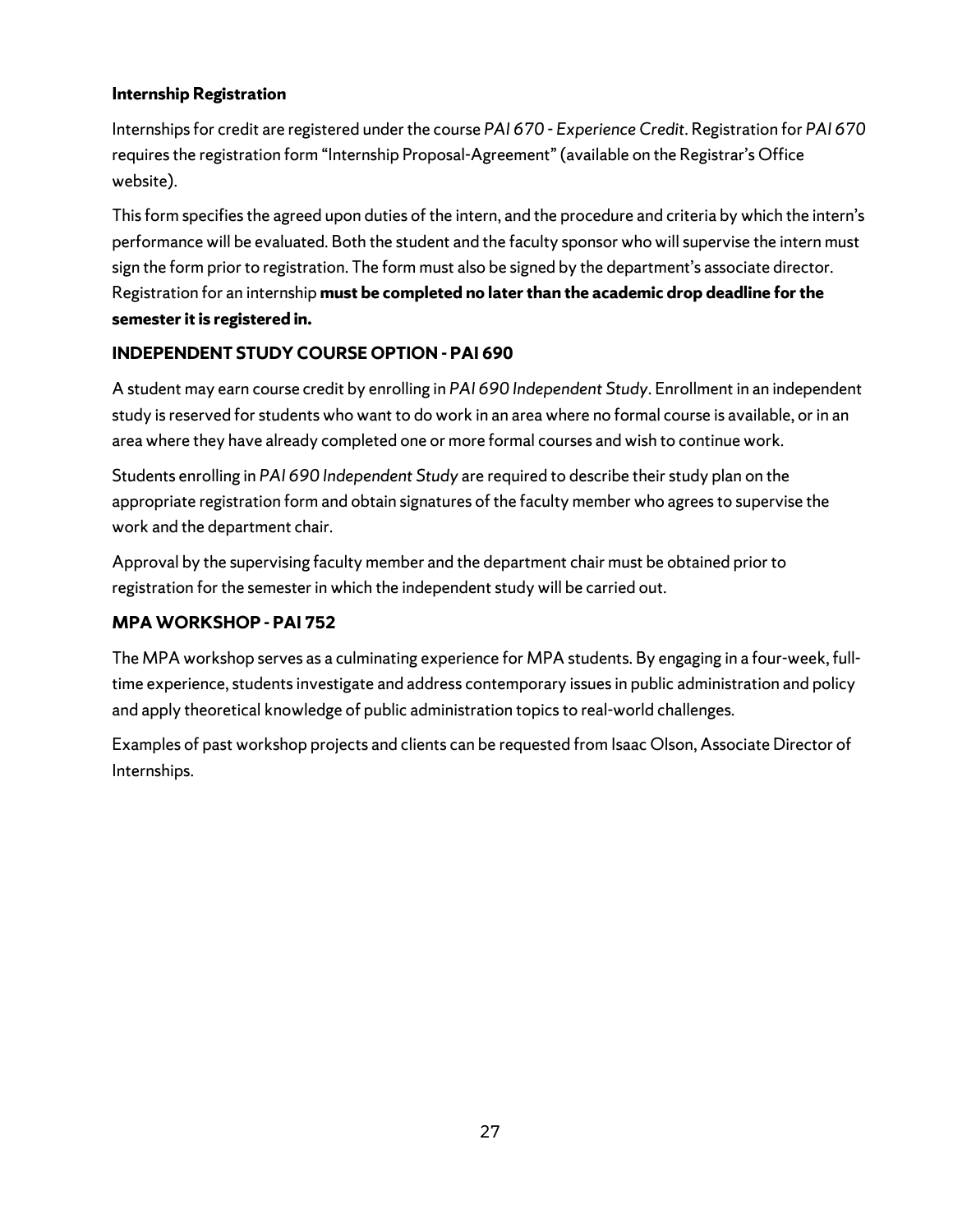# <span id="page-27-0"></span>**ACADEMIC ADVISING**

PAIA believes a multi-layered interactive advising approach is preferable to an assigned-advisor structure. Therefore, all departmental faculty, staff, and alumni are available for advising.

Faculty in PAIA play an active role in academic advising alongside the department's professional staff.

The department provides ample access to meet with faculty during the summer and throughout the year, but it is helpful to speak with faculty on shared interests around advising, professional development, and career advancement. As this is a professional graduate program, students are encouraged to fully develop their relationships with faculty throughout their tenure at Syracuse University.

Additional sources for advising are also available. Course planning guides are available for joint JD/MPA students. Joint MPA/MAIR students have detailed planning guides available in the MAIR handbook. The department also maintains a record of all prior course syllabi in the PAIA and Executive Students Blackboard page for students to review.

Academic advising for MPA students begins during the summer session, when PAIA sponsors informational lunches where faculty highlight different area of study and certificate of advanced study options available to students. These meetings will be held in advance of the fall registration, which begins on beginning on August 2.

For more in-depth course advising, MPA students should consult with Josh Kennedy, Associate Director, on how to structure their program and what courses will help them achieve their professional goals.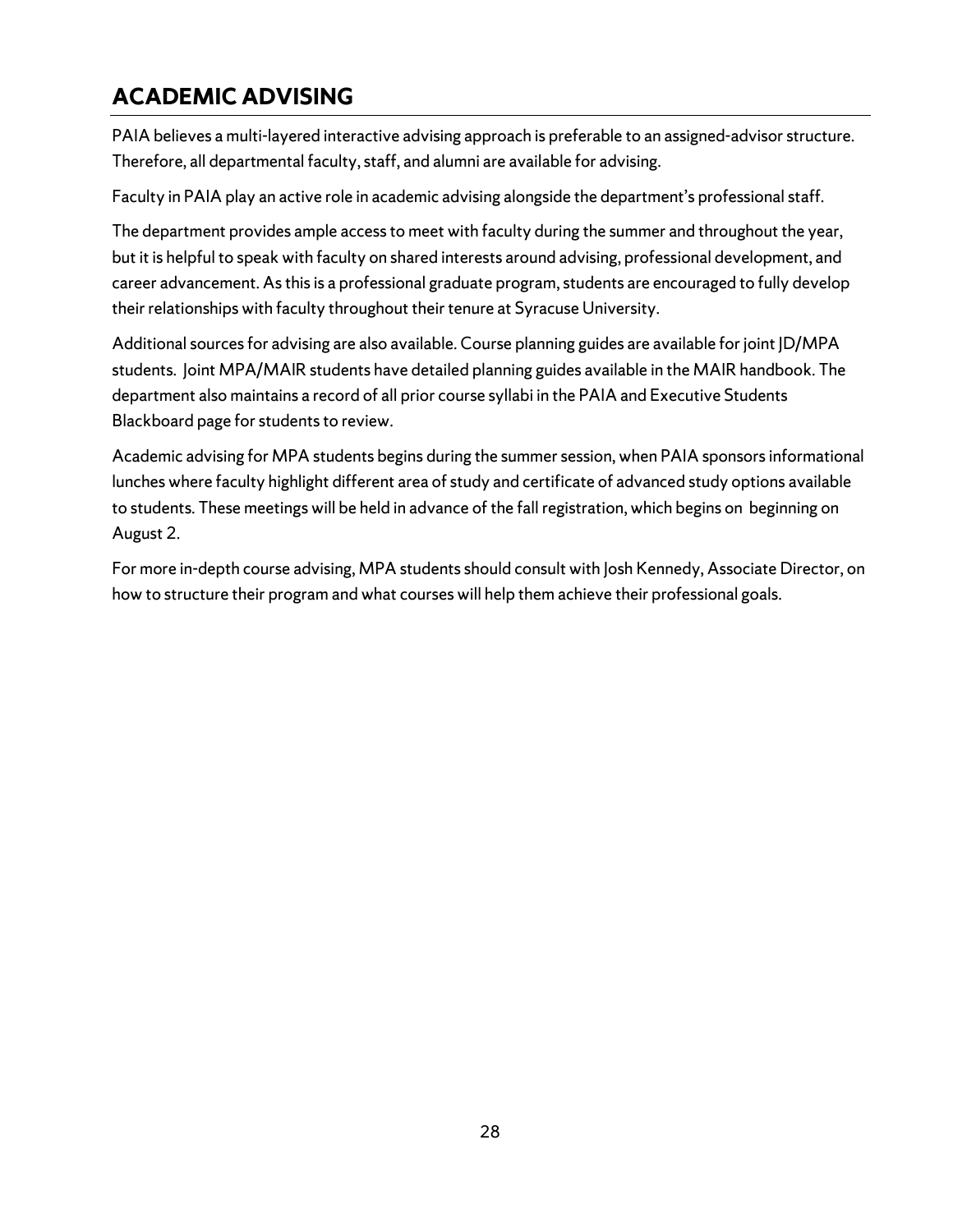# <span id="page-28-0"></span>**JOINT & CONCURRENT DEGREE PROGRAMS**

MPA students may complete the MPA and a second graduate degree on a joint or concurrent basis. While just about any combination of areas of study is possible, some recent examples of concurrent degrees completed include graduate study in public administration combined with law, international relations, economics, information science and technology, political science, geography, social work, and management.

In cases where two or more distinct graduate degrees are to be awarded by Syracuse University to one student, the minimum number of credit-hours needed must be at least 80% of the combined total of Syracuse credit-hours normally required for each of the separate degrees. All concurrent degree MPA students will complete a *minimum* of 34 credits in public administration.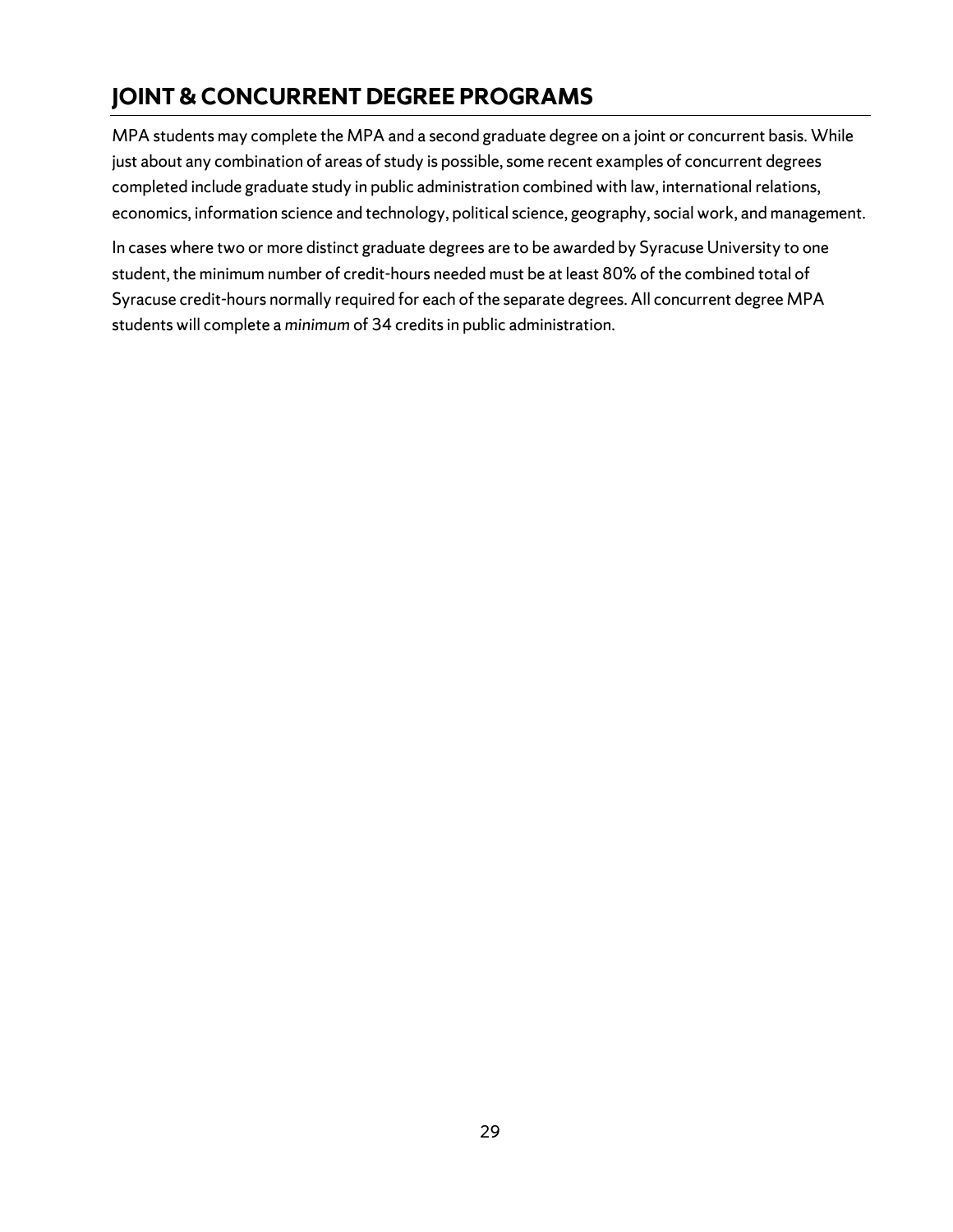# <span id="page-29-0"></span>**JD/MPA JOINT DEGREE PROGRAM**

The connection between law, public policy, and management is clear. This is particularly true in the many areas where laws and regulations are revised on a daily basis. The joint JD/MPA program prepares students to address these challenges at all levels of government, as well as in the traditional legal services field.

Students in the joint JD/MPA program obtain both the JD and MPA degrees with a minimum of 97 overall credits, including 72 credits at the Syracuse University College of Law and 25 credits within PAIA.

# **JD/MPA - CORE COURSE REQUIREMENTS (25 Credits)**

Joint JD/MPA students must complete the following required Public Administration courses.

| PAI 600        | <b>Public Affairs Colloquium</b>                       |
|----------------|--------------------------------------------------------|
| PAI 712        | <b>Public Organizations and Management</b>             |
| <b>PAI 721</b> | Introduction to Statistics                             |
| <b>PAI 722</b> | Quantitative Analysis                                  |
| <b>PAI 723</b> | <b>Economics for Public Decisions</b>                  |
| <b>PAI 734</b> | <b>Public Budgeting</b>                                |
| <b>PAI 751</b> | JD/MPA Seminar: Regulatory Law and Policy <sup>2</sup> |

Students must also enroll in two PAI electives for six additional credits of coursework for a total of 25 credits of PAI coursework. This is in addition to 72 credits of coursework at the College of Law. Joint JD/MPA students must also complete *LAW 702 Administrative Law* as a pre-requisite for *PAI 751, JD/MPA Seminar: Regulatory Law and Policy*.

Due to university regulations, there are specific guidelines for acceptable courses allowed toward the 25 PAI credits required for the MPA portion of the joint JD/MPA degree. Student may NOT use the following types of credit to meet the MPA degree requirements:

- Credit for coursework completed *outside* PAIA;
- Credit for internships or independent studies.

# **PROGRAM SEQUENCE**

Students pursuing the joint JD/MPA program begin MPA coursework during the summer between their 1L and 2L years. It is highly recommended that all joint JD/MPA students complete four credits of PAIA coursework (PAI), the MPA Colloquium and Public Budgeting, during the summer immediately before their 2L year, as this permits them to take remaining MPA degree credits in their 2L & 3L years. There are several suggested course patterns, but students should consult with their advising staff in the College of Law and PAIA for more information.

<span id="page-29-1"></span><sup>&</sup>lt;sup>2</sup> Satisfies the University's comprehensive requirement for the Master's program. This course is cross-listed in the College of Law - but *all joint JD/MPA Students MUST register for this course under the PAI 751 prefix*.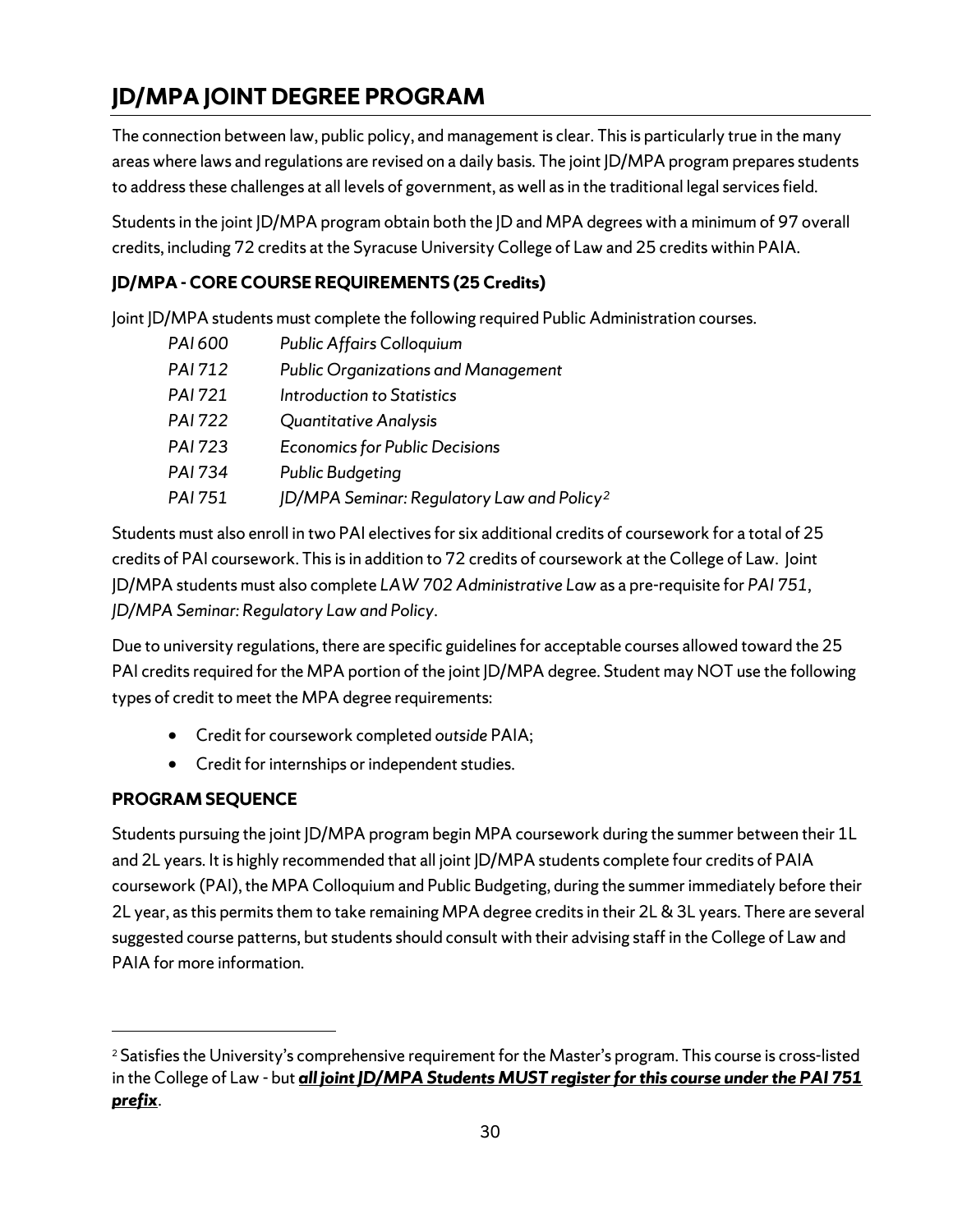| Completed | Course Number                                     | Course Title                                                                                                               | Semester |
|-----------|---------------------------------------------------|----------------------------------------------------------------------------------------------------------------------------|----------|
|           | PAI 600                                           | PA Colloquium                                                                                                              |          |
|           | <b>PAI 734</b>                                    | <b>Public Budgeting</b>                                                                                                    |          |
|           | <b>PAI 721</b>                                    | Introduction to Statistics                                                                                                 |          |
|           | <b>PAI 722</b>                                    | Quantitative Analysis                                                                                                      |          |
|           | <b>PAI 723</b>                                    | <b>Economics for Public Decisions</b>                                                                                      |          |
|           | <b>PAI 712 OR</b><br><b>PAI 748 OR</b><br>PAI 762 | Public Organizations & Management OR<br>Non-Profit Management OR<br>Challenges of International Management &<br>Leadership |          |
|           | PAI 751                                           | Regulatory Law & Policy <sup>3</sup>                                                                                       |          |
|           | PAI Elective I                                    |                                                                                                                            |          |
|           | <b>PAI Elective II</b>                            |                                                                                                                            |          |

The final 15 credits of coursework towards the MPA degree can be comprised of courses taken towards the 72 credits of law coursework taken at the Syracuse University College of Law. These courses should be policy-focused. In order to use College of Law Coursework towards the MPA degree, it must be (1) graded and (2) have earned a grade of B or better.

<span id="page-30-0"></span><sup>3</sup> *PAI 751* carries a pre-/co-requisite of LAW 702: Administrative Law.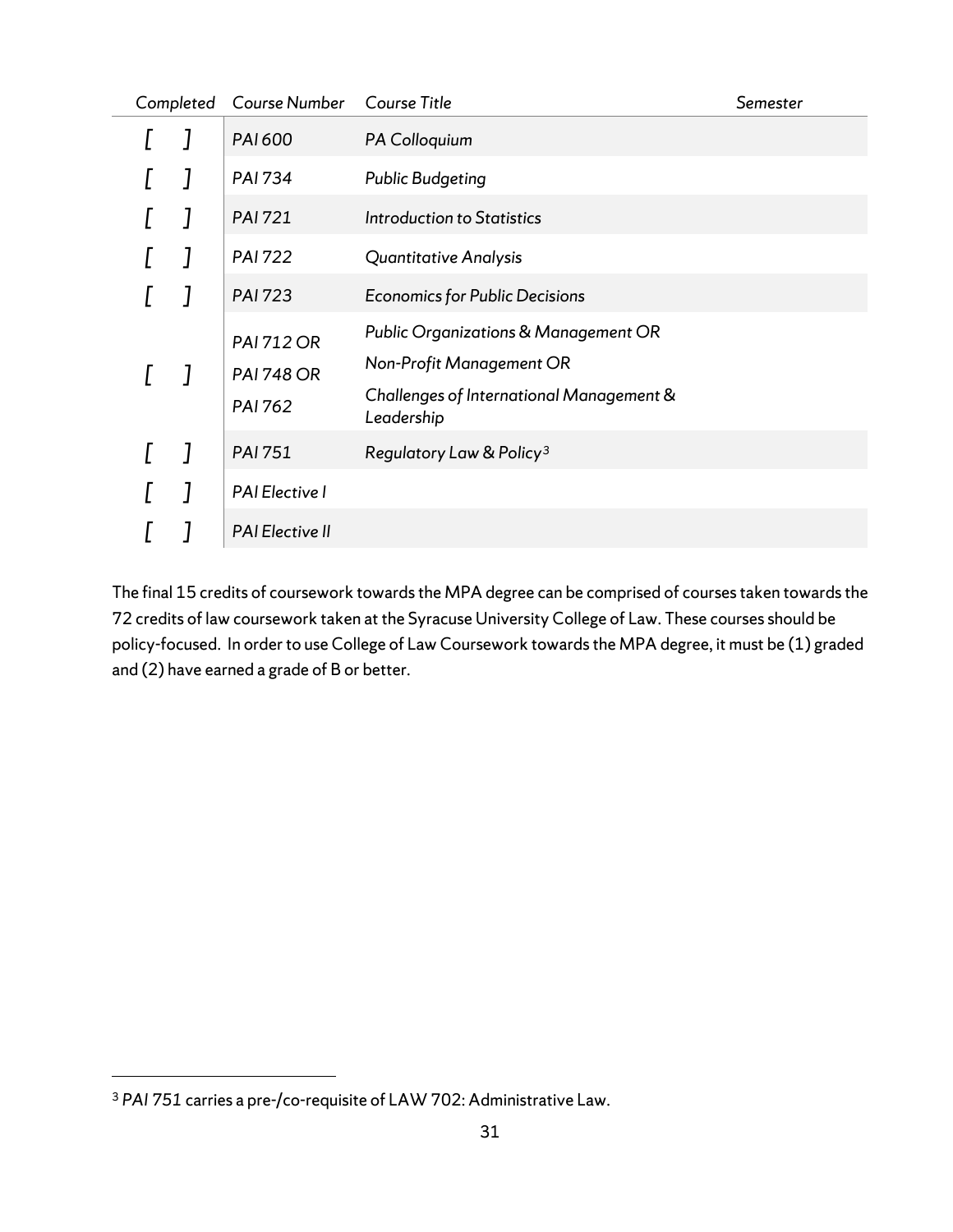# <span id="page-31-0"></span>**MPA/MA-INTERNATIONAL RELATIONS (MAIR) JOINT DEGREE PROGRAM**

The joint degree in public administration and international relations(MPA/IR) allows for in-depth exploration of international relations-focused coursework alongside their specialization in public sector management.

More information on the Master of Arts in International Relations (MAIR) is found in the 2020-21 MAIR handbook, to be published in August 2021.

# **MASTER OF ARTS IN INTERNATIONAL RELATIONS**

The MAIR degree requires graduate students to develop significant academic and professional expertise in one of five career track concentrations. These are as follows:

Development and Humanitarian Assistance Governance, Diplomacy, and International Organizations International Economics, Finance, and Trade Peace, Security, and Conflict Regional Concentrations

## **PROGRAM SEQUENCE**

The MPA/MAIR degree requires students to complete core requirements for both individual degrees as part of 58 credits of total graduate coursework. Most students spend three semesters on Syracuse University's main campus and at least one semester conducting overseas research or professional development opportunities in their chosen field of focus.

The MAIR handbook provides a more detailed course planning sheet, as well as information on international opportunities and off-campus practical development.

## **MPA/MAIR - Dual-Degree Program**

#### **Core Requirements (31 credits)**

| PAI 600        | PA Colloquium                                                                                         |
|----------------|-------------------------------------------------------------------------------------------------------|
| <b>PAI 705</b> | Research Design, OR ANT 681: Ethnographic Techniques, OR PAI 722:                                     |
|                | Quantitative Analysis <sup>4</sup> , OR PRL 611: Public Relations Research <sup>5</sup> , OR PSC 691: |
|                | Logic of Political Inquiry <sup>6</sup>                                                               |
| <b>PAI 710</b> | International Actors and Issues                                                                       |
| PAI 712        | Public Organizations & Management, OR PAI 748 Non-Profit Management                                   |
|                | OR PAI 762 Challenges of International Management and Leadership                                      |

<span id="page-31-1"></span><sup>4</sup> If a student uses PAI 722 to fulfill the IR research design requirement, they would still have to complete 58 credits of coursework for the dual-degree.

<span id="page-31-2"></span><sup>5</sup> With faculty permission

<span id="page-31-3"></span><sup>6</sup> With faculty permission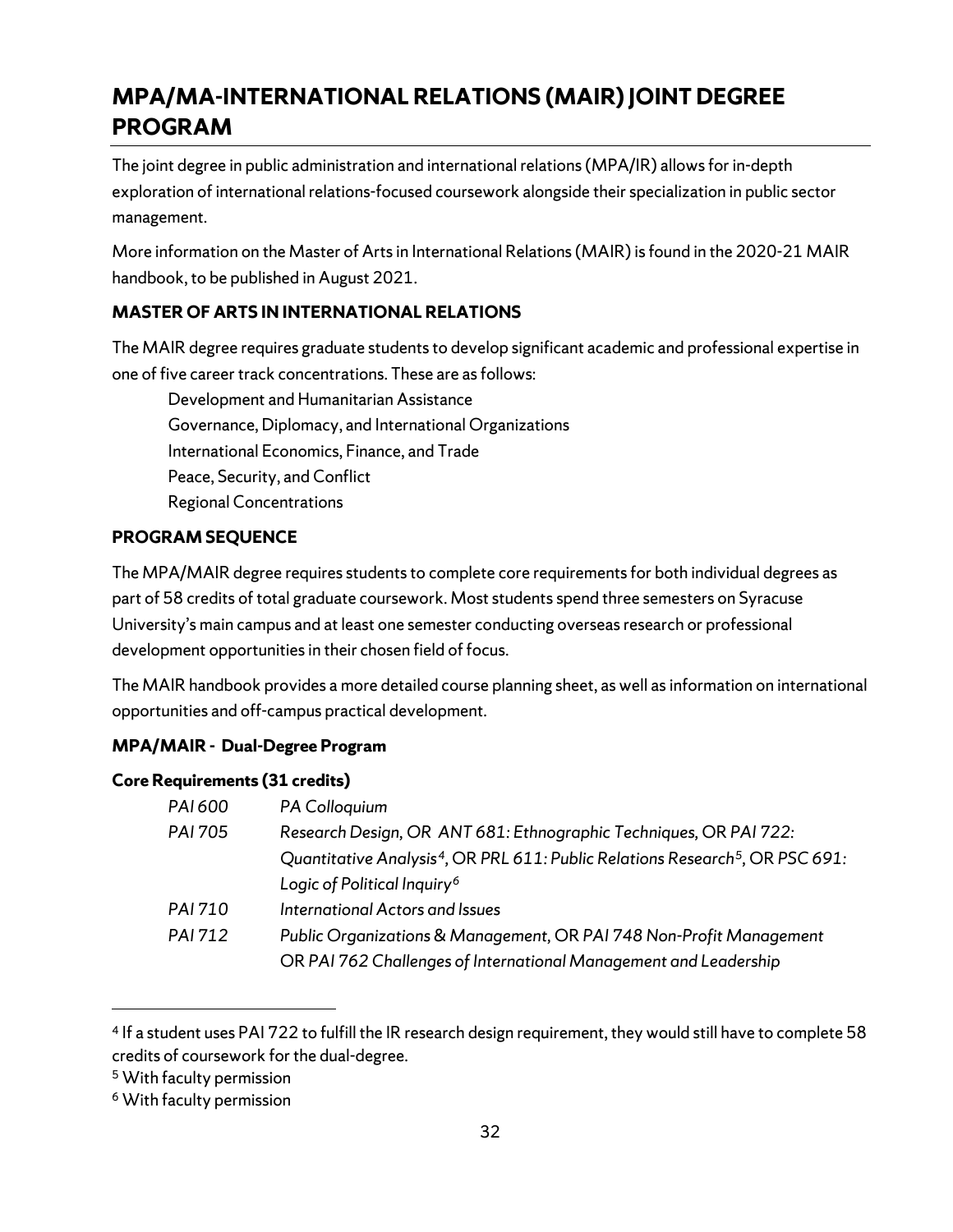### OR *PAI 763 NGO Management in Developing and Transitional Countries*

- *PAI 721 Introduction to Statistics*
- *PAI 722 Quantitative Analysis[7](#page-32-0)*
- *PAI 723 Economics for Public Decisions*
- *PAI 734 Public Budgeting*
- *PAI 752 MPA Workshop*
- *PAI 753 Leadership and Public Policy*
- *PAI 755 Public Administration and Democracy*

### **One Signature Course from the following selections (Three credits):**

| GEO 622        | Water: Environment, Society, Politics      |
|----------------|--------------------------------------------|
| <b>HST 645</b> | History of International Relations         |
| PAI 600        | Contemporary U.S-Mexico Relations          |
| PAI 716        | <b>Economic Dimensions of Global Power</b> |
| <b>PSC 783</b> | <b>Comparative Foreign Policy</b>          |

## **Career Track Coursework (12 credits)**

Four internationally-focused courses drawn from PAIA offerings and the broader Maxwell School. This should include one professional practicum/internship in the selected career track area. Career Tracks include:

Data Analysis for International Affairs Development, Democracy, and Humanitarian Affairs Governance, Diplomacy, and International Organizations International Political Economy Peace, Security, and Conflict Regional Concentration

## **Three PAI electives (Nine credits)**

## **One International Relations Elective (Three credits)**

This is drawn from an internationally focused course from the broader Syracuse University community.

## **Demonstrated language proficiency**

Students completing the Master of Arts in International Relations must demonstrate language proficiency at the advanced intermediate level, as defined as four semesters of undergraduate language study or an equivalent.

<span id="page-32-0"></span><sup>7</sup> If a student uses PAI 722 to fulfill the IR research design requirement, they would still have to complete 58 credits of coursework for the dual-degree.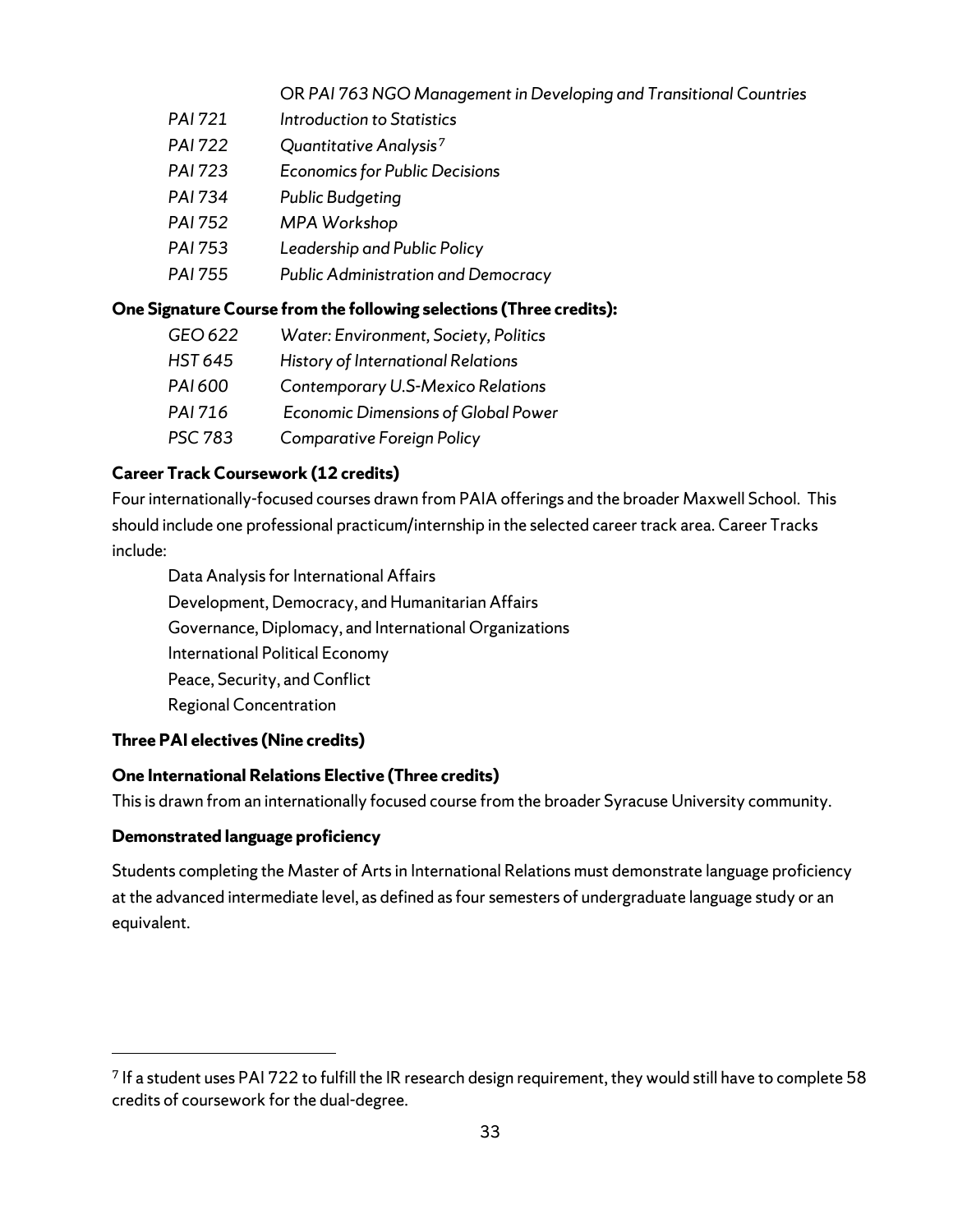# <span id="page-33-0"></span>**JOINT MAIR/MPA COURSE PLANNING SHEET**

# **SEMESTER COMPLETED PUBLIC ADMINISTRATIONCORE COURSES** PAI 600: PA Colloquium 1 Credit PAI 734: Public Budgeting (July/F) 3 Credits PAI 755: Public Administration and Democracy (Aug) 3 Credits PAI 722: Quantitative Analysis (Sp) 3 Credits **INTERNATIONAL RELATIONS CORE COURSES** International Relations: PAI 710: Int'l Actors and Issues (F) 3 Credits Evaluation: PAI 705: Research Design (Sp) 3 Credits **SIGNATURE COURSE** Interdisciplinary Signature Course (see IR handbook for more detail): 3 Credits Signature Course: **SHARED CORE COURSES** Economics: PAI 723: Economics for Public Decisions (F) 3 credits Statistics: PAI 721: Introduction to Statistics (F) 3 credits Mgmt: PAI 712 (F/Sp), PAI 748 (F), PAI 762 (F/S), or PAI 763 (Sp) 3 credits **CAPSTONE COURSES** PAI 752: MPA Workshop (May/June) 3 credits PAI 753: Leadership and Public Policy (May/June) 3 credits **INTERNATIONAL RELATIONS CAREER TRACK** Career Track Course 1: 3 credits Career Track Course 2: 3 credits 3 credits Career Track Course 3: 3 credits Career Track Course 4: 3 credits **ELECTIVE COURSES MPA Area of study (optional)** PAI Elective: 3 credits PAI Elective: 3 credits PAI Elective: 3 credits IR Elective: 3 credits 58 credits **GLOBAL INTERNSHIP:** At least one Career Track or Elective Course must consist of an internship. Organization:

#### **LANGUAGE REQUIREMENT**: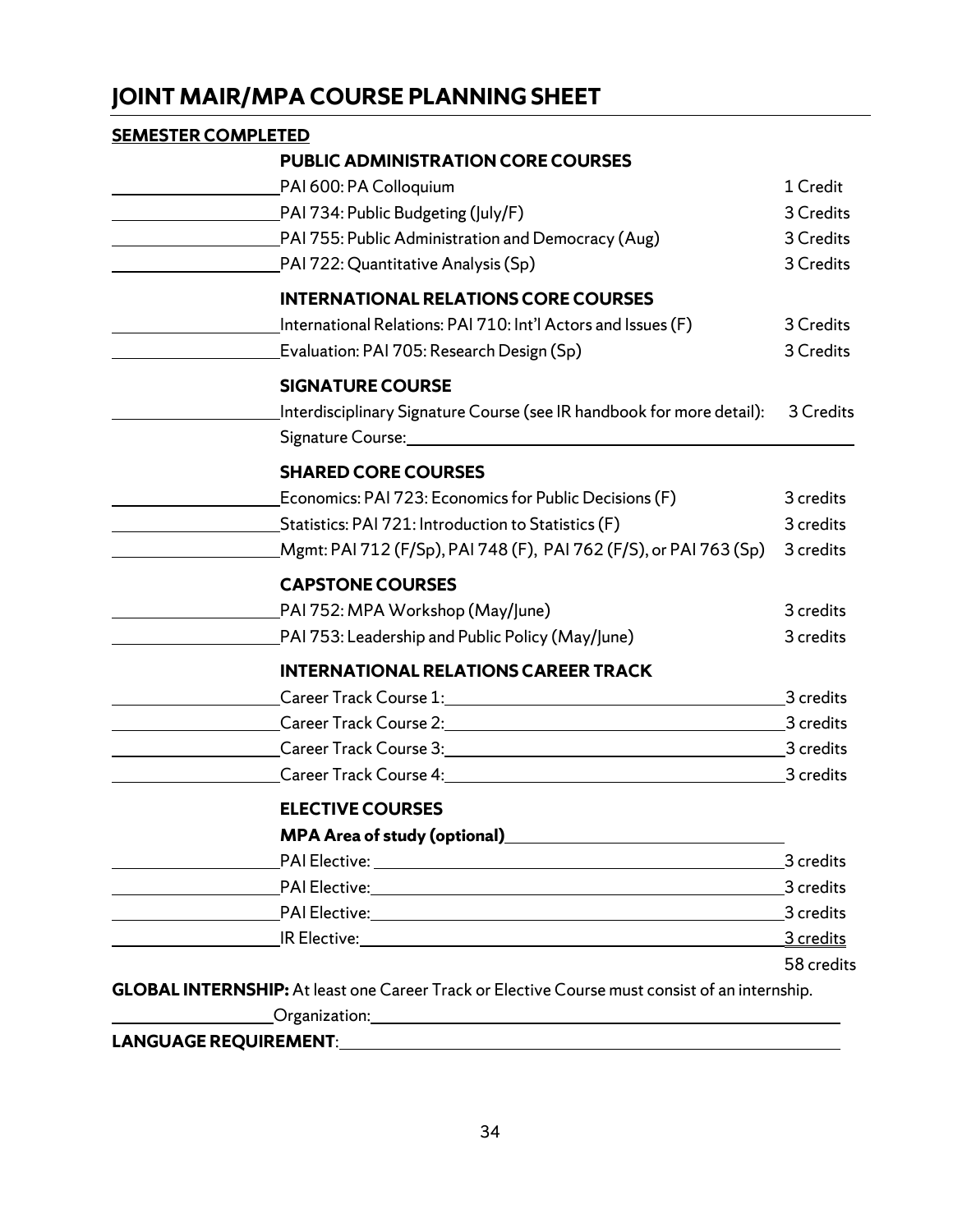# <span id="page-34-0"></span>**MPA/ESF Students**

The concurrent degree with SUNY-ESF allows students to focus on how environmental sciences, forestry and natural resources management, as well as landscape architecture.

Students pursuing the concurrent degree must complete 34 credits of coursework with PAI prefixes. This includes the 25 credits of core coursework and nine credits of elective coursework within PAIA. The remaining six credits for the MPA degree are drawn from coursework taken at ESF.

## **Auditing Classes**

ESF students are not permitted to audit Syracuse University classes.

## **Advising**

The academic advising staff in PAIA help studentsidentify courses within the department to best meet your academic goals.

# **Registration**

As SUNY-ESF remains as a student's primary home college, studentswill register for your fall and spring semester courses using the MySlice portal, selecting ESF as your school/career.

For summer registration, students must go first to the ESF registrar's office in 111 Bray Hall to get a summer course registration form to be taken to a student's ESF advisor. Upon advisor'ssignature, return the form to the ESF registrar's office, who will issue an accessory instruction letter. This letter is then taken to Syracuse University's Office of the Registrar. The Registrar's office staff will then register your coursework for the summer.

# **Payments and Billing**

Students are billed through ESF. Since summer courses at ESF are not normally covered by tuition support, students should speak with the bursar and financial aid offices to accommodate this cost.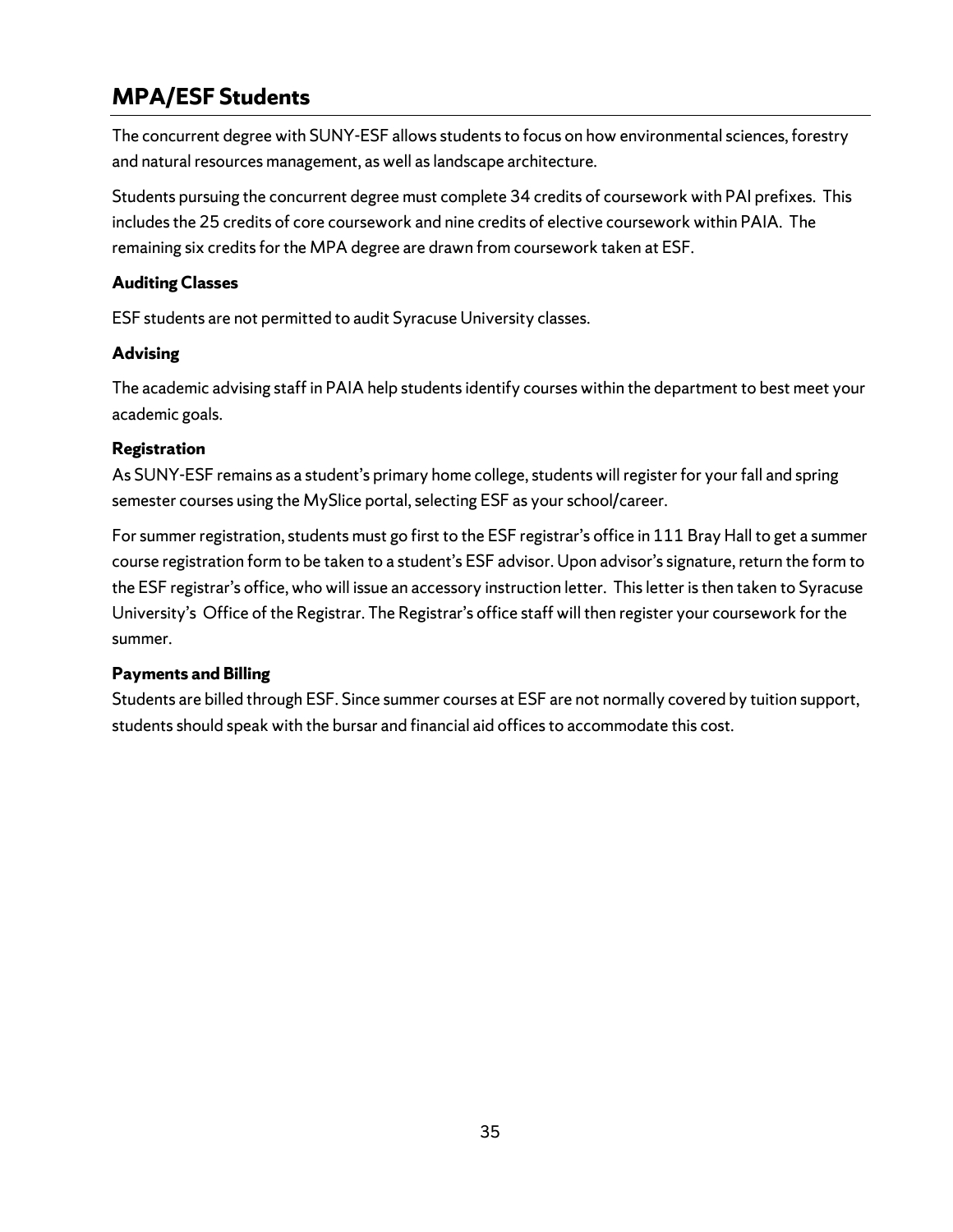# **MPA/ESF Student Checklist**

| Completed | Course Number                                            | Course Title                                                                                                               | Semester |
|-----------|----------------------------------------------------------|----------------------------------------------------------------------------------------------------------------------------|----------|
|           | PAI 600                                                  | PA Colloquium                                                                                                              |          |
| J         | <b>PAI 734</b>                                           | <b>Public Budgeting</b>                                                                                                    |          |
| J         | <b>PAI 755</b>                                           | <b>Public Administration &amp; Democracy</b>                                                                               |          |
| 1         | <b>PAI 721</b>                                           | <b>Introduction to Statistics</b>                                                                                          |          |
| J         | <b>PAI 722</b>                                           | Quantitative Analysis                                                                                                      |          |
| 1         | <b>PAI 723</b>                                           | <b>Economics for Public Decisions</b>                                                                                      |          |
| 1         | <b>PAI 712 OR</b><br><b>PAI 748 OR</b><br><b>PAI 762</b> | Public Organizations & Management OR<br>Non-Profit Management OR<br>Challenges of International Management &<br>Leadership |          |
| J         | <b>PAI 752</b>                                           | MPA Workshop                                                                                                               |          |
| 7         | <b>PAI 753</b>                                           | Leadership and Public Policy Seminar                                                                                       |          |
| J         | PAI Elective I                                           |                                                                                                                            |          |
| ]         | <b>PAI Elective II</b>                                   |                                                                                                                            |          |
| J         | PAI Elective III                                         |                                                                                                                            |          |
| 1         | PAI Elective IV <sup>8</sup>                             |                                                                                                                            |          |
|           | PAI Elective V <sup>9</sup>                              |                                                                                                                            |          |

<span id="page-35-0"></span> $8$  Course can be an ESF course that earned a grade of B or higher.

<span id="page-35-1"></span> $9$  Course can be an ESF course that earned a grade of B or higher.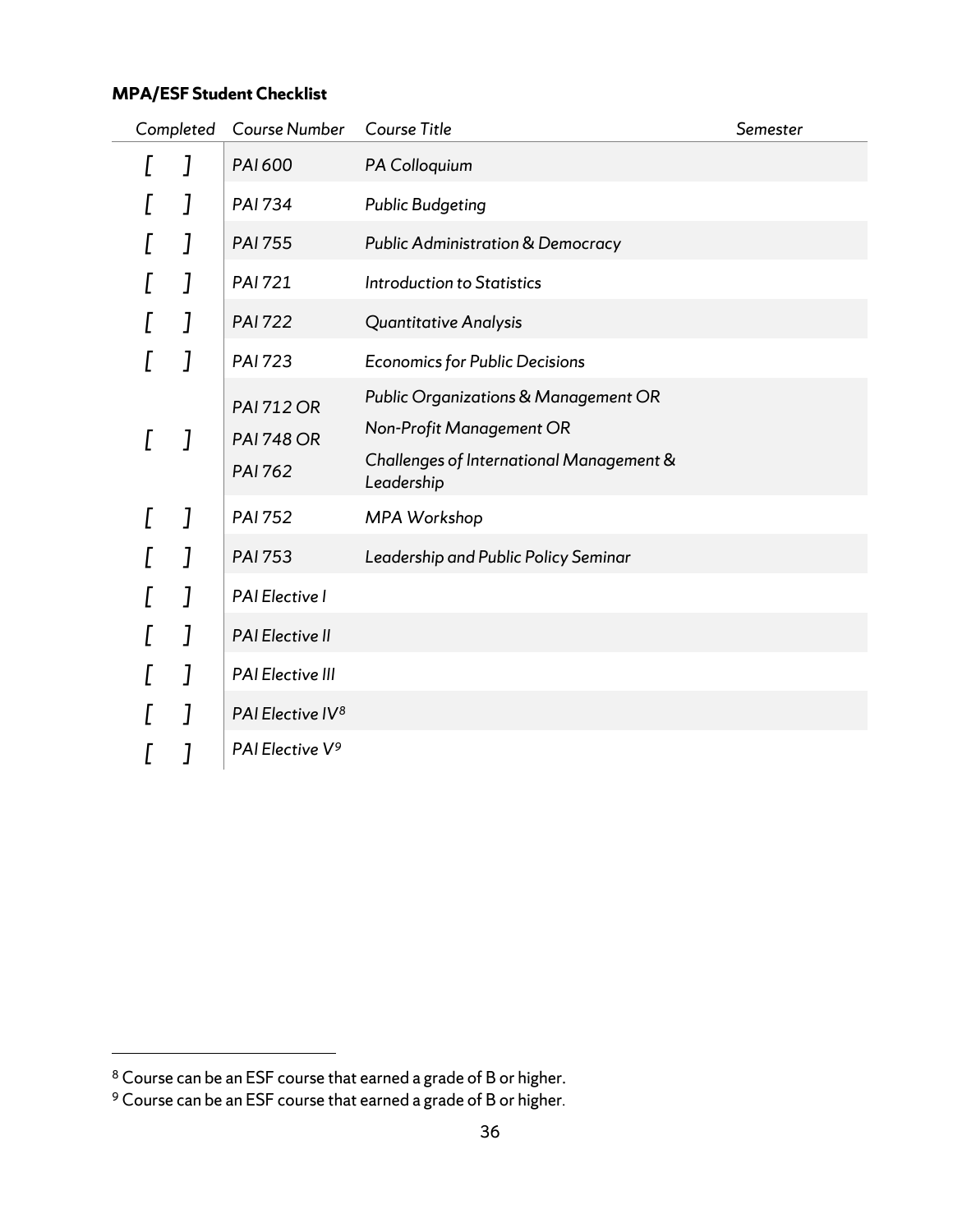# <span id="page-36-0"></span>**ATLANTIS Double-Degree Program**

In partnership with the Hertie School of Governance in Berlin, Germany, the Department of Public Administration and International Affairs offers a double-degree program focused on transatlantic policy and management issues.

Students can pursue the MPA degree at the Maxwell School and a Master of Public Policy (MPP) or Master of International Affairs (MIA) from the Hertie School. The combined study program requires students to begin their studies in Syracuse, completing 4 semesters of study in the United States(summer, fall, spring, summer), and then a year of study in Europe.

Any student enrolled in the Atlantis program completes 34 credits of coursework at the Maxwell School, consisting of the MPA core requirements and three MPA electives. The remaining six credits are transferred from the Hertie School of Governance.[10](#page-36-1)

In order to complete both the MPP and MIA degrees, students must complete an original master's thesis paper under the auspices of a Hertie School faculty supervisor. Students should meet with the Associate Director, Student Services, to prepare their fall and spring semester course loads.

While taking courses at the Hertie School, students remain matriculated students at Syracuse, enrolled in GRD 998 Degree in Progress.[11](#page-36-2)

### **Program Sequence**

As students join the MPP and MIA in their second-year of study, the department requests that they complete the following courses to be adequately prepared for their studies in Berlin.

*[Author's note: Due to pending revisions of the Hertie School's MIA program, we are awaiting revised curricular guidance and will update this handbook as soon as it is published.]*

<span id="page-36-1"></span><sup>&</sup>lt;sup>10</sup> Note that 6 credits of Syracuse University graduate coursework are equivalent to 12 European Credit Transfer and Accumulation System (ECTS) credits.

<span id="page-36-2"></span> $11$  Students may also have to submit a Certificate of Full-Time Status form.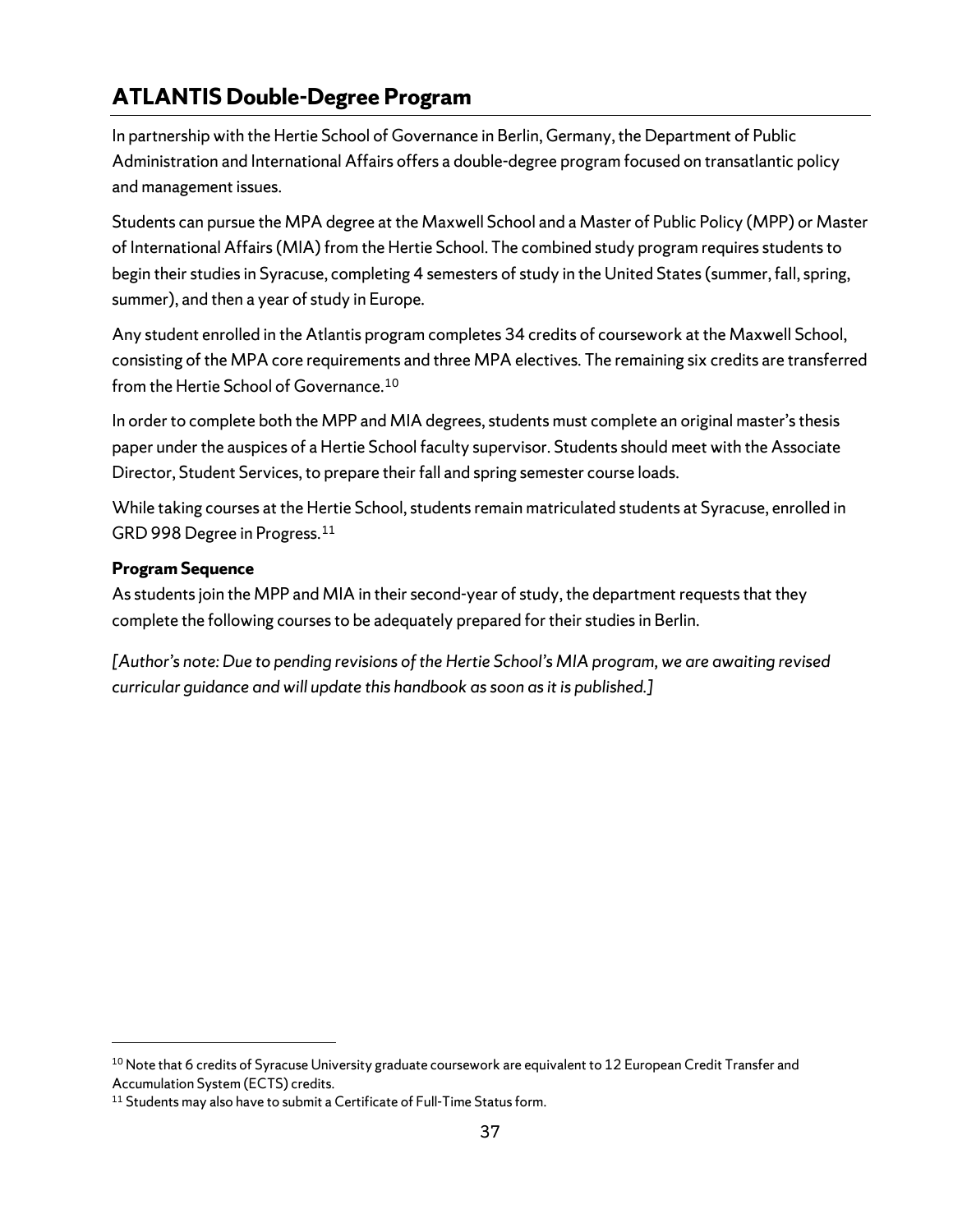# **CERTIFICATES OF ADVANCED STUDY OPTIONS**

Syracuse University offers a variety of Certificates of Advanced Study (CAS) allowing students to obtain additional specialization in a subject-matter area beyond their graduate degree focus.

## **CAS OPTIONS FOR MATRICULATED GRADUATE STUDENTS**

The following certificates are available to students matriculated into SU graduate programs:

## **CAS IN CIVIL SOCIETY ORGANIZATIONS**

The CAS in Civil Society Organizations prepares professionals for the NGO field or for research focusing on the roles of non-state actors in global civil society. The CAS requires 15-credits of coursework focusing on global civil society issues. This includes work in disciplines ranging from public administration and political science to sociology, geography, social work, and law. This coursework integrates theoretical and applied perspectives on NGOs and civil society actors and supports multidisciplinary graduate training around this field.

The CAS requires students to take the required pro-seminar (*PAI 713: Governance & Global Society*), one foundational perspective course, two discipline specific courses, and a capstone experience (the MPA Workshop can serve as this experience for MPA students). Specific details are on the Transnational NGO Initiative website.

## **CAS IN CONFLICT AND COLLABORATION**

The Program for the Advancement of Research on Conflict and Collaboration (PARCC) offers a 12-credit CAS in Conflict and Collaboration that allows students to pursue in-depth study of conflict theory, concepts, and skills.

To earn the CAS, students complete Fundamentals of Conflict Studies (*PAI 601*) and nine additional credits of selected coursework. Students pursuing the CAS may choose a general area of study or concentrate on a specific area of interest, such as advocacy and activism; collaborative governance; environmental collaboration and conflict; or international and intra-state conflict. For more information, contact PARCC in 400 Eggers Hall or by phone at 315.443.2367.

# **CAS IN DATA ANALYTICS FOR PUBLIC POLICY**

The 15-credit, graduate-level Certificate of Advanced Study (CAS) in Data Analytics for Public Policy provides students the opportunity to develop skills in managing and analyzing large amounts of data using emerging methods and techniques, including machine learning, to inform public sector decision-making.

The program also provides students familiarity with the policy and governance issues raised by the use of new forms of data, cognitive assistance technologies, and algorithmic decision-making. To earn the certificate, students complete the required PAI 724 Data Driven Management and 12 additional credits of graduate coursework selected from a list of accepted courses. At least 6 credits must be taken in the Department of Public Administration and International Affairs. For more information contact Bob Bifulco at rbifulco@syr.edu.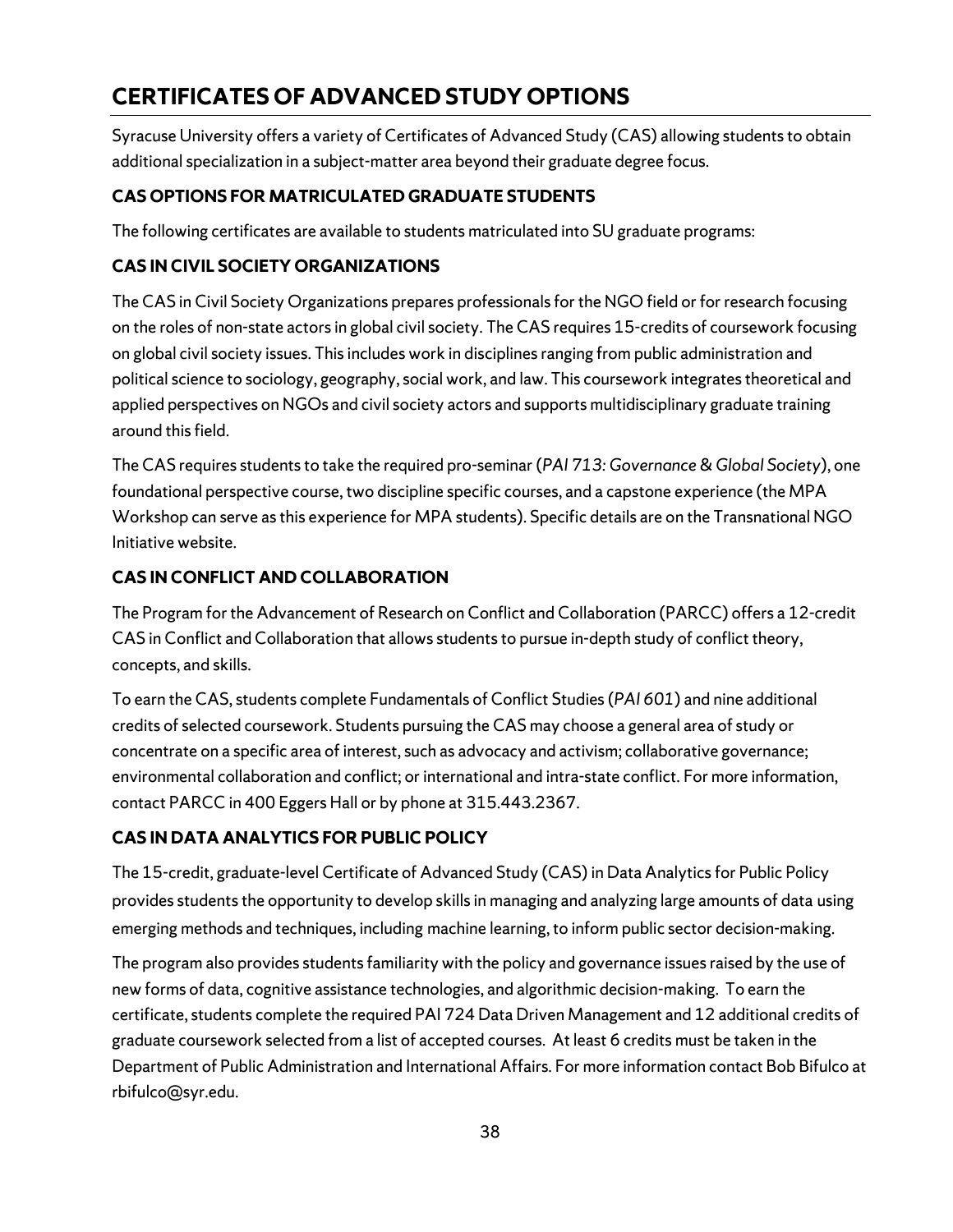# **CAS IN ENVIRONMENTAL DECISION MAKING (SUNY - ESF)**

Administered by SUNY-ESF, the CAS in Environmental Decision Making builds on the coursework outlined in the Environmental Policy and Administration area of study. This 15-credit certificate may require the completion of more credits than those required for the MPA degree. Additional information on the CAS is available from Professor Peter Wilcoxen.

# **CAS IN HEALTH SERVICES MANAGEMENT AND POLICY - HSMP**

In concert with the Whitman School of Management, the Syracuse University College of Law, Falk School of Sport and Human Dynamics and Syracuse University College of Engineering, the Maxwell School has developed a CAS focused on the United States' health service sector.

The CAS provides a multi-disciplinary perspective on the issues facing the health care system. Students enrolled in the certificate program complete courses designed to bring medical, business, legal and social work professionals together to discuss tradeoffs, conflicts and complementary forces in managing the health care system in the changing environment. For further information, visit: *http://www.maxwell.syr.edu/exed/certificates/sa-Health\_services/overview/*.

# **CAS IN POST-CONFLICT RECONSTRUCTION**

Administered by the Institute for Security Policy and Law (ISPL), a joint Maxwell School and Syracuse University College of Law initiative, this CAS is available to all graduate students.

The CAS in Post-Conflict Reconstruction (PCR) combines interdisciplinary courses, seminars, and internship opportunities to offer graduates the unique opportunity to prepare themselves professionally for a career in a wide range of post-conflict stabilization, reconstruction, and peace-building environments.

For the CAS, participating students complete 12 credits (two required courses, one elective course, and one capstone experience consisting of a course, project, or internship). Classes are offered in almost all Maxwell departments as well as the College of Law, Newhouse School of Communications, and Whitman School of Management. Additional information is available at *https://securitypolicylaw.syr.edu/*or visit ISPL at 300 Dineen Hall.

# **CAS IN SECURITY STUDIES**

Administered by ISPL, this CAS is available to all graduate students. It is a 12-credit (six required, six elective), interdisciplinary, law and policy studies program for students preparing for careers in national security, homeland security, and counterterrorism.

Security studies coursework and research covers US national security, national and international security threats, responses to terrorism, and challenges of homeland security preparedness and response. CAS recipients collaborate across a range of disciplines, including public administration, international relations, political science, law, history, and communications. Additional information is available at *https://securitypolicylaw.syr.edu/*or visit ISPL at 300 Dineen Hall.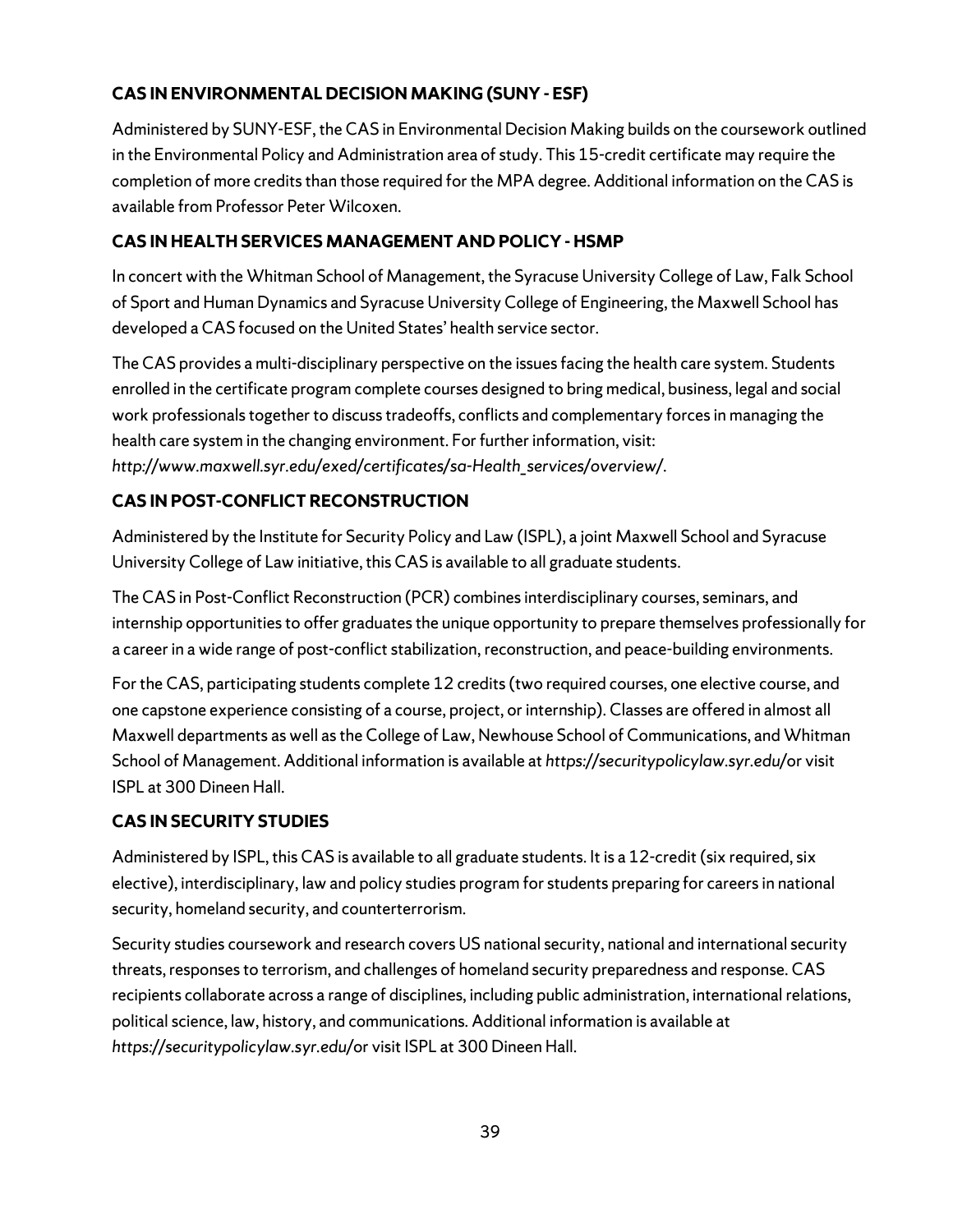# <span id="page-39-0"></span>**ACADEMIC OFFERINGS FOR 2021 - 2022**

The following table identifies coursework taught by PAIA faculty and designed for MPA and EMPA students that is scheduled to be offered during the 2021-22 academic year.

**While this list is current as of the publication date of this handbook, it is subject to change due to unexpected circumstances**. For up-to-date course offerings and schedules, please consult the departmental course list, available online, and MySlice.

Courses marked with an "\*" indicate a core requirement for the MPA degree. **Courses marked with a "#" indicate a core requirement for the EMPA and CAS-PA degrees are only open to EMPA students**.

### **SUMMER 2021 (Session II)**

| PAI 600          | <b>MPA Colloquium</b>                                  | <b>Bifulco</b>                             |
|------------------|--------------------------------------------------------|--------------------------------------------|
| PAI 734          | Public Budgeting*                                      | Hou, Ohl, & Rothbart                       |
| <b>PAI 755</b>   | Public Administration & Democracy*                     | Nabatchi                                   |
| <b>FALL 2021</b> |                                                        |                                            |
| PAI 601          | <b>Fundamentals of Conflict Studies</b>                | Dickey                                     |
| PAI 683          | Central Challenges to National Security Law & Policy   | <b>Baker</b>                               |
| <b>PAI 700</b>   | <b>Ethics of Emerging Technology</b>                   | Himmelreich                                |
| PAI 710          | <b>International Actors &amp; Issues</b>               | de Nevers, Griffiths, Steinberg & Williams |
| PAI 712          | Public Organizations & Management*                     | Huitink and Jagannath                      |
| PAI 716          | <b>Economic Dimensions of Global Power</b>             | <b>Brown</b>                               |
| PAI 719          | <b>Fundamentals of Post-Conflict Reconstruction</b>    | de Nevers                                  |
| <b>PAI 720</b>   | Economic Principles for International Affairs          | <b>Brown</b>                               |
| <b>PAI 721</b>   | Introduction to Statistics*                            | Han, Li, Lopoo, Shi & Trajkovski           |
| <b>PAI 723</b>   | Economics for Public Decisions*                        | McPeak, Wiemers, & Wilcoxen                |
| <b>PAI 724</b>   | Data Driven Management                                 | Siddiki                                    |
| PAI 730          | <b>Public Private Partnerships</b>                     | Sirangelo                                  |
| PAI 731          | Financial Management in State & Local Government       | Rothbart                                   |
| <b>PAI 732</b>   | Collaborative and Participatory Governance             | Herrold                                    |
| <b>PAI 734</b>   | Public Budgeting*                                      | Rothbart                                   |
| <b>PAI 738</b>   | U.S. Intelligence Community: Governance & Practice     | Murrett                                    |
| <b>PAI 748</b>   | Non-Profit Management*                                 | Herrold                                    |
| PAI 756          | International Development Policy & Administration      | Schnell                                    |
| PAI 762          | Challenges of International Management and Leadership* | Schnell                                    |
| PAI 765          | Humanitarian Action                                    | Staff                                      |
| <b>PAI 775</b>   | Energy, Environment & Resources Policy                 | Lambright                                  |
| PAI 781          | Social Welfare Policy                                  | Heflin                                     |
| PAI 793          | <b>Predictive Analytics</b>                            | Lopoo                                      |
| PAI 895          | Executive Education Seminar: Managerial Leadership#    | Gerard & O'Keefe                           |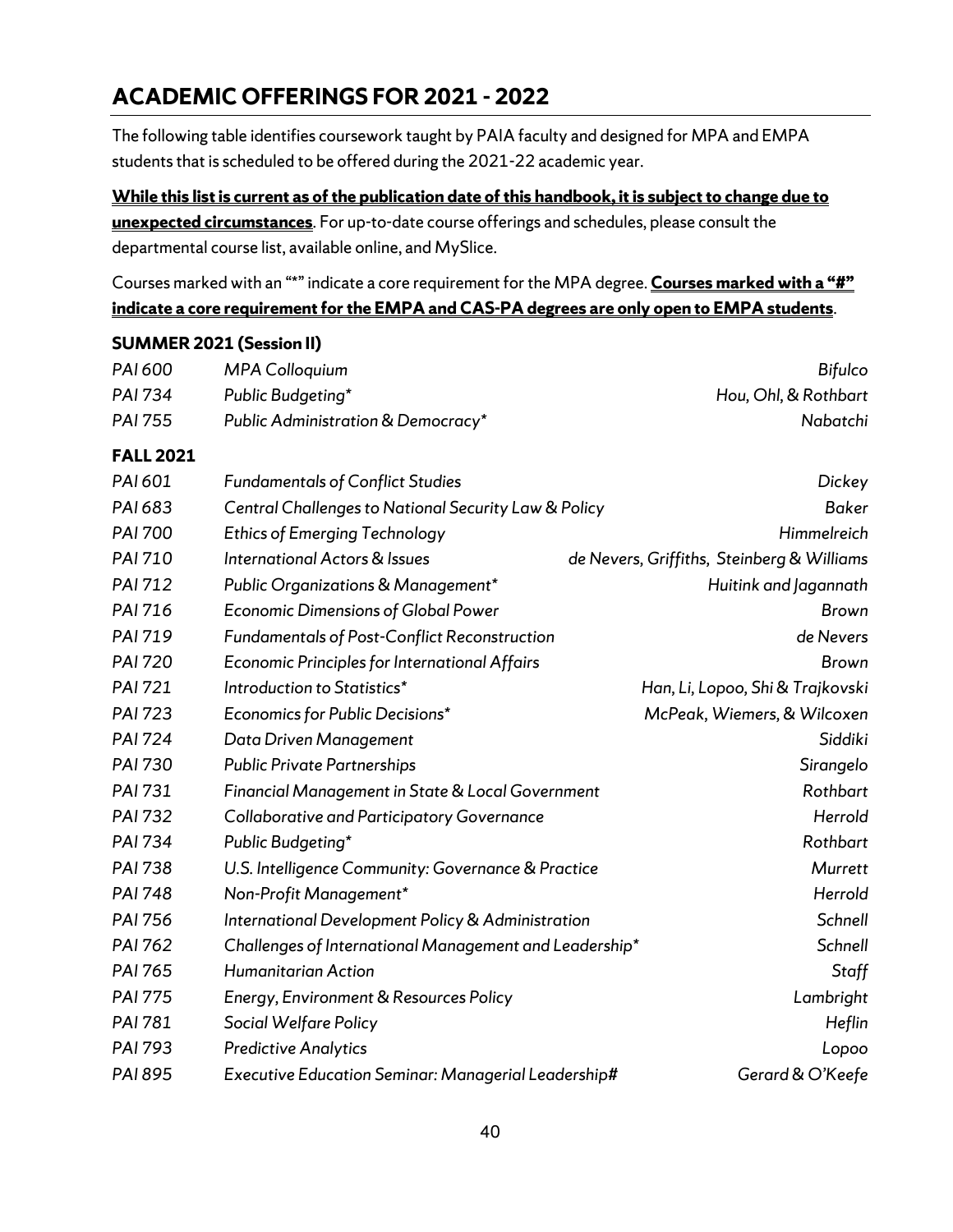| PAI 897            | <b>Fundamentals of Policy Analysis#</b>                      | Popp             |
|--------------------|--------------------------------------------------------------|------------------|
| PAI 996            | Master's Project Course#                                     | Hou              |
| <b>SPRING 2022</b> |                                                              |                  |
| PAI 600            | International Macroeconomics and Finance                     | <b>Brown</b>     |
| PAI 601            | <b>Fundamentals of Conflict Studies</b>                      | Gerard           |
| <b>PAI 700</b>     | Contemporary U.S.-Mexico Relations                           | <b>McCormick</b> |
| PAI 705            | Research Design for International Relations Professionals    | <b>McPeak</b>    |
| PAI 712            | Public Organizations and Management*                         | Staff            |
| PAI 716            | <b>Economic Dimensions of Global Power</b>                   | <b>Brown</b>     |
| PAI 718            | U.S. National Security: Defense and Foreign Policy           | de Nevers        |
| <b>PAI 720</b>     | Economic Principles for International Affairs                | Brown            |
| <b>PAI 722</b>     | Quantitative Analysis*                                       | Shi              |
| <b>PAI 723</b>     | Economics for Public Decisions*                              | <b>Wiemers</b>   |
| <b>PAI 730</b>     | <b>Ethics of Data Science</b>                                | Himmelreich      |
| <b>PAI 735</b>     | <b>State and Local Finance</b>                               | Yinger           |
| PAI 736            | <b>Health Economics and Policy</b>                           | Hamersma         |
| PAI 739            | US Defense Strategy, Military Posture & Combat Ops           | Murrett          |
| <b>PAI 742</b>     | Public Administration and Law <sup>12</sup>                  | Perrin           |
| <b>PAI 744</b>     | Metropolitan Government & Politics                           | Lewis            |
| PAI 746            | <b>Ethics and Public Policy</b>                              | Radcliffe        |
| <b>PAI 747</b>     | Human Resources Management in the Public Sector              | Dickey           |
| PAI 749            | <b>Financial Management of Nonprofit Organizations</b>       | <b>Beagles</b>   |
| PAI 750            | Managing Interpersonal, Group, and Systemic Conflict         | Dickey           |
| PAI 751            | JD/MPA Seminar: Regulatory Law & Policy                      | Perrin           |
| PAI 755            | <b>Public Administration &amp; Democracy</b>                 | Himmelreich      |
| PAI 757            | <b>Economics of Development</b>                              | <b>McPeak</b>    |
| PAI 762            | Challenges of International Management & Leadership*         | Schnell          |
| PAI 763            | NGO Management in Developing and Transitional Countries      | Beagles          |
| <b>PAI 770</b>     | Climate Change: Science, Perception, and Law                 | Wilcoxen         |
| PAI 771            | Public Management of Technological Development <sup>13</sup> | O'Keefe          |
| <b>PAI 772</b>     | Science, Technology & Public Policy                          | Lambright        |
| <b>PAI 774</b>     | <b>Public Policy &amp; Program Evaluation</b>                | Heflin           |
| <b>PAI 777</b>     | <b>Economics of Environmental Policy</b>                     | Popp             |
| PAI 783            | Changing American Healthcare System                          | Li               |
| PAI 784            | <b>Education Policy</b>                                      | Schwartz         |
| PAI 785            | Policy Design and Implementation                             | Siddiki          |
|                    |                                                              |                  |

<span id="page-40-0"></span><sup>&</sup>lt;sup>12</sup> Offered during the Winter Intersession 2022

<span id="page-40-1"></span> $13$  Offered during the Winter Intersession 2021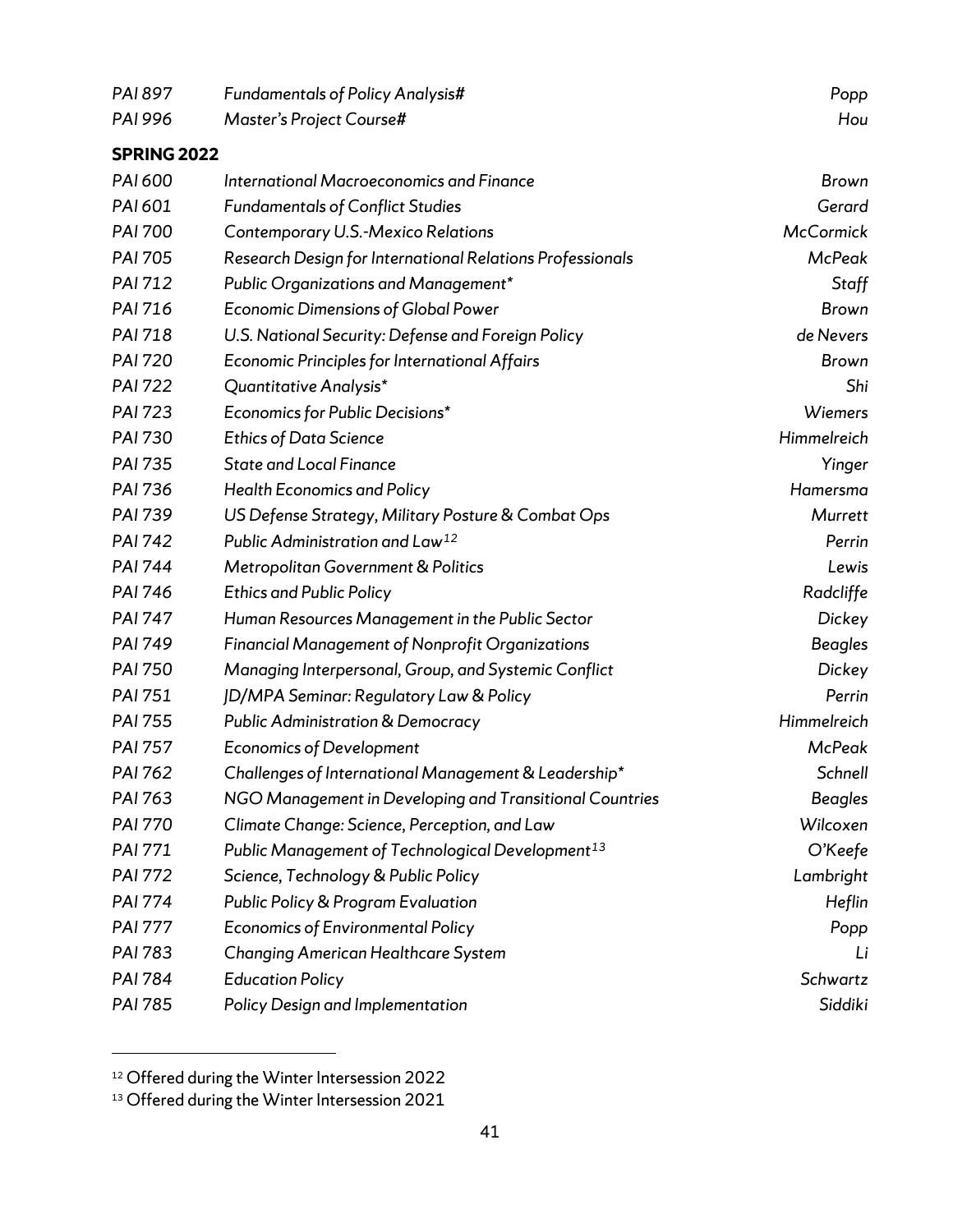| <b>PAI 789</b>                 | <b>Advanced Policy Analysis</b>                     | Wilcoxen          |
|--------------------------------|-----------------------------------------------------|-------------------|
| <b>PAI 794</b>                 | Demography, Aging and Policy                        | <b>Wiemers</b>    |
| <b>PAI 795</b>                 | <b>Smart Grid: Security, Privacy and Economics</b>  | Wilcoxen          |
| <b>PAI 895</b>                 | Executive Education Seminar: Managerial Leadership# | Gerard            |
| <b>PAI 996</b>                 | Master's Project Course#                            | Hou               |
| <b>SUMMER 2022 (Session I)</b> |                                                     |                   |
| PAI 752                        | MPA Workshop*                                       | <b>PA Faculty</b> |

| PAL 752        | <i>IVIPA WORKSHOD</i>                 | <b>PA FOCUITY</b> |
|----------------|---------------------------------------|-------------------|
| <b>PAI 753</b> | Leadership and Public Policy Seminar* | Murrett           |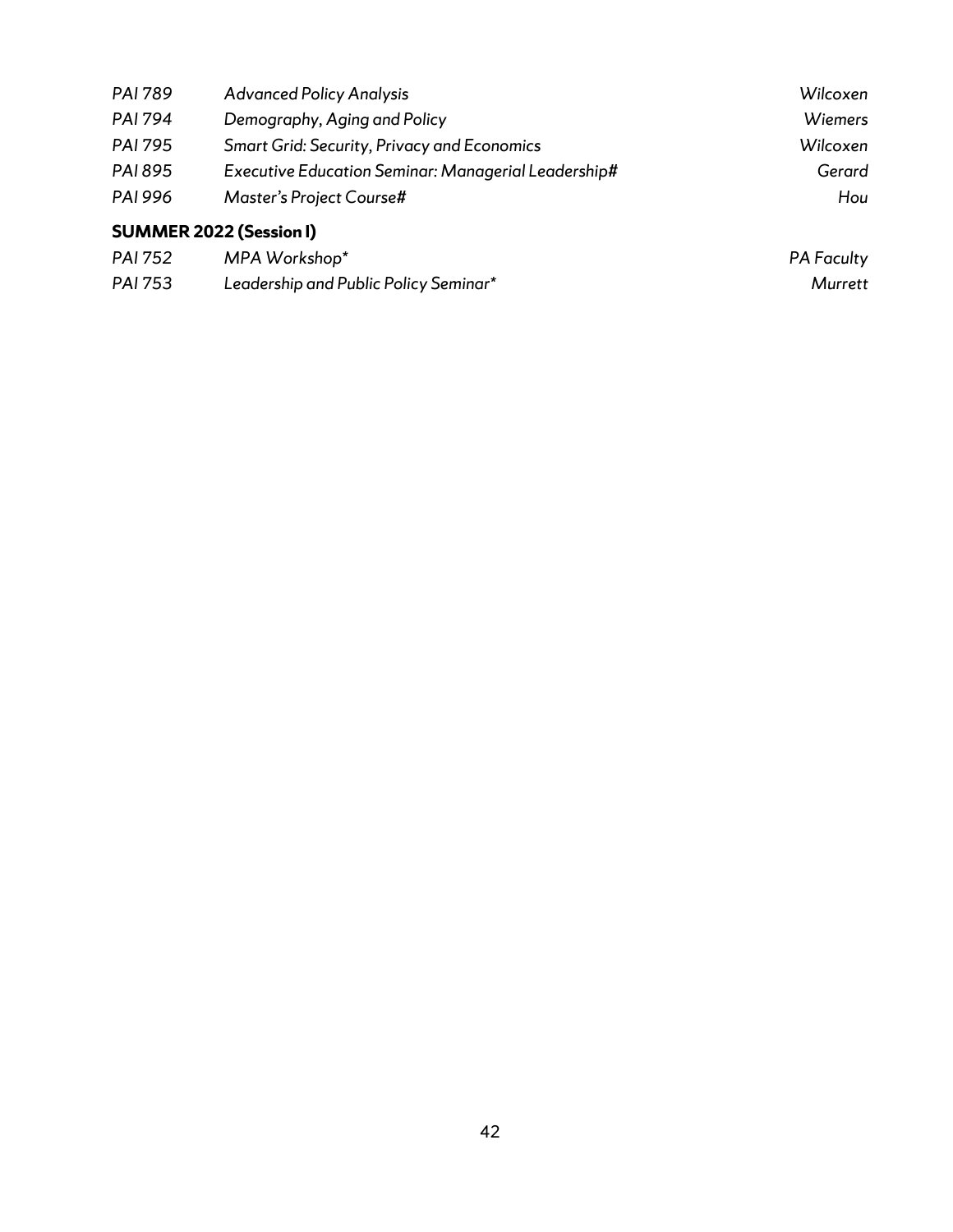# <span id="page-42-0"></span>**PUBLIC ADMINISTRATION AND INTERNATIONAL AFFAIRS FACULTY**

**James Baker,** Professor, Public Administration and International Affairs, by Courtesy Appointment; Director for Institute for Security Policy & Law and Professor, College of Law JD, Yale Law School **Fields:** National Security, Security Policy **Jonathan Beagles,** Assistant Professor, Public Administration and International Affairs PhD, University of Arizona

**Fields**: Organizations and management, public and non-profit financial management, program planning and evaluation.

**Robert Bifulco,**Associate Dean and Chair, Public Administration and International Affairs PhD, Syracuse University **Fields**: Education policy, public budgeting, state and local government finance.

**Stuart Brown,** Professor of Practice, Public Administration and International Affairs: Director of Master of Arts in International Relations PhD, Columbia University **Fields**: International economics, macroeconomics, international political economy.

**Julia Carboni,** Associate Professor, Public Administration and International Affairs and Chair, Citizenship and Civic Engagement Program PhD, University of Arizona **Fields**: Collaborative governance, public and non-profit management

**Renée de Nevers,** Associate Professor, Public Administration and International Affairs and Chair, Social Science Doctoral Program PhD, Columbia University **Fields**: International security policy, post-conflict reconstruction.

**Todd Dickey,** Assistant Professor, Public Administration and International Affairs PhD, Cornell University **Fields**: Labor and employment relations, public sector human resource management, and workplace conflict management

**Catherine Gerard,** Professor of Practice, Public Administration and International Affairs, Associate Director, Executive Education Programs

M.A., University of Toronto and M.P.A., State University of New York at Albany

**Fields**: Leadership, organizational development, total quality management.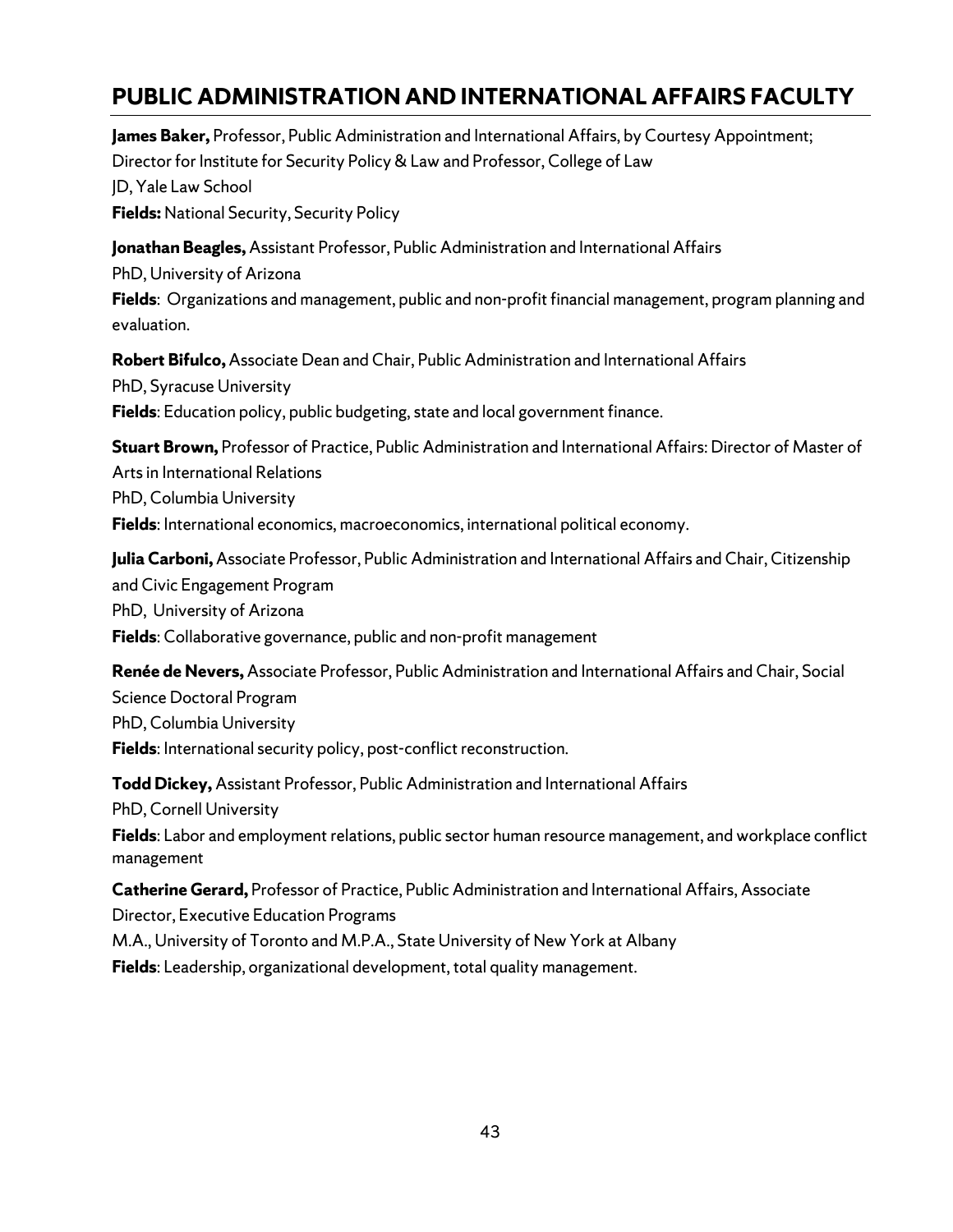**Jay Golden,** Pontereilli Professor of Environmental Sustainability & Finance, Department of Public Administration and International Affairs Ph.D., University of Cambridge **Fields:** Sustainability, Environmental Finance

**Sarah E. Hamersma,** Associate Professor, Public Administration and International Affairs PhD, University of Wisconsin **Fields**: Health, labor, and public economics

**Colleen Heflin,** Professor, Public Administration and International Affairs PhD, University of Michigan **Fields**: Social policy, food and nutrition policy, social demography

**Catherine Herrold**, Associate Professor, Public Administration and International Affairs Ph.D., Duke University Fields: Non-governmental organizations, non-profit management, international development

**Yilin Hou,** Professor, Public Administration and International Affairs PhD, Syracuse University **Fields**: Fiscal/budgetary institutions, state and local taxation, intellectual development of public budgeting, intergovernmental fiscal relations

**W. Henry Lambright,** Professor, Public Administration and International Affairs PhD, Columbia University **Fields**: Environmental and resource policy, science and public policy

**Jun Li**, Assistant Professor, Public Administration and International Affairs PhD, University of Michigan **Fields**: Health economics and healthcare policy

**Leonard M. Lopoo,** Professor, Public Administration and International Affairs PhD, University of Chicago **Fields**: Child and family policy, economic demography, economic inequality, poverty

**Steven Lux,** Director, Executive Education Programs, Adjunct Professor, Public Administration and International Affairs MPA, Syracuse University **Fields**: International NGO management, HIV/AIDS programs and policy in developing countries.

**John G. McPeak,** Professor, Public Administration and International Affairs PhD, University of Wisconsin-Madison **Fields**: Development economics, natural resource economics, African agricultural development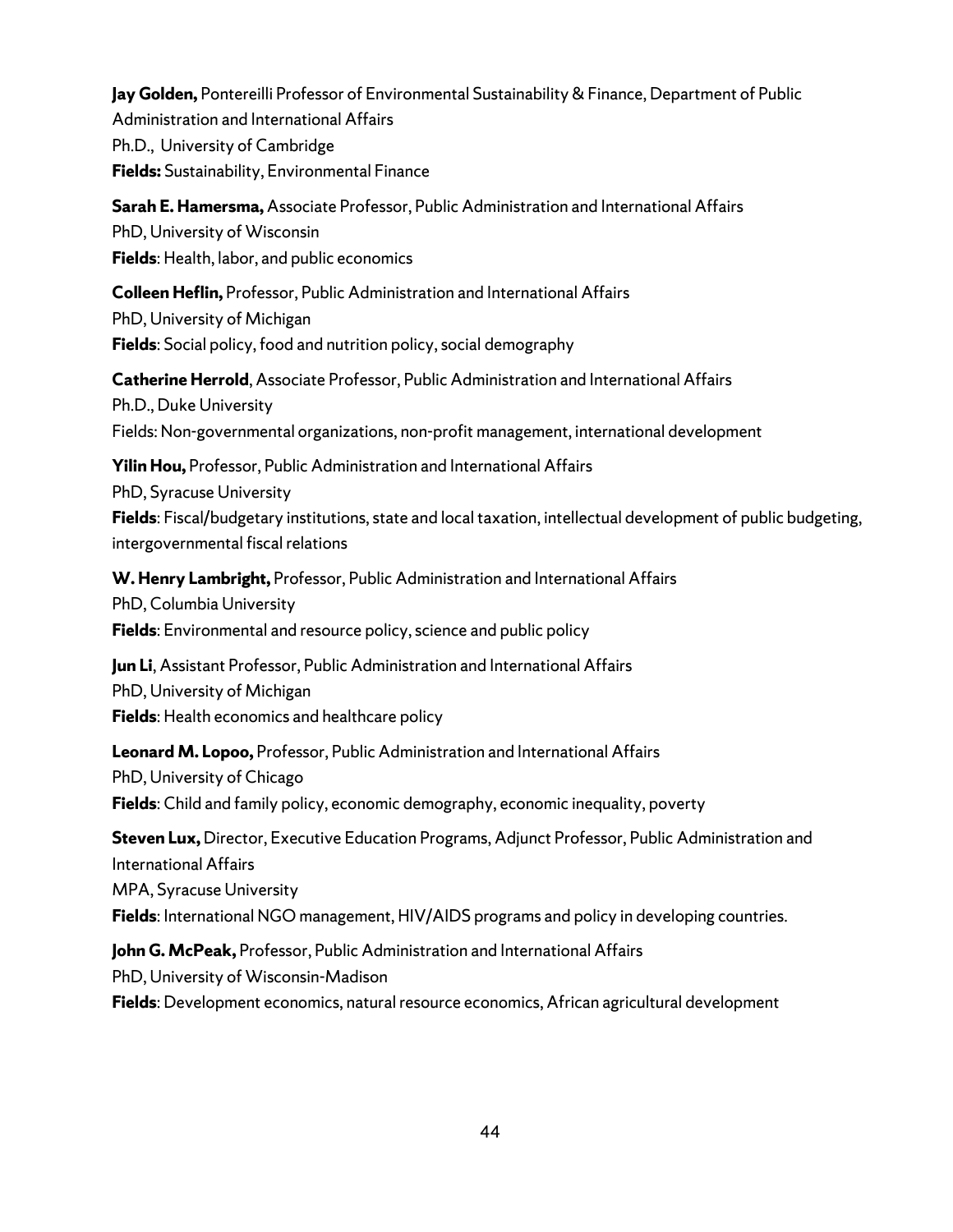**Robert B. Murrett,** Professor of Practice, Public Administration and International Affairs and Deputy Director, Institute for Security Policy and Law

M.S.S.I., National Defense Intelligence College, M.A., Georgetown University, and M.A., Kent State University

**Fields**: Strategic planning, defense intelligence governance, military operations, international relations, and leadership in personnel.

**Tina Nabatchi,** Professor, Public Administration and International Affairs, Director, Program for the Advancement of Research on Conflict and Collaboration PhD, Indiana University

**Fields**: Deliberative and participatory democracy

**Sean O'Keefe,** University Professor, Syracuse University and Howard G. and S. Louise Phanstiel Chair in Strategic Management and Leadership MPA, Syracuse University **Fields**: Public and strategic management, national security policy, leadership.

**David Popp,** Professor, Public Administration and International Affairs PhD, Yale University

**Fields**: Environmental and natural resource economics, public finance

**Michah Rothbart,** Assistant Professor, Public Administration and International Affairs PhD, New York University **Fields**: Education policy, public budgeting, public and non-profit financial management

**Sabina Schnell,** Assistant Professor, Public Administration and International Affairs PhD, George Washington University **Fields**: International management and governance, international development, transparency and anti-

corruption, international policy diffusion, Eastern Europe.

**Amy E. Schwartz,** Professor, Public and Administration and International Affairs and Economics, Daniel Patrick Moynihan Professor of Public Affairs, Chair, Department of Economics PhD, Columbia University **Fields**: Education policy, public finance, urban policy

**Saba Siddiki,** Associate Professor, Public Administration and International Affairs PhD, University of Colorado, Denver **Fields**: Policy design and implementation, regulatory compliance, collaborative governance

**David Van Slyke,** Dean and Louis A. Bantle Chair in Business and Government Policy PhD, State University of New York at Albany

**Fields**: Contracting, government-business relationships, policy implementation, public and non-profit management, strategic management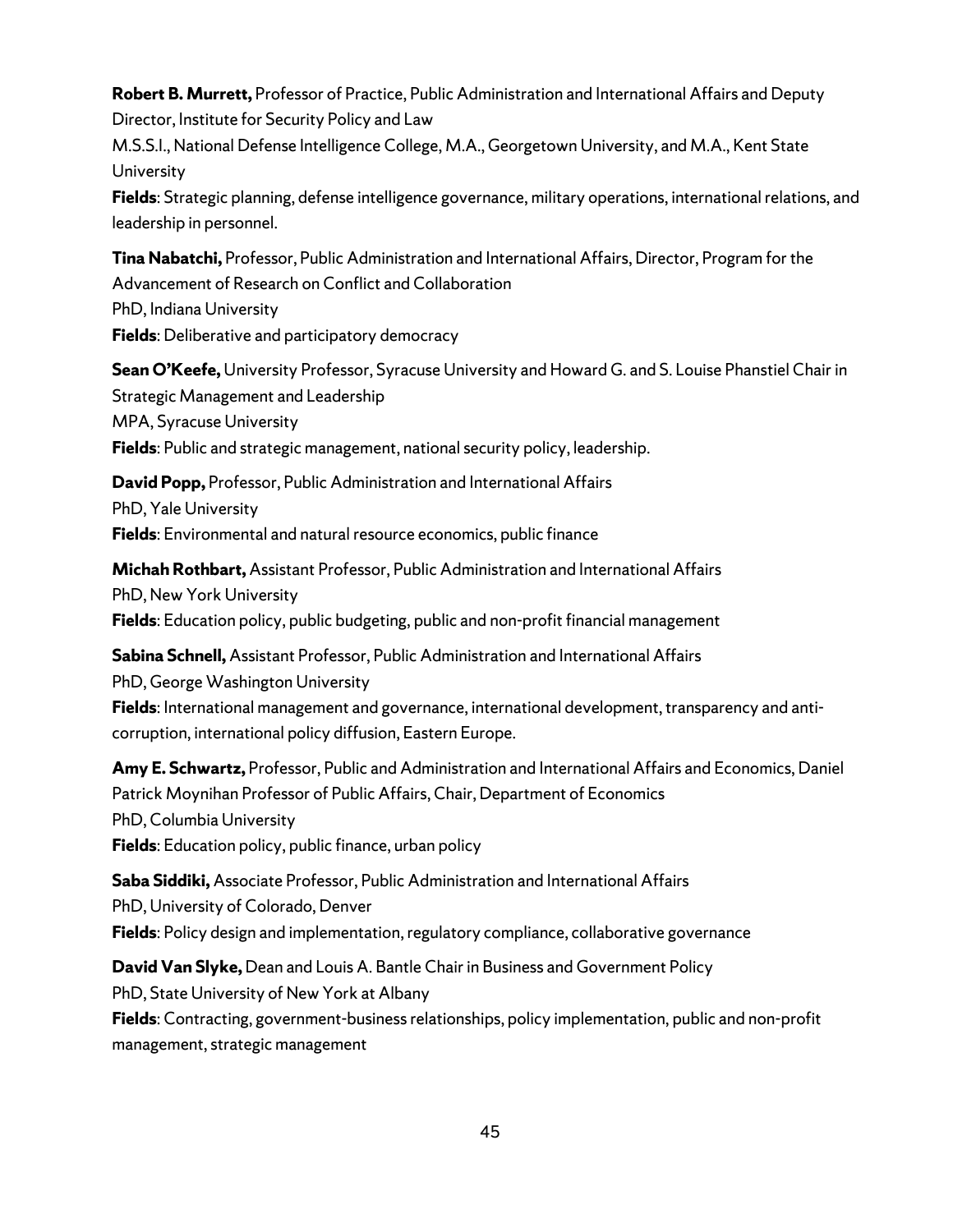**Peter Wilcoxen,** Professor, Public Administration and International Affairs and Director, Center for Environmental Policy and Administration; Laura J. and L. Douglas Meredith Professor for Teaching **Excellence** PhD, Harvard University

**Fields**: Environmental economics, natural resource economics.

**Michael Williams,** Associate Professor, Public Administration and International Affairs, Director, Master of Arts in International Relations. PhD, International Relations

**Fields**: International Security, European Affairs

**John M. Yinger,** Professor Public Administration and International Affairs, Trustee Professor, and Associate Director for Metropolitan Studies, Center for Policy Research PhD, Princeton University

**Fields**: Managerial economics, public finance, urban and housing policy, education finance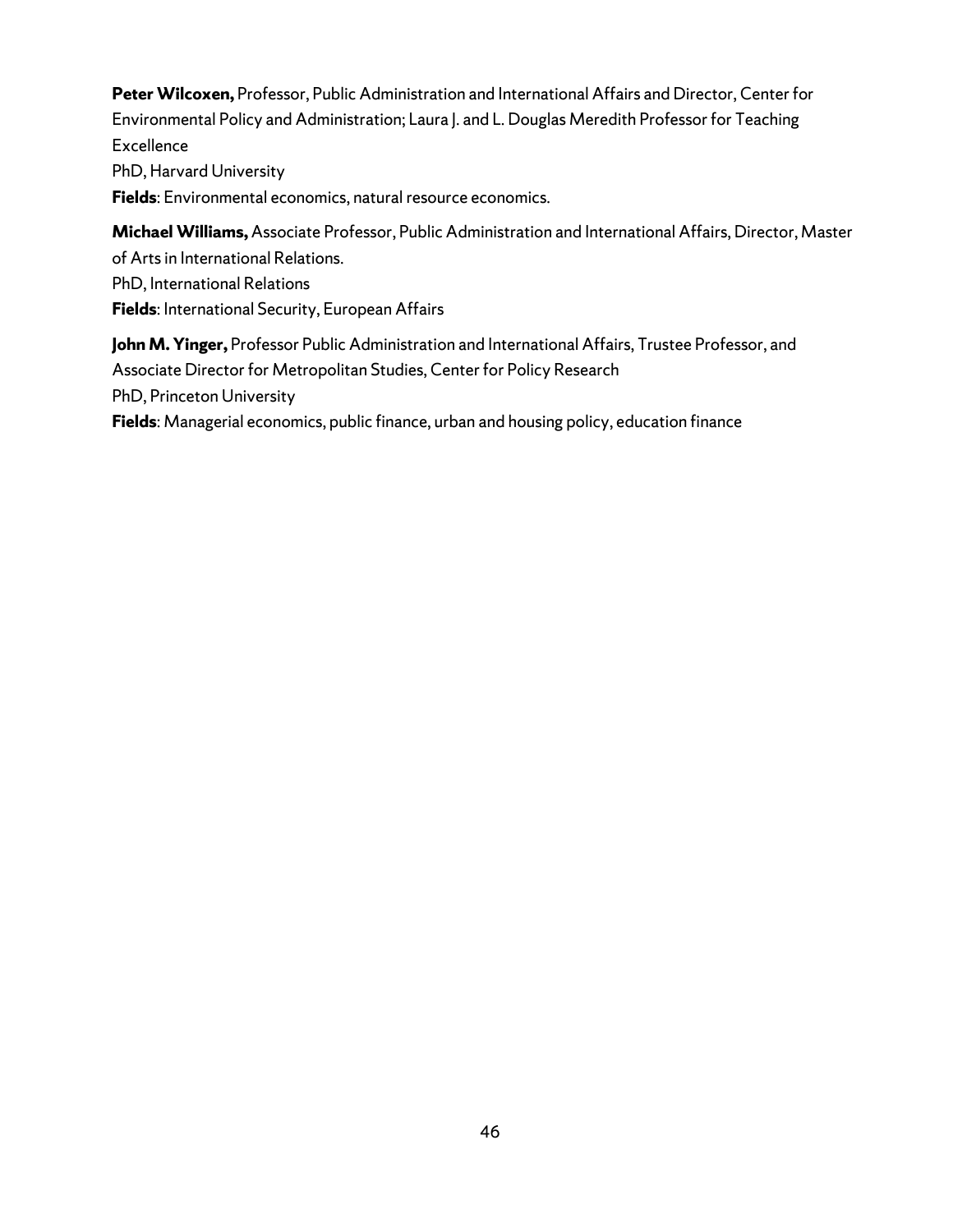## <span id="page-46-0"></span>**ACADEMIC INTEGRITY POLICY**

The Academic Integrity Office of the Division of Academic Affairs at Syracuse University administers the University's academic integrity policy. PAIA takes academic integrity very seriously.

Syracuse University aspires to the highest standards of integrity and honesty in all endeavors. The Academic Integrity Policy is designed to make integrity and honesty central to the Syracuse University experience by: setting forth clear ethical expectations for students in their academic endeavors; promoting consistency of standards and practices across colleges, schools and programs; encouraging reporting of suspected violations; and facilitating the resolution of cases as promptly as possible while providing thorough and fair consideration for students and instructors. Education is a central goal of the policy, including affording students an opportunity to discuss and learn from academic integrity violations.

Academic integrity is expected of all Syracuse University community members and the academic integrity policy applies to all school and colleges. A more detailed description of the academic integrity expectations of the Syracuse University community are detailed online at *http://class.syr.edu/academicintegrity/policy/*.

This University, like all academic institutions in the United States, assumes that the written work of a student is the student's own, and that any original idea or research contributions taken from the published works of others will be properly acknowledged. In an academic setting, plagiarism is a serious concern. The presentation of other's ideas, opinions and words as one's own work violates academic integrity and any violation of academic integrity will be penalized by the university.

## **GRADING SYSTEM**

Graduate students at Syracuse University are graded on an A-F scale. Please note that it is a Syracuse University academic regulation that graduate students may not be assigned the grade of D or D-.

Passing grades for graduate students lie within the general A, B, and C category. Since the graduate school requires a minimum 3.0 grade point average to certify a graduate degree, *a grade below that threshold should be regarding as a strong indicator that coursework was below faculty expectations.*

Graduate students may be granted an Incomplete (I) only if it can be demonstrated that exceptional circumstances prohibit the student from completing work in the normal time limits of the course. Generally speaking, illness or other exceptional circumstances are the basis for this consideration. Students who believe that their circumstances warrant the issuance of an incomplete should consult with the course instructor.

To receive an incomplete, a student must complete a Request for Incomplete form and obtain the instructor's approval. The completed and signed Request for Incomplete is then submitted to the appropriate departmental chairperson. Until the work is completed, an incomplete calculates as an F (0 grade points) until the final work is submitted.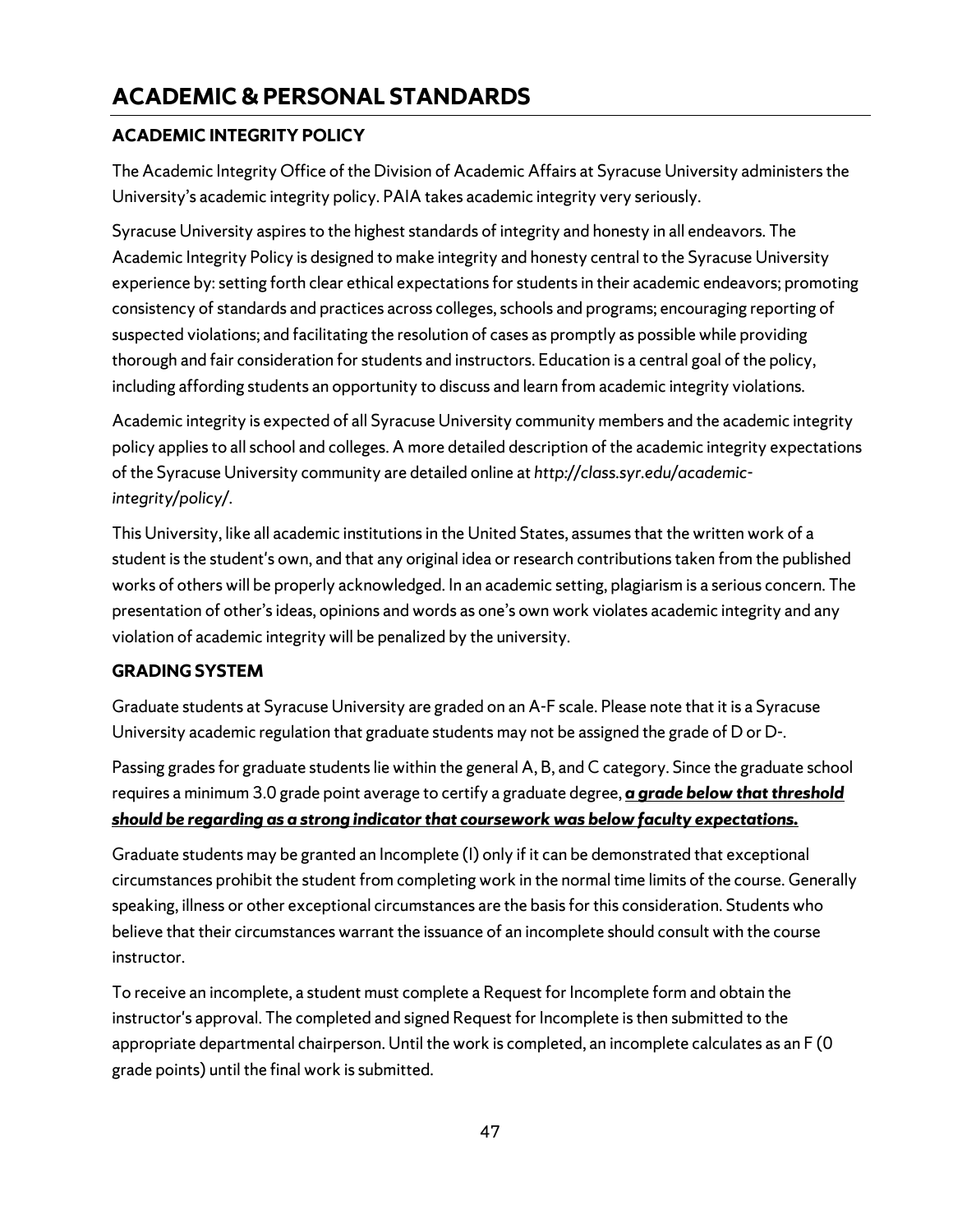# **CODE OF STUDENT CONDUCT**

As graduate students at Syracuse University, you are expected to abide by the university's universal student code of conduct. All Syracuse University students are expected to conduct themselves in a manner appropriate to the University's educational mission. The University expects that all members of the community are committed to the fundamental ideals of integrity, respect for the person and property of others, and to the intellectual and personal growth within a diverse population.

For more details on the Syracuse University Student Code of Conduct, please visit: *https://policies.syr.edu/policies/academic-rules-student-responsibilities-and-services/code-of-studentconduct/.* 

# <span id="page-47-0"></span>**SERVICES, FACILITIES, & STUDENT ACTIVITIES**

As a graduate student at the Maxwell School, you have access to programs available to all graduate and undergraduate students at Syracuse University, as well as resources designed specifically for Maxwell School and PAIA graduate students.

PAIA office staff are your first point of contact as you work to navigate the complexities of the Syracuse University system.

## **JOHN L. AND STEPHANIE G. PALMER CAREER CENTER**

Located in 202 Maxwell Hall, the John L. and Stephanie G. Palmer Career Center offers resources specifically tailored to support the post-graduate career pursuits of graduate students in public administration and international affairs.

Recognizing that a career will evolve throughout itslifetime, the Palmer Career Center emphasizes development of the skills necessary to adapt to the changing work world.

During the year, the Palmer Career Center provides opportunities to participate in career-related workshops, employer visits, and networking opportunities. Students can also discuss their career goals and establish a career action plan with the dedicated counselors at the Palmer Career Center.

## **MAXWELL SCHOOL OFFICE OF ALUMNI AFFAIRS**

The Maxwell School alumni network covers a wide variety of domestic and international agencies and organizations, and is a significant resource for those seeking information about organizations and/or networking for a job. Nearly 6,500 Maxwell alumni now participate in the Maxwell School LinkedIn Group and are happy to speak with graduate students and alumni about their career interests and job search process. In addition, many alumni visit the school during the course of the year to speak in classes and participate in workshops and in panel discussions. These alumni are also an important part of the network and are happy to talk informally with students.

## **JOSEPH A. STRASSER ACADEMIC VILLAGE**

Public administration (EMPA and MPA) and international relations students enjoy their own Academic Village, named in honor of Maxwell alumnus, Joseph A. Strasser. This large area has spaces for lounging and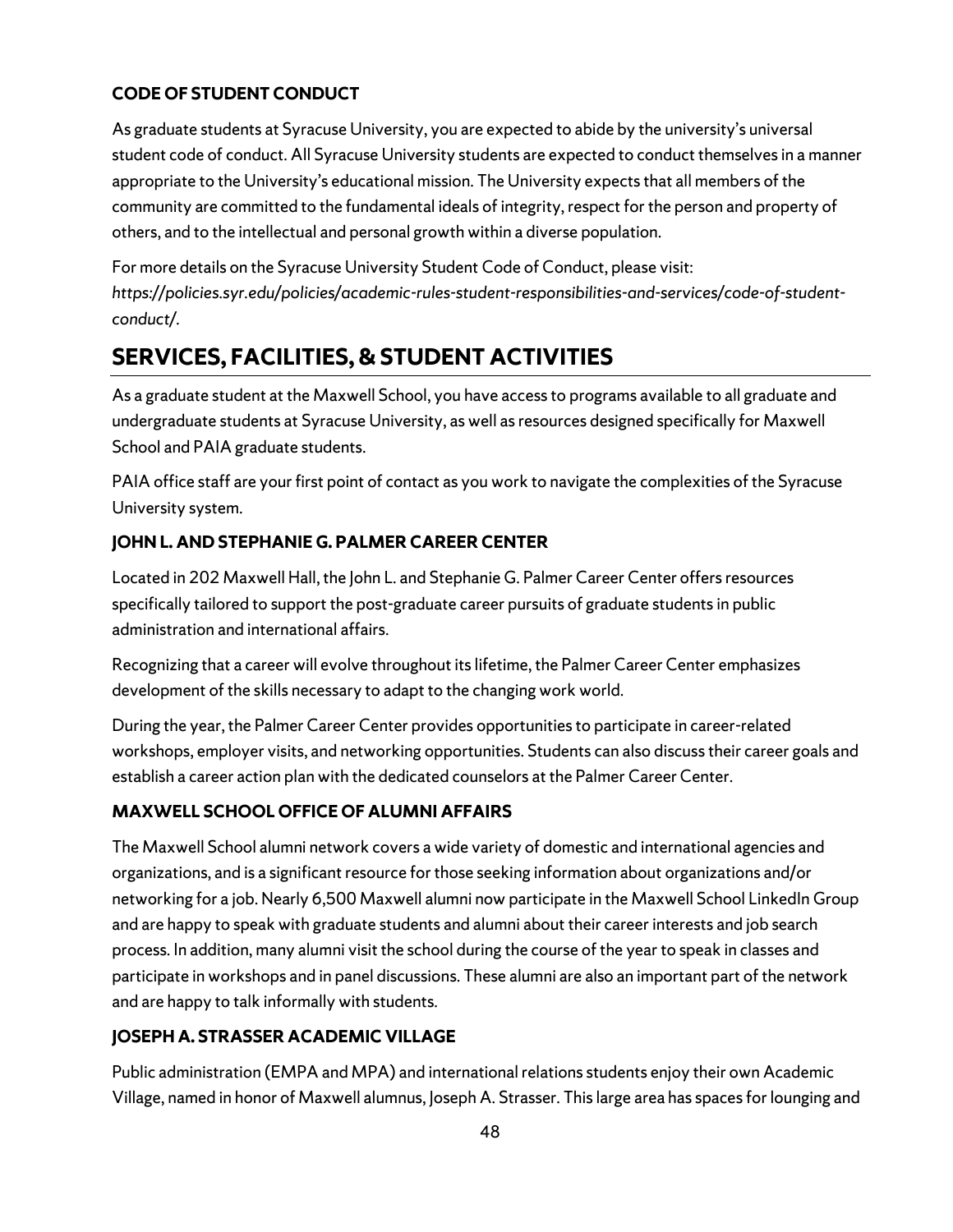socializing, small-group work, lockers, and a kitchenette. Students can also meet and socialize in the Eggers Café.

## **EXECUTIVE EDUCATION LOUNGE**

MPA and EMPA students can study or socialize in 204 Maxwell Hall. The Executive Education office in Maxwell 219 also offers coffee, copy, and fax machines, as well as computer services for EMPA students.

## **COMPUTER SERVICES**

Syracuse dedicates significant time and resources to ensuring that all of our students have technology support. Each Syracuse University student receives a NetID, a unique system generated ID that provides access to technology services across campus. This includes the university's secured wireless internet through the AirOrangeX network, the SUmail email system, Blackboard class management software, and campus wide computer systems.

The SU email policy requires that all official University email communications be sent to your @syr.edu email address. If you choose to re-direct your @syr.edu email to another account, such as @gmail.com or @yahoo.com, you do so at your own risk. You can read the full SU Email policy at *https://policies.syr.edu/policies/information-technology/e-mail-policy/*.

Dedicated computer facilities for graduate studentsinclude the computer lab in Eggers 040, the equipment in the Academic Village, as well as all other computer facilities operated by the Syracuse University Information Technology and Services Department (ITS), found at *http://its.syr.edu*.

For technical issues, whether with your own computer or any of the university provided equipment; please contact the Maxwell School's Information and Computing Technology (ICT) group. They can be reached by phone at 315.443.4742, by email a[t e-service@maxwell.syr.edu,](mailto:e-service@maxwell.syr.edu) or at their Help Desk in Eggers 034A.

# **LIBRARY AND RESEARCH RESOURCES**

Every Syracuse University student has access to the Syracuse University Libraries, hosting more than 3.6 million books, and nearly 150,000 print and electronic journals. For more information on the resources available through the Syracuse University Libraries system, including physical collections at Bird, Carnegie, and the Geology Library, please visit *http://library.syr.edu*.

# **SYRACUSE UNIVERSITY SUPPORT SERVICES**

As graduate students at Syracuse University, you have access to a broad range of services available to all Syracuse University Students.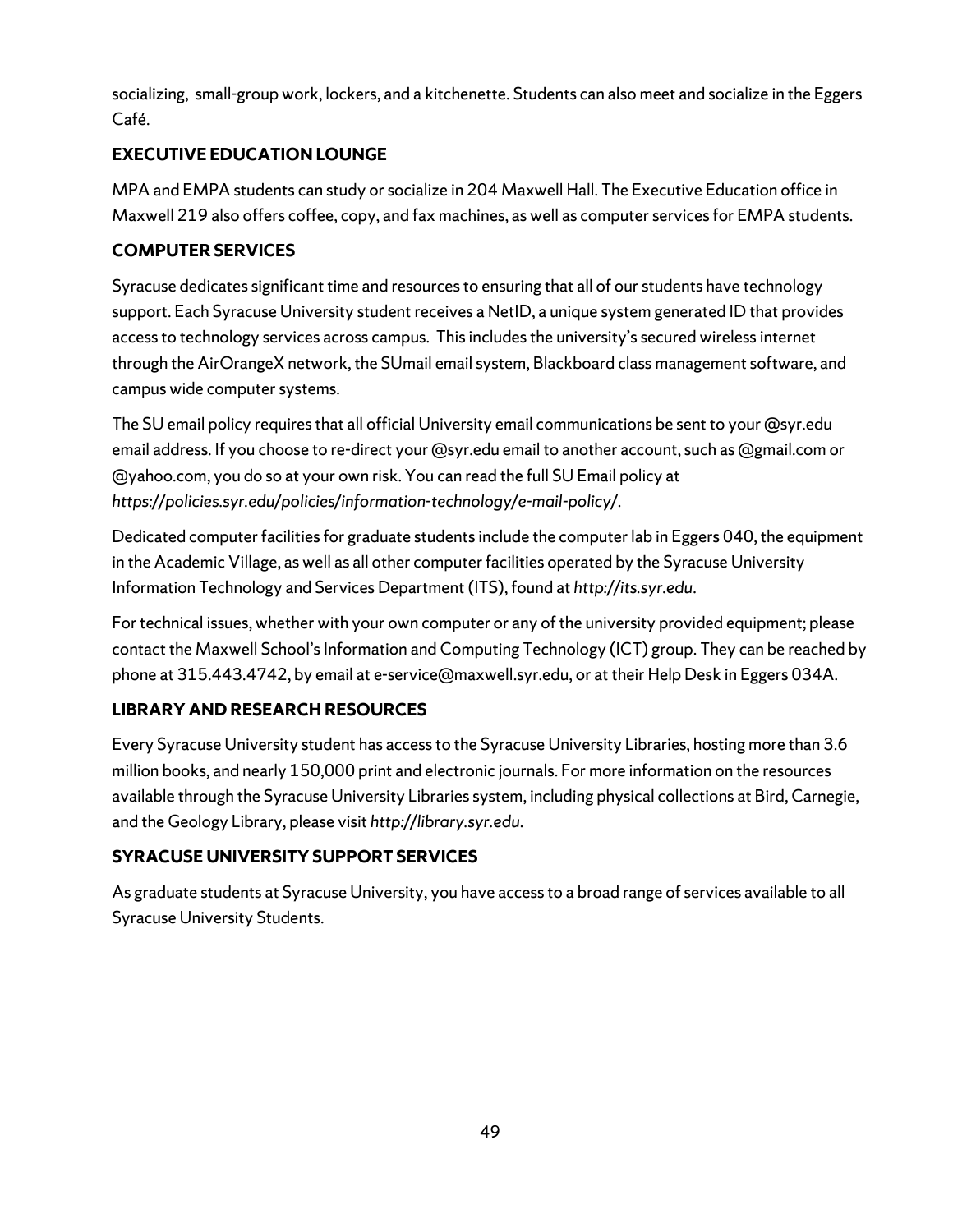## **BURSAR'S OFFICE**

The Syracuse University Bursar's Office, located at 119 Bowne Hall, is responsible for administering tuition and fee billing. For questions on any bill or payment related questions, they are reachable at bursar@syr.edu or by phone at 315.443.2444.

## **CENTER FOR INTERNATIONAL SERVICES**

The Center for International Services (CIS)) is the campus liaison office for U.S. immigration questions concerning non-U.S. citizens. It is the place to go on campus for questions regarding immigration regulations, passports, visas, insurance, employment, and travel.

The CIS can also provide support related to I-20 forms, CPT and OPT authorization and the adjustment to academic life in the United States university system. Located at 310 Walnut Place, the SCIS's website is *http://international.syr.edu*. They can also be reached by email at international@syr.edu or by phone at 315.443.2457.

# **SYRACUSE UNIVERSITY COUNSELING CENTER**

The Syracuse University Counseling Center provides mental health, sexual assault and relationship violence, and substance abuse services to the university community. The Center is located within the Barnes Center at the Arch, and can be reached through its website at *https://ese.syr.edu/bewell/counseling/* or by phone at 315.443.8000.

## **OFFICE OF FINANCIAL AID AND SCHOLARSHIP PROGRAMS**

The Office of Financial Aid and Scholarship Programs, located in 200 Bowne Hall, is responsible for any questions related to financial aid and loan packages. Cynthia Roach is the dedicated graduate financial aid counselor and is reachable by email through *http://syr.edu/financialaid/contact\_us/index.html*.

## **OFFICE OF OFF-CAMPUS AND COMMUTER STUDENT SERVICES**

The OCCS is offers information, resources, education, and programs that promote skill development, student independence, and civic engagement to all Syracuse University students. OCCS also provides all students living off campus or commuting to campus from home with support, information, and resource referrals throughout their off-campus housing experience.

For students who opt for off-campus accommodations, OCCS distributes information on the network of educational and community services available to them, details on finding suitable housing, exercising their rights and upholding their responsibilities as tenants and as members of the community, and identifying resources that can assist with other off-campus housing questions. OCCS is available for in person assistance at the Goldstein Student Center, via phone at 315.443.5489, online at *http://offcampus.syr.edu*, and via email at offcampus@syr.edu.

# **SYRACUSE UNIVERSITY OFFICE OF DISABILITY SERVICES**

The mission of the Office of Disability Services (ODS) is to engage the University Community to empower students, enhance equity, and provide a platform for innovation and inclusion. This mission is achieved by